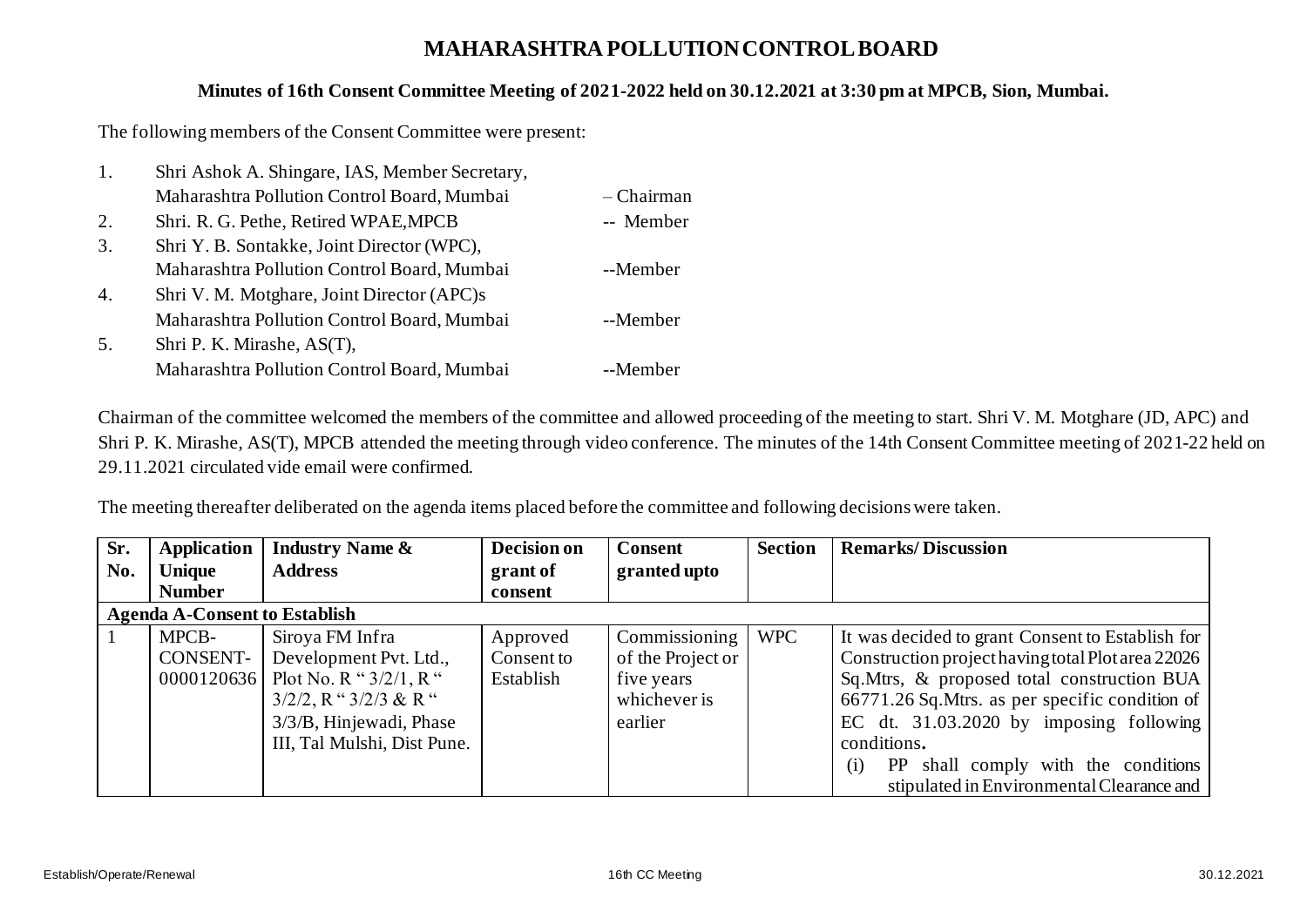|  |  |  | consent conditions and submit BG of Rs.            |
|--|--|--|----------------------------------------------------|
|  |  |  | 10 Lakhs towards compliance of the same.           |
|  |  |  | PP shall install online monitoring system<br>(ii)  |
|  |  |  | to the O/L of STP for monitoring pH,               |
|  |  |  | Flow, BOD, TSS.                                    |
|  |  |  | The treated domestic effluent shall be 60<br>(iii) |
|  |  |  | % recycled for secondary purpose such as           |
|  |  |  | toilet flushing, air conditioning, cooling         |
|  |  |  | tower make up, firefighting etc. and               |
|  |  |  | reaming shall be utilized on land for              |
|  |  |  | gardening and connected to the sewerage            |
|  |  |  | system provided by local body.                     |
|  |  |  | (iv) Project Proponent shall provide Organic       |
|  |  |  | waste digester with composting facility or         |
|  |  |  | Bio-gas digester with composting facility.         |
|  |  |  | Project Proponent shall make provision of<br>(v)   |
|  |  |  | charging port for Electric vehicles in at          |
|  |  |  | least 40% total available parking area             |
|  |  |  | (vi) PP shall comply with the provision of         |
|  |  |  | Construction & Demolition Waste                    |
|  |  |  | management Rules 2016.                             |
|  |  |  | (vii) Project Proponent shall take adequate        |
|  |  |  | measures to control noise and dust                 |
|  |  |  | emissions during construction phase                |
|  |  |  | (viii) project Proponent shall submit an affidavit |
|  |  |  | in Board's prescribed format within 15             |
|  |  |  | days regarding the compliance of                   |
|  |  |  | conditions of EC and C to E                        |
|  |  |  | (ix) PP shall submit Bank Guarantee of Rs          |
|  |  |  | 11.265 Lakhs (0.1 % of total CI). The same         |
|  |  |  | shall be forfeited as PP has started the           |
|  |  |  | construction activity without obtaining            |
|  |  |  | consent to establish, thus violated the            |
|  |  |  | <b>Environmental Enactments.</b>                   |
|  |  |  | PP shall submit Board Resolution in<br>(x)         |
|  |  |  | prescribed format as PP has started the            |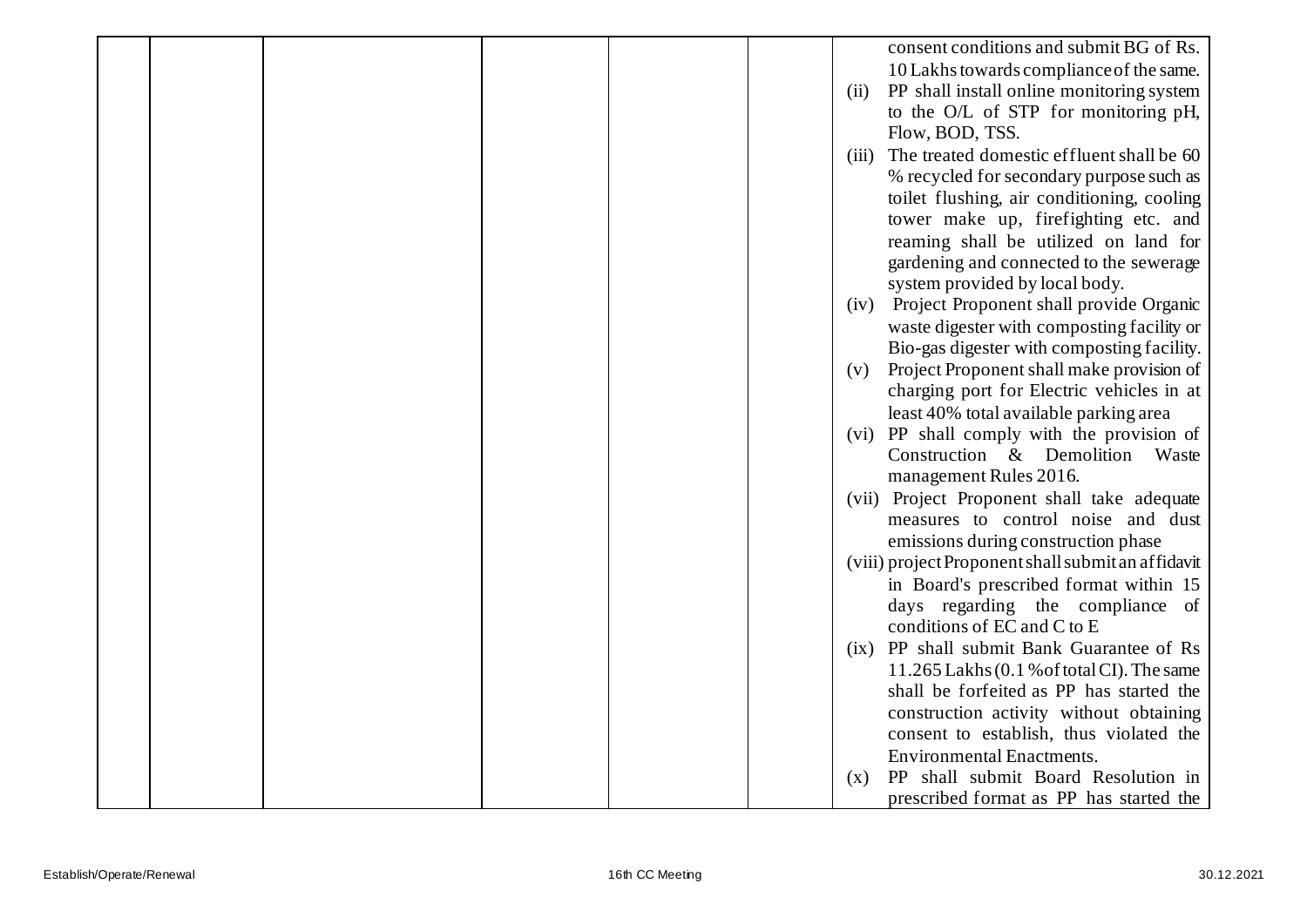|                |                                 |                                                                                                                                                                                                                          |                                     |                                                                             |            | construction without obtaining consent to<br>establish thus violated the violated the<br>Environmental Enactments. PP shall<br>submit Bank Guarantee of Rs 2.0 Lakhs<br>towards submission of Board Resolution<br>within 15 days.                                                                                                                                                                                                                                                                                                                                                                                                                                                                                                                                                                                                                                                                                                                                                                                                                                                                                                                                                                                                                                                                                      |
|----------------|---------------------------------|--------------------------------------------------------------------------------------------------------------------------------------------------------------------------------------------------------------------------|-------------------------------------|-----------------------------------------------------------------------------|------------|------------------------------------------------------------------------------------------------------------------------------------------------------------------------------------------------------------------------------------------------------------------------------------------------------------------------------------------------------------------------------------------------------------------------------------------------------------------------------------------------------------------------------------------------------------------------------------------------------------------------------------------------------------------------------------------------------------------------------------------------------------------------------------------------------------------------------------------------------------------------------------------------------------------------------------------------------------------------------------------------------------------------------------------------------------------------------------------------------------------------------------------------------------------------------------------------------------------------------------------------------------------------------------------------------------------------|
| $\overline{2}$ | MPCB-<br>CONSENT-<br>0000121089 | M/s Vilas Javdekar<br>Lifestyle Developers Pvt<br>Ltd, Consent to<br>establish(Expansion) for<br>Residential and<br>Commercial Project at Sr.<br>No.67/2, 67/5/1, 67/5/ Sr.<br>No.67/2, 67/5/1, 67/5/2<br>Kharadi Haveli | Approved<br>Consent to<br>Establish | Commissioning<br>of the Project or<br>13.07.2025<br>whichever is<br>earlier | <b>WPC</b> | Committee noted that Project Proponent has<br>applied for Consent to Establish for expansion in<br>residential & commercial construction project<br>having total plot area of 26,000 Sq.mt and total<br>Construction BUA 1,45,509.56 Sq.mt, with<br>additional two plots.<br>PP had obtained Consent to establish dtd<br>13.07.2020 for total plot area of 11,500.00 Sq.mt<br>and proposed total Construction BUA 51,599.06<br>Sqm as per EC dtd 31.03.2020 and applied for<br>EC for expansion and submitted the minutes of<br>121st SEAC -3 meeting 29th, 30th, July 2021,<br>3rd, 4th, 5th August 2021.<br>After due deliberation, it was decided to grant<br>Consent to Establish for expansion in residential<br>& commercial construction project having total<br>plot area of 26,000 Sq.mt and total Construction<br>BUA 1,45,509.56 Sq.mt by imposing following<br>conditions.<br>PP shall obtain Environmental Clearance<br>(i)<br>for proposed expansion in construction<br>project. PP shall not take any effective<br>steps towards the expansion without<br>obtaining prior Environmental Clearance<br>from competent Authority.<br>(ii)<br>PP shall comply with the conditions<br>stipulated in consent conditions and shall<br>renew the existing BG of Rs. 10 Lakhs<br>towards compliance of the same. |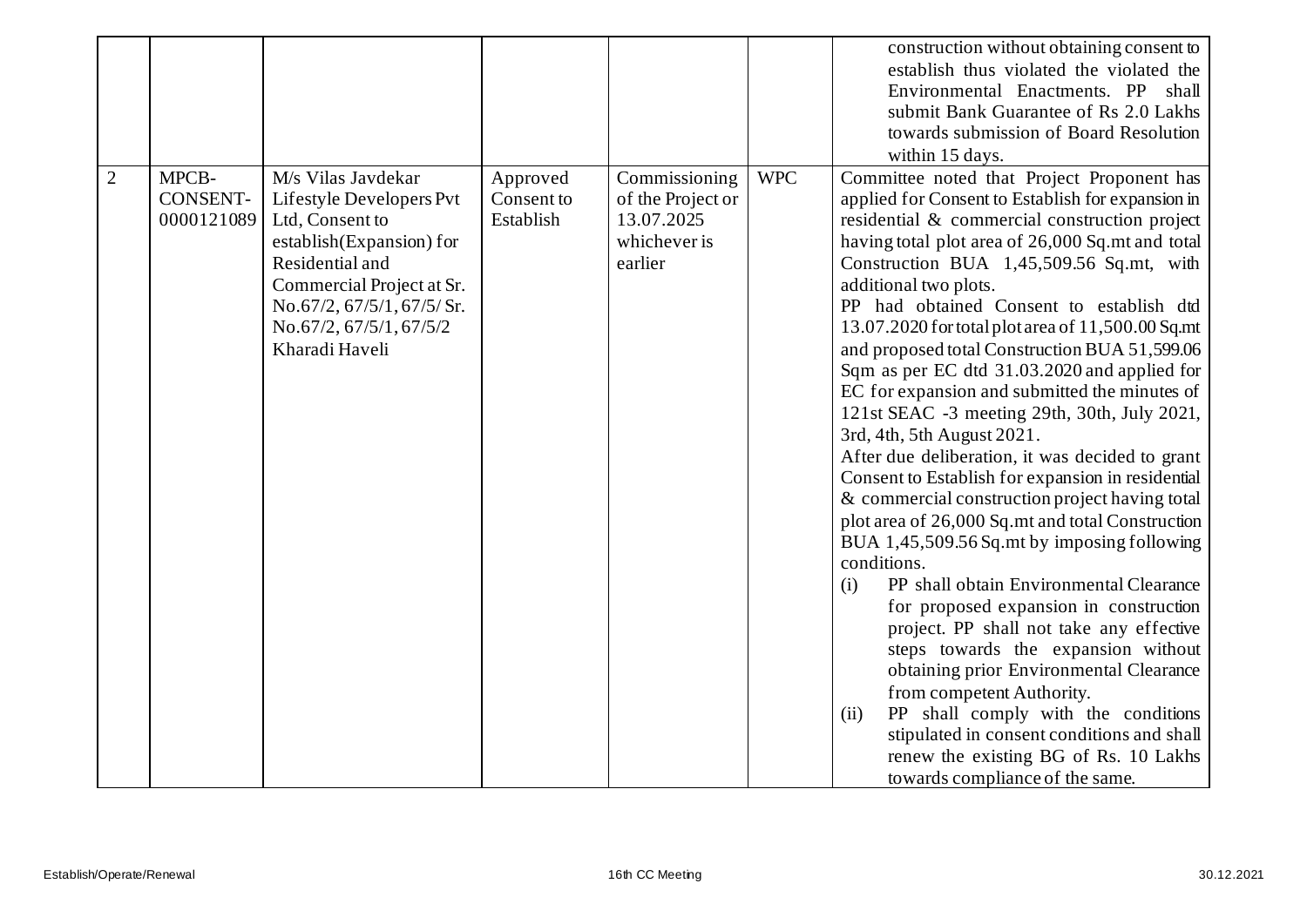|                |                 |                            |            |                   |            | (iii) PP shall install online monitoring system   |
|----------------|-----------------|----------------------------|------------|-------------------|------------|---------------------------------------------------|
|                |                 |                            |            |                   |            | to the O/L of STP for monitoring pH,              |
|                |                 |                            |            |                   |            | Flow, BOD, TSS.                                   |
|                |                 |                            |            |                   |            | The treated domestic effluent shall be 60<br>(iv) |
|                |                 |                            |            |                   |            | % recycled for secondary purpose such as          |
|                |                 |                            |            |                   |            | toilet flushing, air conditioning, cooling        |
|                |                 |                            |            |                   |            | tower make up, firefighting etc. and              |
|                |                 |                            |            |                   |            | reaming shall be utilized on land for             |
|                |                 |                            |            |                   |            | gardening and connected to the sewerage           |
|                |                 |                            |            |                   |            | system provided by local body.                    |
|                |                 |                            |            |                   |            | Project Proponent shall provide Organic<br>(v)    |
|                |                 |                            |            |                   |            | waste digester with composting facility or        |
|                |                 |                            |            |                   |            | Bio-gas digester with composting facility.        |
|                |                 |                            |            |                   |            | (vi) Project Proponent shall make provision of    |
|                |                 |                            |            |                   |            | charging port for Electric vehicles in at         |
|                |                 |                            |            |                   |            | least 40% total available parking area            |
|                |                 |                            |            |                   |            | (vii) PP shall comply with the provision of       |
|                |                 |                            |            |                   |            | Construction & Demolition<br>Waste                |
|                |                 |                            |            |                   |            | management Rules 2016.                            |
|                |                 |                            |            |                   |            | (viii) Project Proponent shall take adequate      |
|                |                 |                            |            |                   |            | measures to control noise and dust                |
|                |                 |                            |            |                   |            | emissions during construction phase               |
|                |                 |                            |            |                   |            | (ix) Project Proponent shall submit an            |
|                |                 |                            |            |                   |            | affidavit in Board's prescribed format            |
|                |                 |                            |            |                   |            | within 15 days regarding the compliance           |
|                |                 |                            |            |                   |            | of conditions of EC and C to E                    |
|                |                 |                            |            |                   |            |                                                   |
|                |                 |                            |            |                   |            | The consent shall be issued with overriding       |
|                |                 |                            |            |                   |            | effect on earlier consent to establish dtd        |
|                |                 |                            |            |                   |            | 13.07.2020.                                       |
| $\overline{3}$ | MPCB-           | M/s Wadhwa &               | Approved   | Commissioning     | <b>WPC</b> | Committee noted that PP has applied for Consent   |
|                | <b>CONSENT-</b> | <b>Associates Project</b>  | Consent to | of the Project or |            | to Establish for Proposed residential cum         |
|                | 0000120480      | Developers Pvt Ltd CTS     | Establish  | five years        |            | commercial building Project on Total Plot area-   |
|                |                 | No 653/5, 659A (Pt.) &     |            | whichever is      |            | 9330.13 Sq.mts and BUA-64,187.25 Sq.mts. as       |
|                |                 | 660(Pt.) The Epicenter $&$ |            | earlier           |            | per EC dtd 05.08.2021.                            |
|                |                 | Dukes Horizon Chembur      |            |                   |            |                                                   |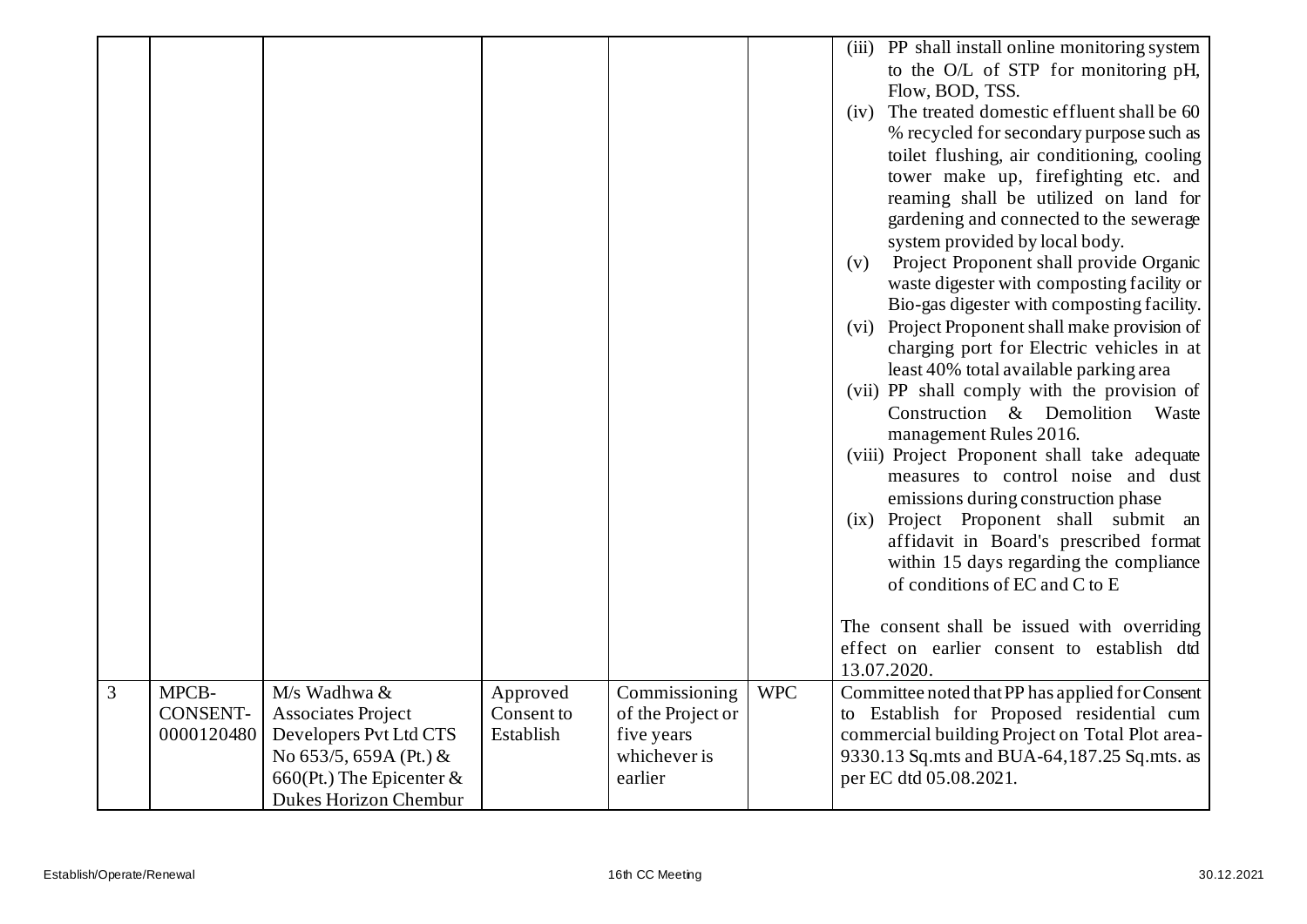|  |  |        | The case was discussed in 13th CC meeting dtd-    |
|--|--|--------|---------------------------------------------------|
|  |  |        | 25.11.2021 and SCN was issued on 21.12.2021       |
|  |  |        | Committee noted the reply submitted by PP         |
|  |  |        | along with details of waste generation. PP has    |
|  |  |        | submitted that the work is started on site as per |
|  |  |        | CC obtained from MCGM on 01.02.2019 and           |
|  |  |        | total work done as per CC is less than 20,000     |
|  |  |        | Sq.Mtrs.                                          |
|  |  |        | After due deliberation, it was decided to grant   |
|  |  |        | Consent to Establish for Proposed residential     |
|  |  |        | cum commercial building Project on Total Plot     |
|  |  |        | area-9330.13 Sq.mts and BUA-64,187.25             |
|  |  | Sq.mts |                                                   |
|  |  | (i)    | PP shall comply with the conditions               |
|  |  |        | stipulated in consent conditions and shall        |
|  |  |        | renew the existing BG of Rs. 10 Lakhs             |
|  |  |        | towards compliance of the same.                   |
|  |  | (ii)   | PP shall install online monitoring system to      |
|  |  |        | the O/L of STP for monitoring pH, Flow,           |
|  |  |        | BOD, TSS.                                         |
|  |  | (iii)  | The treated domestic effluent shall be 60 %       |
|  |  |        | recycled for secondary purpose such as            |
|  |  |        | toilet flushing, air conditioning, cooling        |
|  |  |        | tower make up, firefighting etc. and              |
|  |  |        | reaming shall be utilized on land for             |
|  |  |        | gardening and connected to the sewerage           |
|  |  |        | system provided by local body.                    |
|  |  | (iv)   | Project Proponent shall provide Organic           |
|  |  |        | waste digester with composting facility or        |
|  |  |        | Bio-gas digester with composting facility.        |
|  |  | (v)    | Project Proponent shall make provision of         |
|  |  |        | charging port for Electric vehicles in at         |
|  |  |        | least 40% total available parking area            |
|  |  |        | (vi) PP shall comply with the provision of        |
|  |  |        | Demolition<br>Construction $\&$<br>Waste          |
|  |  |        | management Rules 2016.                            |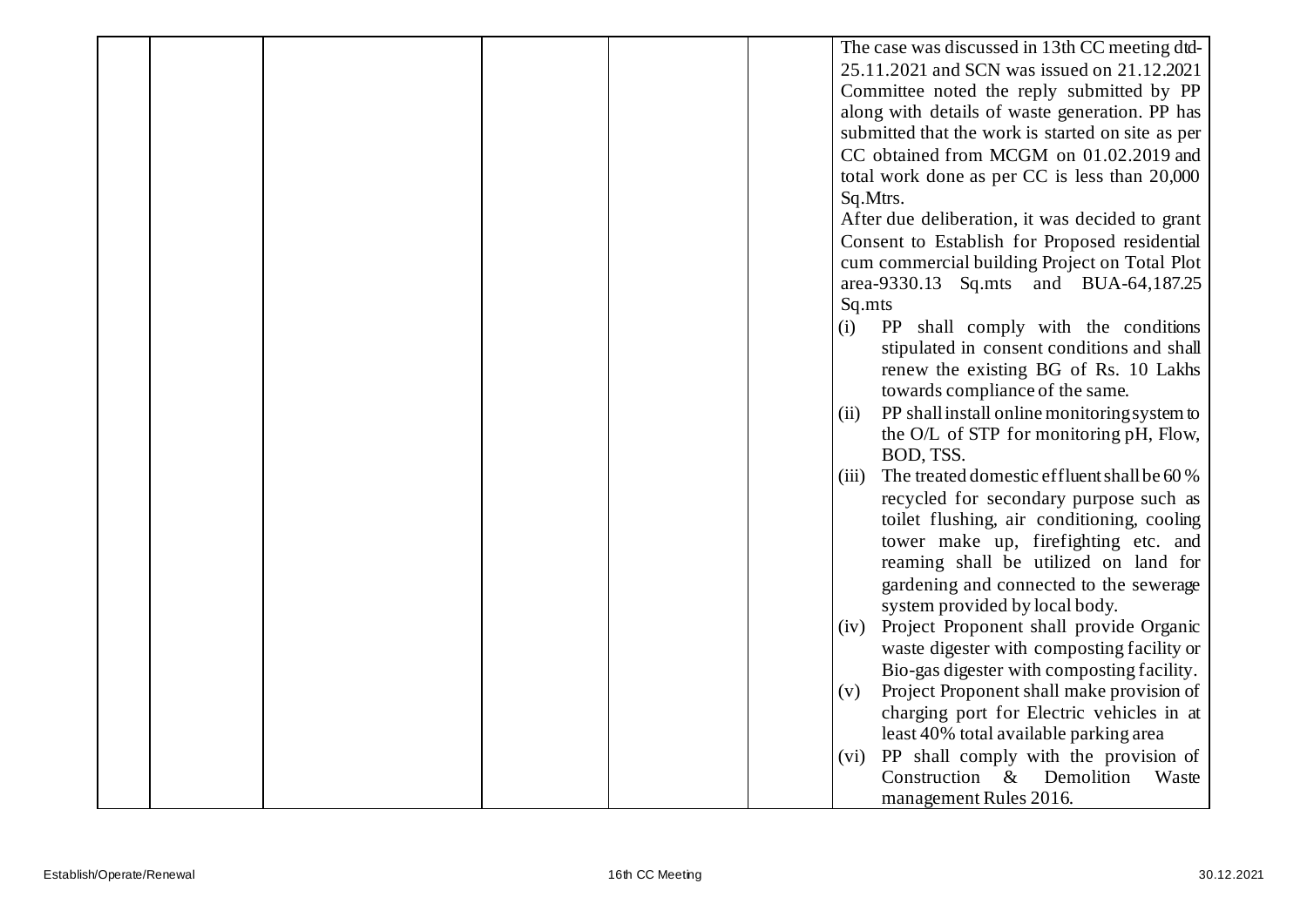|   |                 |                        |            |                   |            | Project Proponent shall take adequate<br>(vii)     |
|---|-----------------|------------------------|------------|-------------------|------------|----------------------------------------------------|
|   |                 |                        |            |                   |            | measures to control noise and dust                 |
|   |                 |                        |            |                   |            | emissions during construction phase                |
|   |                 |                        |            |                   |            | (viii) Project Proponent shall submit an affidavit |
|   |                 |                        |            |                   |            | in Board's prescribed format within 15 days        |
|   |                 |                        |            |                   |            | regarding the compliance of conditions of          |
|   |                 |                        |            |                   |            | EC and C to E.                                     |
| 4 | MPCB-           | M/s Aqura builders and | Approved   | Commissioning     | <b>WPC</b> | It was decided to grant Consent to Establish for   |
|   | <b>CONSENT-</b> | developers S.No. 73/1  | Consent to | of the Project or |            | Residential construction project having total plot |
|   | 0000121642      | Vadgaon Haveli         | Establish  | five years        |            | area 6850.00 Sq. Mtrs. & total Construction BUA    |
|   |                 |                        |            | whichever is      |            | 40471.19 Sq. Mtrs, as per EC dt. 28.10.2021.       |
|   |                 |                        |            | earlier           |            | by imposing following conditions.                  |
|   |                 |                        |            |                   |            | PP shall comply with the conditions<br>(i)         |
|   |                 |                        |            |                   |            | stipulated in Environmental Clearance and          |
|   |                 |                        |            |                   |            | consent conditions and submit BG of Rs.            |
|   |                 |                        |            |                   |            | 10 Lakhs towards compliance of the same.           |
|   |                 |                        |            |                   |            | PP shall install online monitoring system<br>(ii)  |
|   |                 |                        |            |                   |            | to the O/L of STP for monitoring pH,               |
|   |                 |                        |            |                   |            | Flow, BOD, TSS.                                    |
|   |                 |                        |            |                   |            | (iii) The treated domestic effluent shall be 60    |
|   |                 |                        |            |                   |            | % recycled for secondary purpose such as           |
|   |                 |                        |            |                   |            | toilet flushing, air conditioning, cooling         |
|   |                 |                        |            |                   |            | tower make up, firefighting etc. and               |
|   |                 |                        |            |                   |            | reaming shall be utilized on land for              |
|   |                 |                        |            |                   |            | gardening and connected to the sewerage            |
|   |                 |                        |            |                   |            | system provided by local body.                     |
|   |                 |                        |            |                   |            | Project Proponent shall provide Organic<br>(iv)    |
|   |                 |                        |            |                   |            | waste digester with composting facility or         |
|   |                 |                        |            |                   |            | Bio-gas digester with composting facility.         |
|   |                 |                        |            |                   |            | Project Proponent shall make provision of<br>(v)   |
|   |                 |                        |            |                   |            | charging port for Electric vehicles in at          |
|   |                 |                        |            |                   |            | least 40% total available parking area             |
|   |                 |                        |            |                   |            | (vi) PP shall comply with the provision of         |
|   |                 |                        |            |                   |            | Construction & Demolition<br>Waste                 |
|   |                 |                        |            |                   |            | management Rules 2016.                             |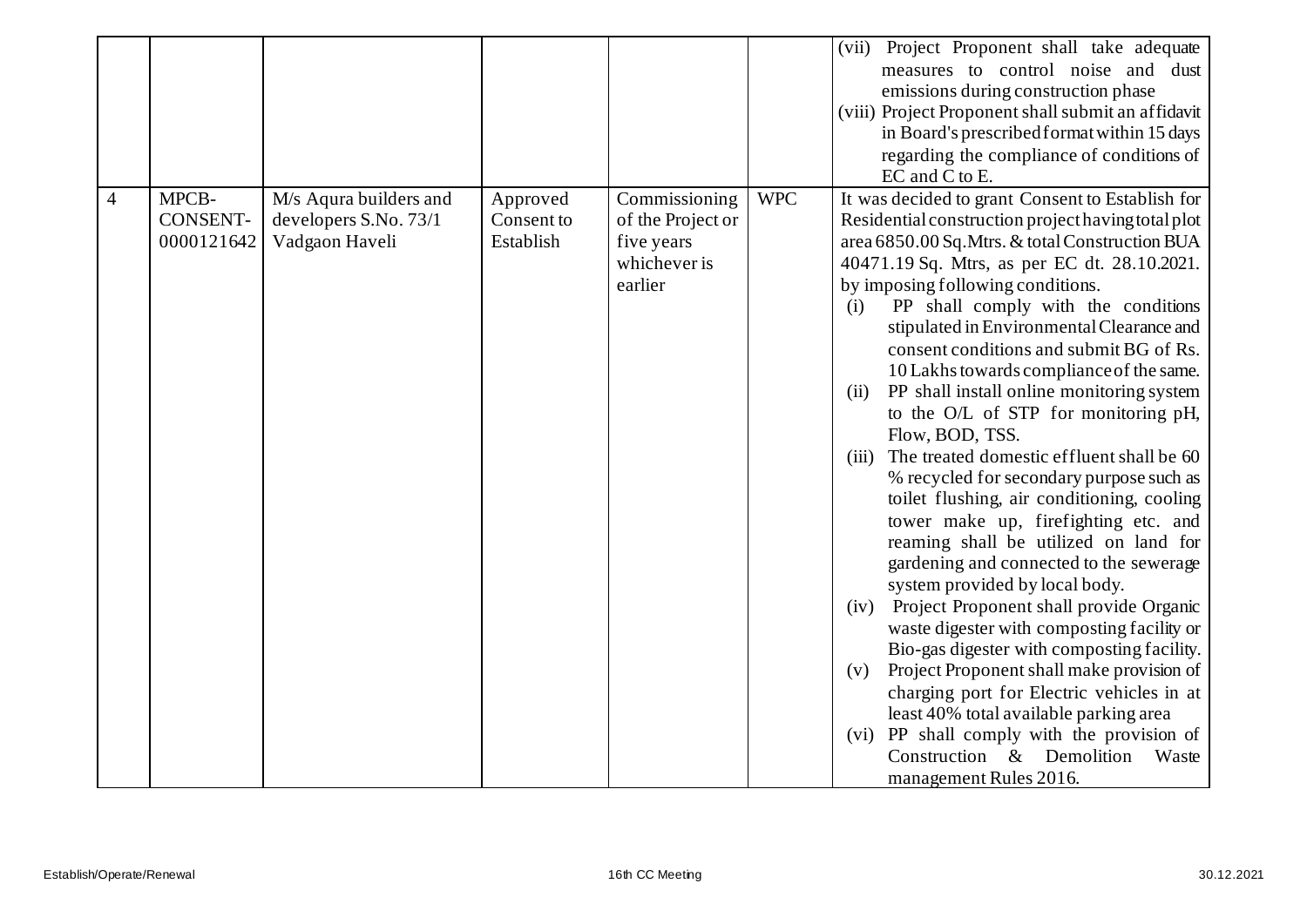|   |                                        |                                                                                                                                                  |                                         |                |            | (vii) Project Proponent shall take adequate<br>measures to control noise and dust<br>emissions during construction phase<br>(viii) project Proponent shall submit an affidavit<br>in Board's prescribed format within 15<br>days regarding the compliance of<br>conditions of EC and C to E                                                                                                                                                                                                                                                                                                                                                                                                                                                                                                                                                                                                                                                                                                                     |
|---|----------------------------------------|--------------------------------------------------------------------------------------------------------------------------------------------------|-----------------------------------------|----------------|------------|-----------------------------------------------------------------------------------------------------------------------------------------------------------------------------------------------------------------------------------------------------------------------------------------------------------------------------------------------------------------------------------------------------------------------------------------------------------------------------------------------------------------------------------------------------------------------------------------------------------------------------------------------------------------------------------------------------------------------------------------------------------------------------------------------------------------------------------------------------------------------------------------------------------------------------------------------------------------------------------------------------------------|
| 5 | MPCB-<br><b>CONSENT-</b><br>0000118974 | M/s. Naiknavare Housing<br>Development Pvt Ltd<br>"Dwarka" As per EC<br>Villege Mahalunge Taluka<br>Khed Dist Pune Khed                          | Not approved<br>Consent to<br>Establish | $\overline{a}$ | <b>WPC</b> | Committee noted that Project Proponent has<br>applied for Consent to Establish for expansion in<br>Residential Project having total plot area<br>2,44,408.04 Sq.mt, & total Construction BUA<br>5,22,702.21 Sq.mt as per EC dt. 08.01.2020.<br>However as per specific condition of EC, the<br>construction BUA is 312256.97 sq. mt<br>After due deliberation, it was decided to issue<br>Show Cause Notice for refusal of consent due to<br>following non compliances.<br>PP has applied for construction project<br>(i)<br>Construction<br><b>BUA</b><br>having<br>total<br>5,22,702.21. However as per specific<br>condition of EC dtd, the construction<br>BUA is 312256.97 sq. mt.<br>PP has not submitted approved layout<br>(ii)<br>plan/sanction plan.<br>(iii) PP has not submitted water supply NOC,<br>drainage NOC,<br>(iv) PP has not submitted details of Bank<br>Guarantee of Rs 10 Lakhs as per consent<br>to establish and Rs 10 lakhs as per renewal<br>of consent to operate dtd 14.01.2021. |
| 6 | MPCB-<br>CONSENT-<br>0000115490        | 9 Sadashiv CTS No. 1232<br>to 1235/2 and 1305 to<br>1309 CTS No. 1232 to<br>1235/2 and 1305 to 1309,<br>Sadashiv Peth, Pune-<br>411030 Pune City | Not approved<br>Consent to<br>Establish | $\perp$ .      | <b>WPC</b> | Committee noted that Project Proponent has<br>applied for Consent to Establish for Residential<br>cum Commercial Building Project having total<br>plot area is 5280.00 Sq.Mtrs. & Proposed total<br>Construction BUA 34552.00 Sq.Mtrs, However                                                                                                                                                                                                                                                                                                                                                                                                                                                                                                                                                                                                                                                                                                                                                                  |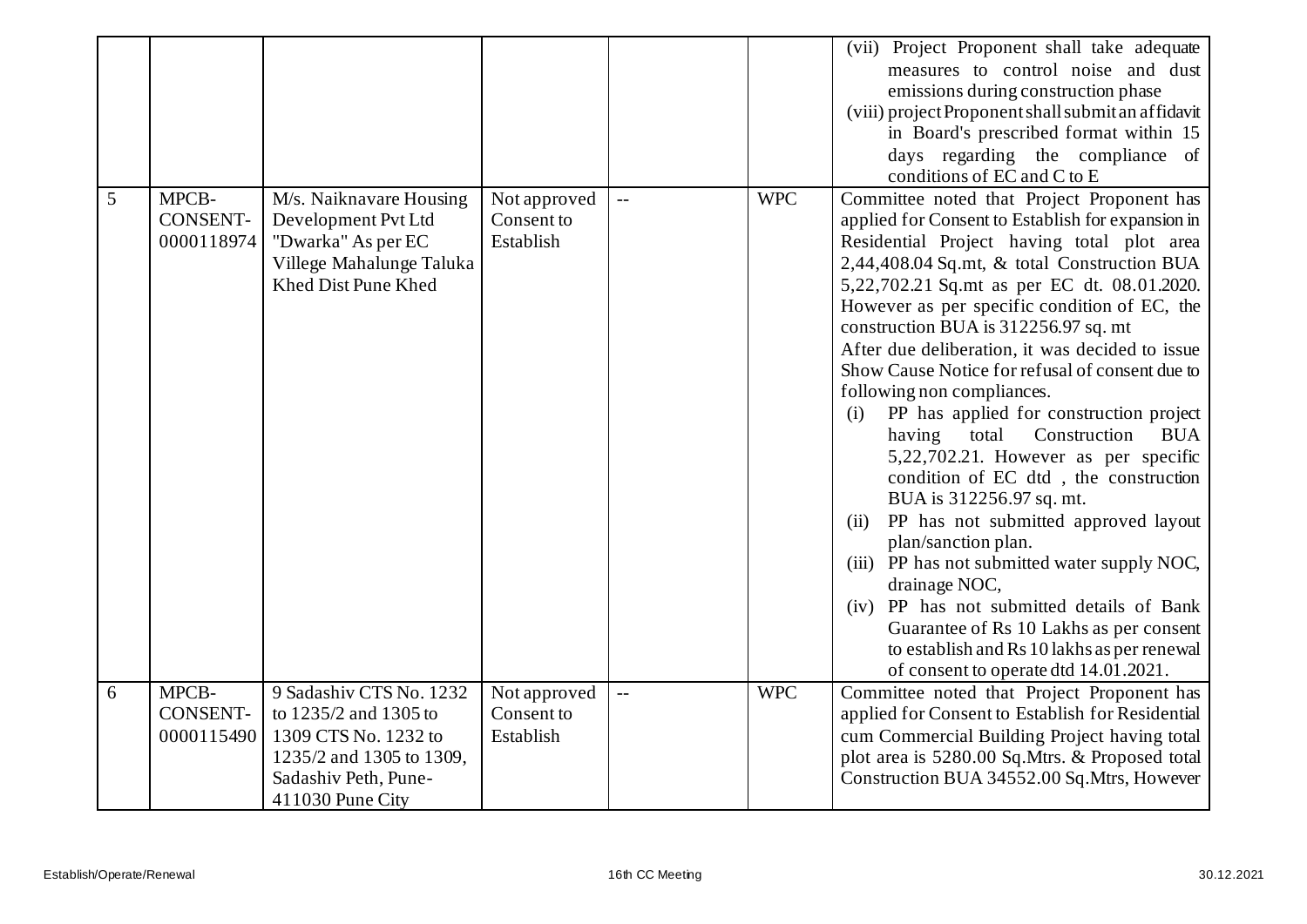|        |                 |                           |               |                   |            | as per EC dt. 16.02.2017, approved total                            |
|--------|-----------------|---------------------------|---------------|-------------------|------------|---------------------------------------------------------------------|
|        |                 |                           |               |                   |            | construction BUA is 22301.06 Sq. Mtr.                               |
|        |                 |                           |               |                   |            | After due deliberation, it was decided to issue                     |
|        |                 |                           |               |                   |            | Show Cause Notice for refusal of consent due to                     |
|        |                 |                           |               |                   |            | following non compliances                                           |
|        |                 |                           |               |                   |            | (i) Project Proponent has applied for Consent                       |
|        |                 |                           |               |                   |            | Establish for Residential<br>cum<br>to                              |
|        |                 |                           |               |                   |            | Commercial Building Project<br>having                               |
|        |                 |                           |               |                   |            | Construction<br>Proposed<br>total<br><b>BUA</b>                     |
|        |                 |                           |               |                   |            |                                                                     |
|        |                 |                           |               |                   |            | 34552.00 Sq. Mtrs, However as per EC dt.                            |
|        |                 |                           |               |                   |            | 16.02.2017, approved total construction<br>BUA is 22301.06 Sq. Mtr. |
|        |                 |                           |               |                   |            | (ii) PP has not submitted the design details of                     |
|        |                 |                           |               |                   |            | both STPs,                                                          |
|        |                 |                           |               |                   |            | (iii) PP has not submitted commencement                             |
|        |                 |                           |               |                   |            | certificate, sanction layout plan/IOD.                              |
|        |                 |                           |               |                   |            | (iv) PP has not submitted architect certificate                     |
|        |                 |                           |               |                   |            | for total completed BUA (FSI+ non FSI) at                           |
|        |                 |                           |               |                   |            | site,                                                               |
|        |                 |                           |               |                   |            | (v) PP has completed one residential building                       |
|        |                 |                           |               |                   |            | and possession is given to tenants.                                 |
|        |                 |                           |               |                   |            | (vi) PP has not submitted Construction and                          |
|        |                 |                           |               |                   |            | Demolition waste management plan                                    |
|        |                 |                           |               |                   |            | (vii) PP has not submitted CGWA NOC for                             |
|        |                 |                           |               |                   |            | extraction of ground water.                                         |
| $\tau$ | MPCB-           | <b>NEWA BHAKTI</b>        | Approved      | Commissioning     | <b>WPC</b> | It was decided to grant revalidation of consent to                  |
|        | <b>CONSENT-</b> | KNOWLEDGE CITY IT-        | Revalidation  | of the Project or |            | establish for construction of IT, Financial &                       |
|        | 0000121061      | 06 Airoli Knowledge Park, | of Consent to | co terminus       |            | Residential building project having Total plot                      |
|        |                 | T.T.C. Indl Area, Airoli, | Establish     | with the validity |            | area 52610 Sq. Mtr. and Total construction BUA                      |
|        |                 | Navi Mumbai 400708        |               | of EC dtd         |            | 203511 sq. mtr as per EC dtd 12/01/2016 by                          |
|        |                 | Navi Mumbai, Thane        |               | 12.01.2016        |            | imposing following conditions                                       |
|        |                 |                           |               | whichever is      |            | PP shall comply with the conditions<br>(i)                          |
|        |                 |                           |               | earlier           |            | stipulated in Environmental Clearance and                           |
|        |                 |                           |               |                   |            | consent conditions and submit BG of Rs.                             |
|        |                 |                           |               |                   |            | 10 Lakhs towards compliance of the same.                            |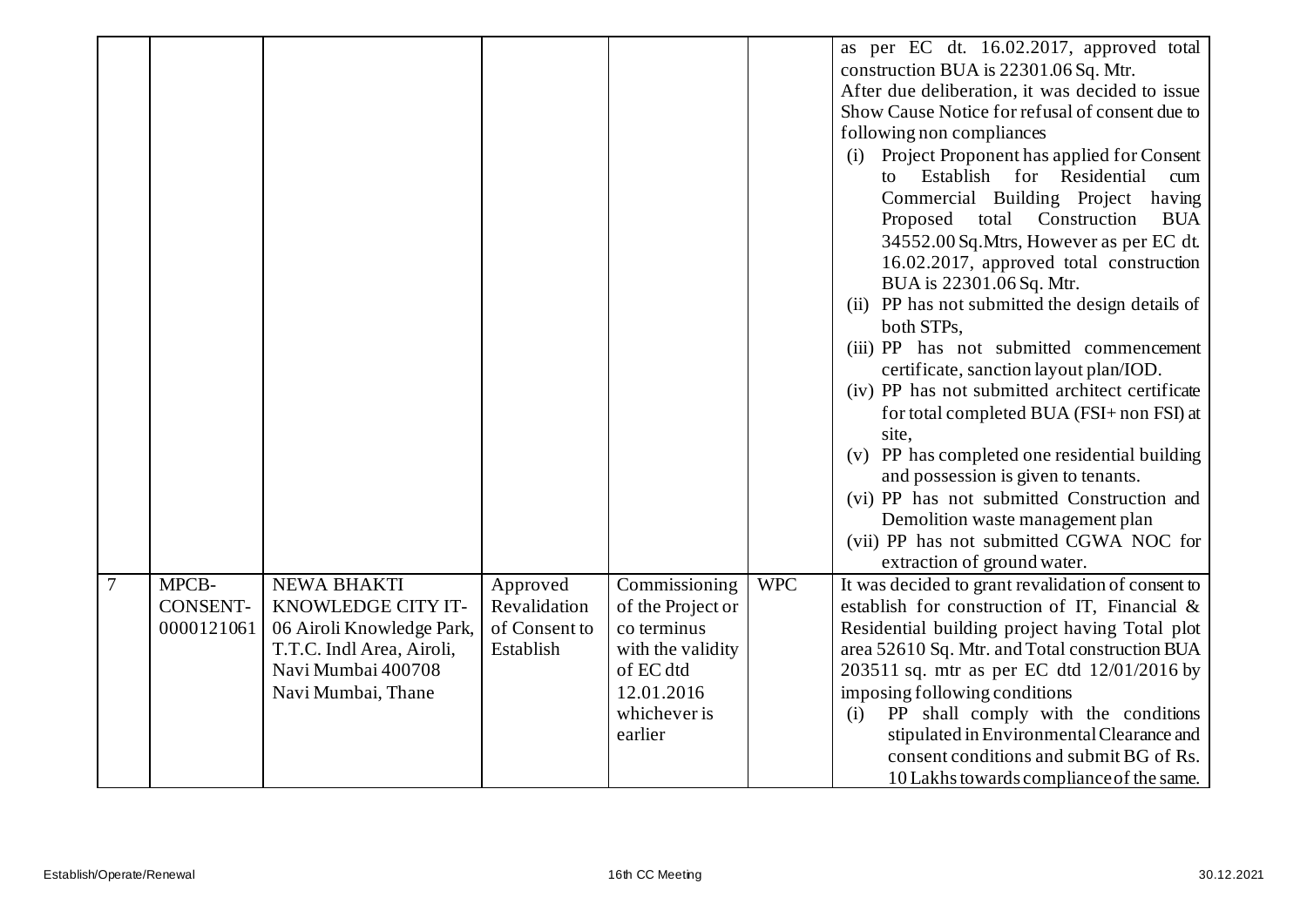|                |                 |                               |            |                   |            | PP shall install online monitoring system<br>(ii)                                 |
|----------------|-----------------|-------------------------------|------------|-------------------|------------|-----------------------------------------------------------------------------------|
|                |                 |                               |            |                   |            | to the O/L of STP for monitoring pH,                                              |
|                |                 |                               |            |                   |            | Flow, BOD, TSS.                                                                   |
|                |                 |                               |            |                   |            | The treated domestic effluent shall be 60<br>(iii)                                |
|                |                 |                               |            |                   |            | % recycled for secondary purpose such as                                          |
|                |                 |                               |            |                   |            | toilet flushing, air conditioning, cooling                                        |
|                |                 |                               |            |                   |            | tower make up, firefighting etc. and                                              |
|                |                 |                               |            |                   |            | reaming shall be utilized on land for                                             |
|                |                 |                               |            |                   |            | gardening and connected to the sewerage                                           |
|                |                 |                               |            |                   |            | system provided by local body.                                                    |
|                |                 |                               |            |                   |            | (iv) Project Proponent shall provide Organic                                      |
|                |                 |                               |            |                   |            | waste digester with composting facility or                                        |
|                |                 |                               |            |                   |            | Bio-gas digester with composting facility.                                        |
|                |                 |                               |            |                   |            | Project Proponent shall make provision of<br>(v)                                  |
|                |                 |                               |            |                   |            | charging port for Electric vehicles in at                                         |
|                |                 |                               |            |                   |            | least 40% total available parking area                                            |
|                |                 |                               |            |                   |            | (vi) PP shall comply with the provision of                                        |
|                |                 |                               |            |                   |            | Construction & Demolition<br>Waste                                                |
|                |                 |                               |            |                   |            | management Rules 2016.                                                            |
|                |                 |                               |            |                   |            | (vii) Project Proponent shall take adequate<br>measures to control noise and dust |
|                |                 |                               |            |                   |            |                                                                                   |
|                |                 |                               |            |                   |            | emissions during construction phase                                               |
|                |                 |                               |            |                   |            | (viii) project Proponent shall submit an affidavit                                |
|                |                 |                               |            |                   |            | in Board's prescribed format within 15<br>days regarding the compliance of        |
|                |                 |                               |            |                   |            | conditions of EC and C to E                                                       |
|                |                 |                               |            |                   |            | The consent shall be issued after receipt of the                                  |
|                |                 |                               |            |                   |            | additional fees of Rs 50000/- for increase in CI                                  |
|                |                 |                               |            |                   |            | by Rs 11.98 Cr.                                                                   |
| $\overline{8}$ | MPCB-           | Proposed Residential &        | Approved   | Commissioning     | <b>WPC</b> | It was decided to grant Consent to Establish for                                  |
|                | <b>CONSENT-</b> | <b>Commercial Development</b> | Consent to | of the Project or |            | Residential and Commercial Construction                                           |
|                | 0000121862      | project at Gat no. 129,       | Establish  | five years        |            | project having total plot area 9531.00 sq.mt. &                                   |
|                |                 | Moshi, Pune by M/s.           |            | whichever is      |            | total Construction BUA 73096.08 sq.mt.by                                          |
|                |                 | Shevi Infra Gat No. 129       |            | earlier           |            | imposing following conditions.                                                    |
|                |                 | Moshi                         |            |                   |            | PP shall obtain Environmental Clearance<br>(i)                                    |
|                |                 |                               |            |                   |            | for proposed construction project. PP shall                                       |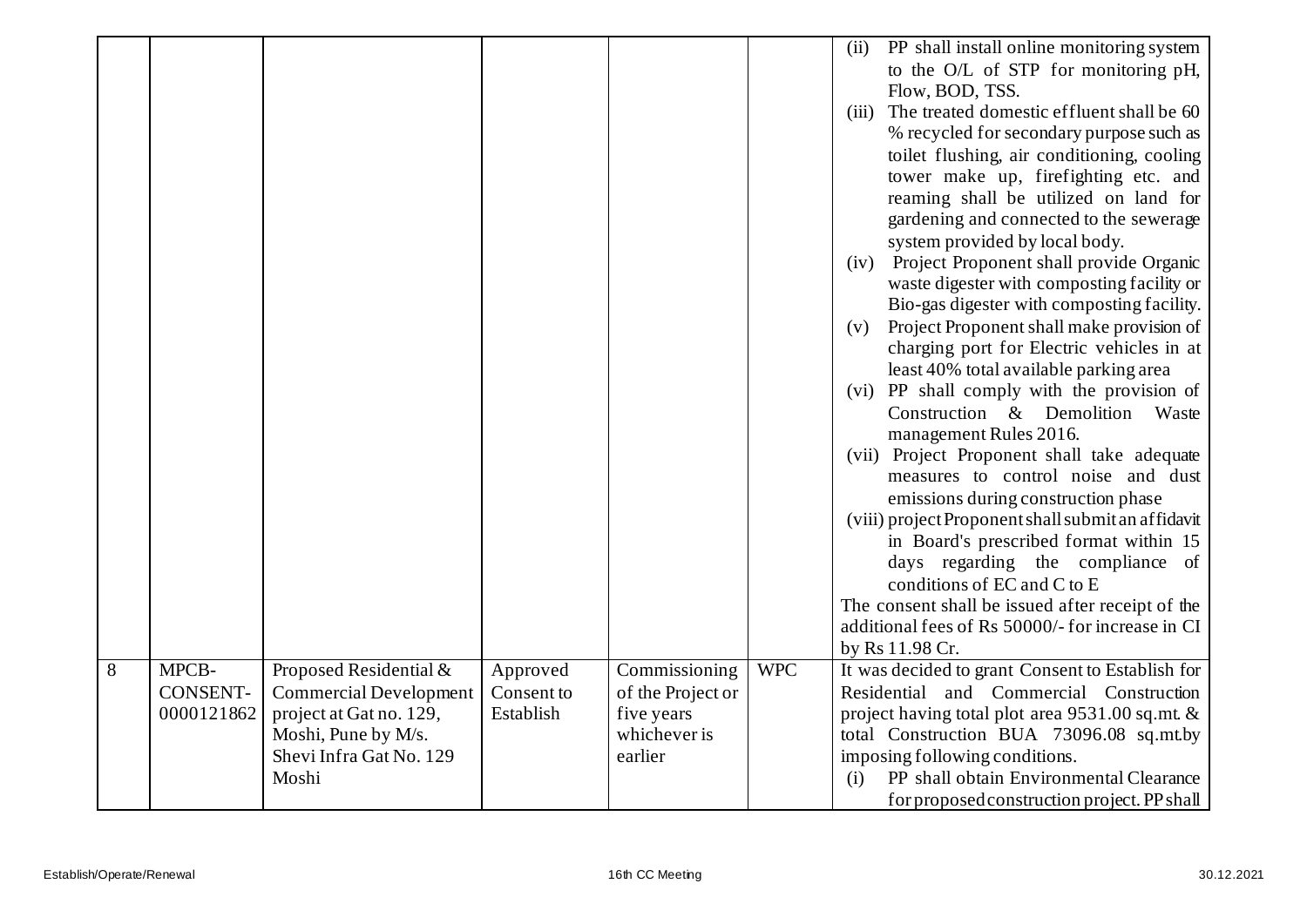|  |  |  |      | not take any effective steps towards the                                         |
|--|--|--|------|----------------------------------------------------------------------------------|
|  |  |  |      | construction without obtaining prior                                             |
|  |  |  |      | Environmental Clearance from competent                                           |
|  |  |  |      | Authority.                                                                       |
|  |  |  | (ii) | PP shall comply with the conditions                                              |
|  |  |  |      | stipulated in consent conditions and shall                                       |
|  |  |  |      | submit the BG of Rs. 10 Lakhs towards                                            |
|  |  |  |      | compliance of the same.                                                          |
|  |  |  |      | (iii) PP shall install online monitoring system                                  |
|  |  |  |      | to the O/L of STP for monitoring pH,                                             |
|  |  |  |      | Flow, BOD, TSS.                                                                  |
|  |  |  | (iv) | The treated domestic effluent shall be 60                                        |
|  |  |  |      | % recycled for secondary purpose such as                                         |
|  |  |  |      | toilet flushing, air conditioning, cooling                                       |
|  |  |  |      | tower make up, firefighting etc. and                                             |
|  |  |  |      | reaming shall be utilized on land for                                            |
|  |  |  |      | gardening and connected to the sewerage                                          |
|  |  |  |      | system provided by local body.                                                   |
|  |  |  | (v)  | Project Proponent shall provide Organic                                          |
|  |  |  |      | waste digester with composting facility or                                       |
|  |  |  |      | Bio-gas digester with composting facility.                                       |
|  |  |  |      | (vi) Project Proponent shall make provision of                                   |
|  |  |  |      | charging port for Electric vehicles in at                                        |
|  |  |  |      | least 40% total available parking area                                           |
|  |  |  |      | (vii) PP shall comply with the provision of                                      |
|  |  |  |      | Construction & Demolition<br>Waste                                               |
|  |  |  |      | management Rules 2016.                                                           |
|  |  |  |      | (viii) Project Proponent shall take adequate                                     |
|  |  |  |      | measures to control noise and dust                                               |
|  |  |  |      | emissions during construction phase                                              |
|  |  |  |      | (ix) Project Proponent shall submit an<br>affidavit in Board's prescribed format |
|  |  |  |      | within 15 days regarding the compliance                                          |
|  |  |  |      | of conditions of EC and C to E.                                                  |
|  |  |  |      |                                                                                  |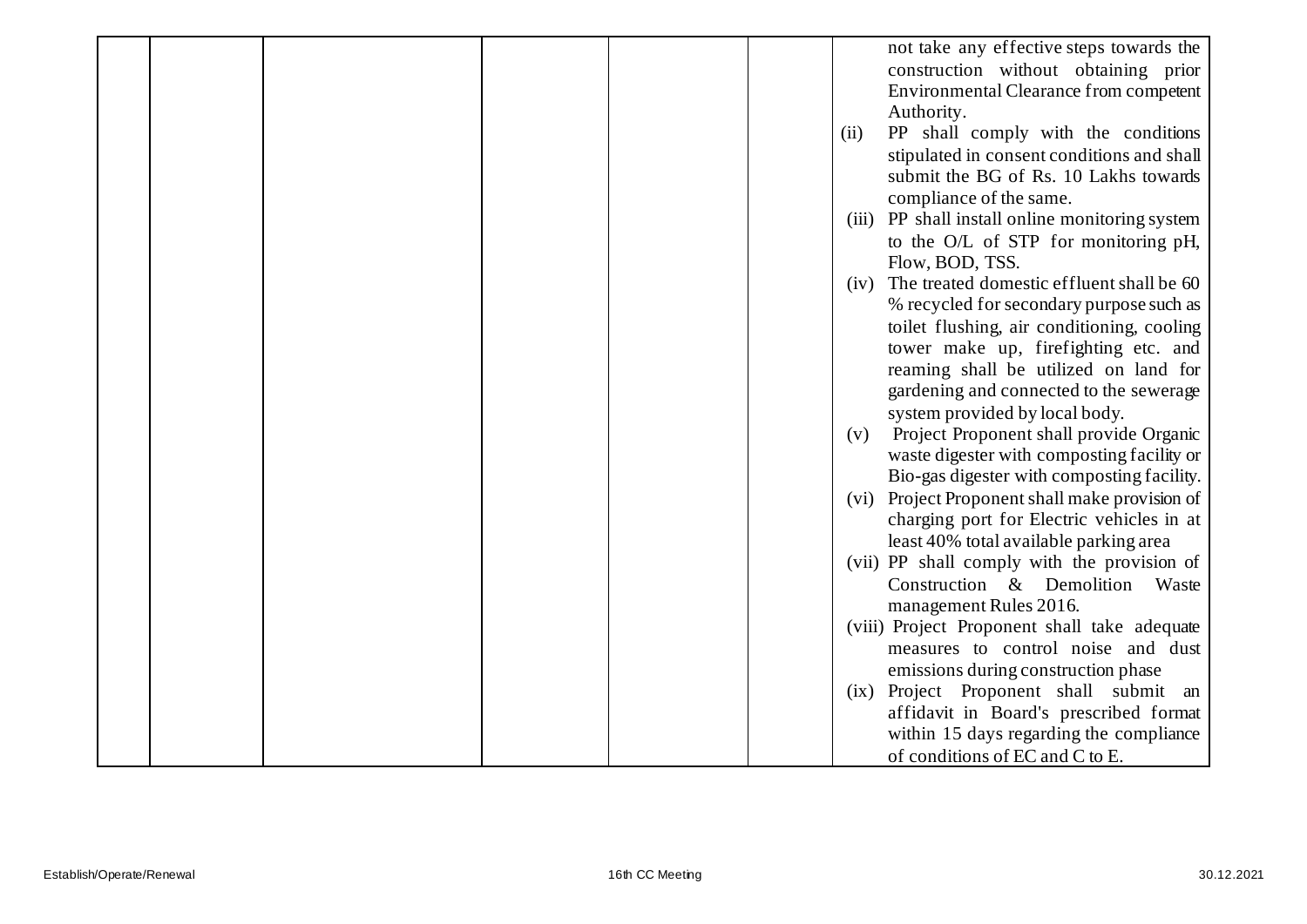| 9  | MPCB-           | Arthveda Northstar (Pune)   | Not approved | $ -$           | <b>WPC</b> | Committee noted that Project Proponent has        |
|----|-----------------|-----------------------------|--------------|----------------|------------|---------------------------------------------------|
|    | <b>CONSENT-</b> | Realty Pvt. Ltd., Gat No.   | Consent to   |                |            | applied for revalidation of consent to establish  |
|    | 0000121648      | 21 Bhukum Mulshi            | Establish    |                |            | for residential construction project having total |
|    |                 |                             |              |                |            | plot area 78660.0 Sq.Mtr and total construction   |
|    |                 |                             |              |                |            | BUA 140316.83 Sq. Mtrs. However as per EC         |
|    |                 |                             |              |                |            | dtd. 26.08.2016, construction BUA is 80183.33     |
|    |                 |                             |              |                |            | Sq.Mtr.                                           |
|    |                 |                             |              |                |            | After due deliberation, it was decided to issue   |
|    |                 |                             |              |                |            | Show Cause Notice for refusal of consent for      |
|    |                 |                             |              |                |            | following non compliances.                        |
|    |                 |                             |              |                |            | (i) Project Proponent has<br>applied<br>for       |
|    |                 |                             |              |                |            | revalidation of consent to establish for          |
|    |                 |                             |              |                |            | residential construction project having total     |
|    |                 |                             |              |                |            | construction BUA 140316.83 Sq. Mtrs.              |
|    |                 |                             |              |                |            | However as per EC dtd. 26.08.2016,                |
|    |                 |                             |              |                |            | approved total construction BUA is                |
|    |                 |                             |              |                |            | 80183.33 Sq.Mtr                                   |
|    |                 |                             |              |                |            | (ii) PP has not submitted details of BG of Rs 20  |
|    |                 |                             |              |                |            | Lakhs as per earlier conditions.                  |
|    |                 |                             |              |                |            | (iii) PP has not submitted water supply NOC,      |
|    |                 |                             |              |                |            | drainage NOC.                                     |
|    |                 |                             |              |                |            | (iv) PP has not submitted sanction plan/IOD, CC   |
|    |                 |                             |              |                |            | architect certificate showing total completed     |
|    |                 |                             |              |                |            | construction work as on date.                     |
| 10 | MPCB-           | M/s. Kapeeshwar Sugars      | Approved     | Commissioning  | <b>WPC</b> | It was decided to grant consent to establish for  |
|    | <b>CONSENT-</b> | and Chemicals Ltd.          | Consent to   | of the unit or |            | 45 KLPD Molasses/Cane Juice based distillery      |
|    | 0000122202      | Survey no. 180, 181, 182,   | Establish    | five years     |            | by imposing following conditions.                 |
|    |                 | 183, 184, 185, 186,         |              | whichever is   |            | Industry shall obtain Environmental<br>(i)        |
|    |                 | 187, 188, 189, 190, 223,    |              | earlier        |            | Clearance for the proposed Distillery.            |
|    |                 | 251, 237, 238, 239, 240, 36 |              |                |            | Industry shall not take any effective steps       |
|    |                 | Village Asola Tarf          |              |                |            | towards the proposed project without              |
|    |                 | Aundha, Purjal and          |              |                |            | obtaining prior Environmental Clearance.          |
|    |                 | Wagarwadi at Jwala bazar    |              |                |            | (ii) Industry shall install online monitoring     |
|    |                 | Aundha Naganath,            |              |                |            | systems for ETP and Stack as per CPCB             |
|    |                 |                             |              |                |            | Directions.                                       |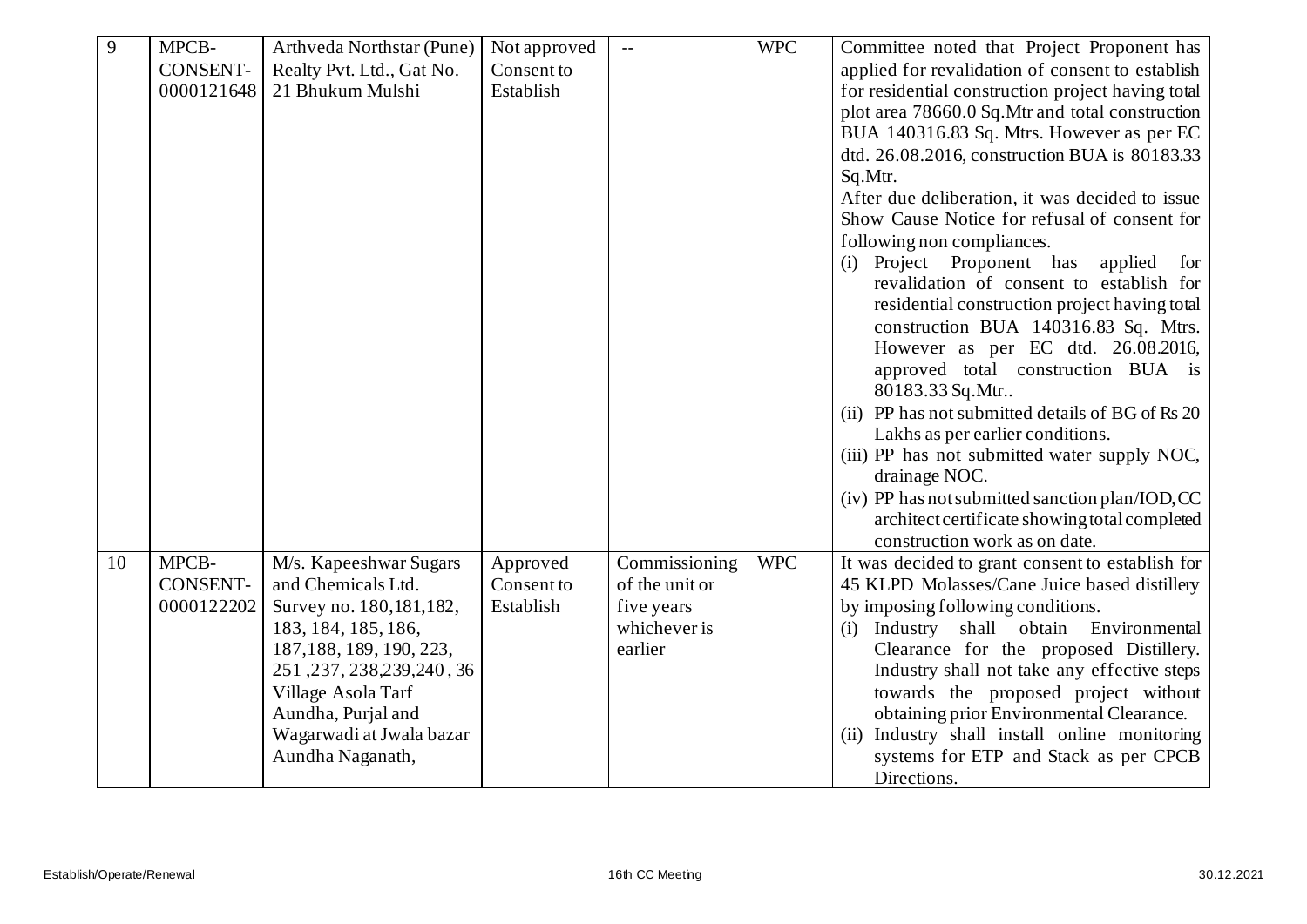|    |                 |                              |                      |                           |             | (iii) Industry shall submit Bank Guarantee of Rs  |
|----|-----------------|------------------------------|----------------------|---------------------------|-------------|---------------------------------------------------|
|    |                 |                              |                      |                           |             | 5.0 Lakhs towards compliance of consent           |
|    |                 |                              |                      |                           |             | conditions.                                       |
| 11 | MPCB-           | Huhtamaki India Ltd          | Approved             | Commissioning             | <b>ROHQ</b> | It was decided to grant consent to establish      |
|    | <b>CONSENT-</b> | 51,52,53 Village Ransai,     | Consent to           | of the unit or            |             | (expansion) for manufacturing of "Printed & Un    |
|    | 0000122285      | Khopoli -Pen Road            | <b>Establish for</b> | five years                |             | printed Laminates used for packing - 300          |
|    |                 | Khalapur                     | (Expansion)          | whichever is              |             | MT/M" by imposing following conditions            |
|    |                 |                              |                      | earlier                   |             | There shall not be any trade effluent<br>(i)      |
|    |                 |                              |                      |                           |             | generation from the proposed expansion.           |
|    |                 |                              |                      |                           |             | The additional domestic effluent shall be<br>(ii) |
|    |                 |                              |                      |                           |             | treated in existing STP.                          |
| 12 | MPCB-           | K.R. Mali Builders &         | Not approved         | $\mathbb{L}^{\mathbb{L}}$ | <b>WPC</b>  | Committee noted that PP has applied for           |
|    | <b>CONSENT-</b> | Developers P. Ltd. CTS       | Consent to           |                           |             | revalidation of consent to establish for          |
|    | 0000122710      | No. 675/12(pt), 869,         | Establish-           |                           |             | construction project (Rehab Project) on Total     |
|    |                 | 870(pt), 871, 872, 876(pt),  | Revalidation         |                           |             | Plot area- 5613.50 Sq.mts and BUA- 32903.68       |
|    |                 | 878, 1062(pt) CTS No.        |                      |                           |             | Sq.mts as per EC dtd 29.04.2014.                  |
|    |                 | $675/12(pt)$ , 869, 870(pt), |                      |                           |             | After due deliberation, it was decided to issue   |
|    |                 | 871, 872, 876(pt), 878,      |                      |                           |             | Show Cause Notice for refusal of consent due to   |
|    |                 | 1062(pt) of Eksar Village    |                      |                           |             | following non compliances.                        |
|    |                 | Borivali Mumbai              |                      |                           |             | Earlier consent to establish was valid<br>(i)     |
|    |                 |                              |                      |                           |             | upto-24.08.2017, PP has not obtained              |
|    |                 |                              |                      |                           |             | revalidation of consent to establish after        |
|    |                 |                              |                      |                           |             | 2017.                                             |
|    |                 |                              |                      |                           |             | PP has completed 29469.64 Sq.mts of<br>(ii)       |
|    |                 |                              |                      |                           |             | Sales and rehab building without valid            |
|    |                 |                              |                      |                           |             | consent to establish.                             |
|    |                 |                              |                      |                           |             | PP<br>has not submitted details of<br>(iii)       |
|    |                 |                              |                      |                           |             | Bank Guarantee as per earlier consent             |
|    |                 |                              |                      |                           |             | conditions.                                       |
| 13 | MPCB-           | M/s. DIMPLE                  | Approved             | Commissioning             | <b>WPC</b>  | It was decided to grant consent to establish for  |
|    | CONSENT-        | <b>REALTORS PRIVATE</b>      | consent to           | of the project or         |             | expansion for construction project (SRA project)  |
|    | 0000120980      | LIMITED CTS No. 692,         | <b>Establish for</b> | 11.03.2024                |             | on Total Plot area- 9119.95 Sq.mts and BUA-       |
|    |                 | 693, 694/A, 694/B,           | expansion            | whichever is              |             | 61605.02 Sq.mts. as per E.C. dtd 03.12.2021 by    |
|    |                 | 694/C, 710/A, 710/B,         |                      | earlier                   |             | imposing following conditions.                    |
|    |                 | 710/C, 711/B, 711/C, 719,    |                      |                           |             | PP shall comply with the conditions<br>(i)        |
|    |                 | 721 & 722 CTS No. 692,       |                      |                           |             | stipulated in consent conditions & EC and         |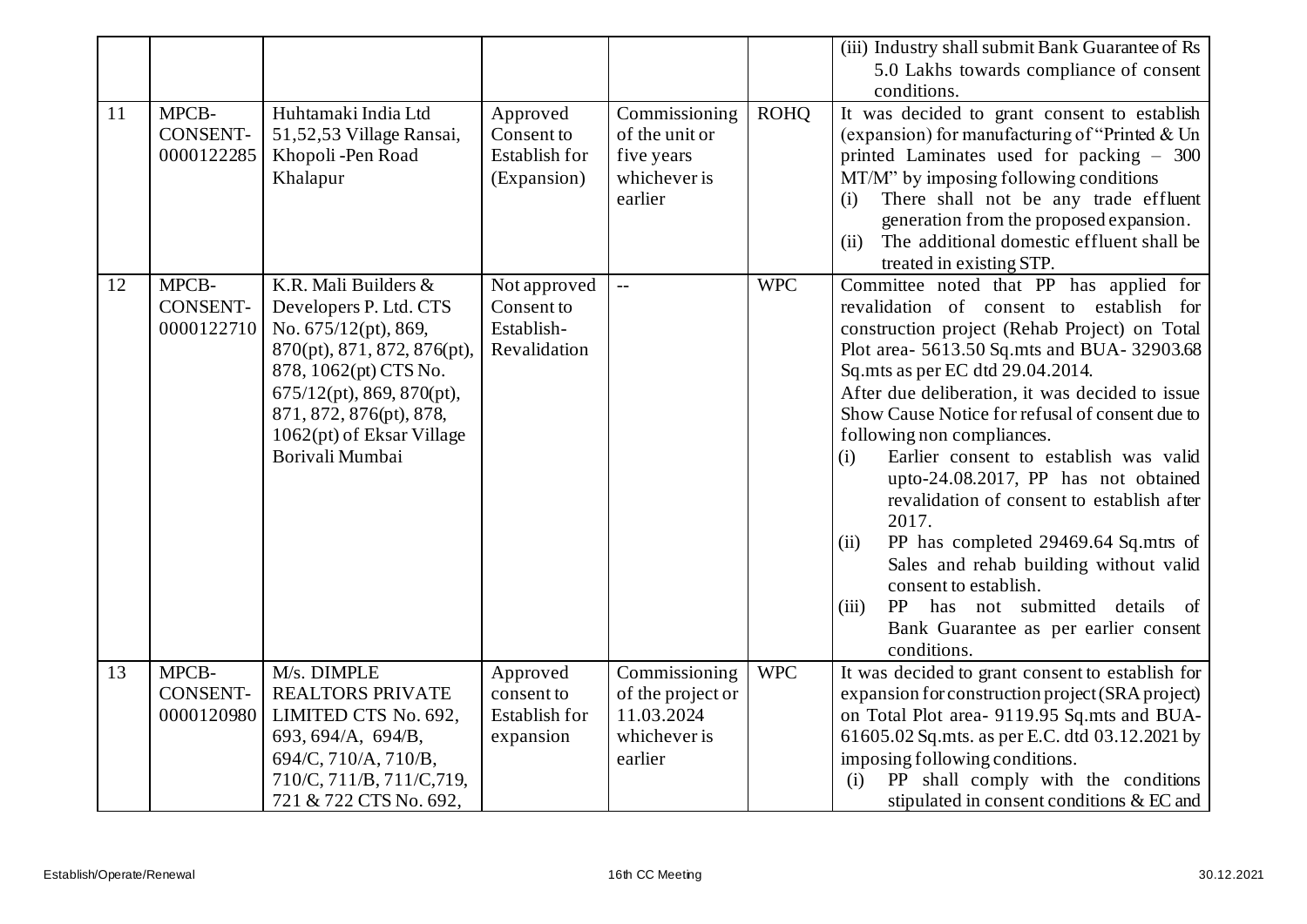|    |                                        | 693, 694/A, 694/B,<br>694/C, 710/A, 710/B,<br>710/C, 711/B, 711/C, 719,<br>721 & 722 of Village<br>Kandivali, Taluka-<br>Borivali, At Kandivali-<br>West, Mumbai-400067<br>Borivali |                                                             |                                                                     |            | shall submit the BG of Rs. 10 Lakhs<br>towards compliance of the same.<br>PP shall install online monitoring system<br>(ii)<br>to the O/L of STP for monitoring pH,<br>Flow, BOD, TSS.<br>The treated domestic effluent shall be 60<br>(iii)<br>% recycled for secondary purpose such as<br>toilet flushing, air conditioning, cooling<br>tower make up, firefighting etc. and<br>reaming shall be utilized on land for<br>gardening and connected to the sewerage<br>system provided by local body.<br>(iv) Project Proponent shall provide Organic<br>waste digester with composting facility or<br>Bio-gas digester with composting facility.<br>Project Proponent shall make provision of<br>(v)<br>charging port for Electric vehicles in at<br>least 40% total available parking area<br>(vi) PP shall comply with the provision of<br>Construction & Demolition<br>Waste<br>management Rules 2016.<br>(vii) Project Proponent shall take adequate<br>measures to control noise and dust<br>emissions during construction phase<br>(viii) Project Proponent shall submit an<br>affidavit in Board's prescribed format<br>within 15 days regarding the compliance<br>of conditions of EC and C to E. |
|----|----------------------------------------|-------------------------------------------------------------------------------------------------------------------------------------------------------------------------------------|-------------------------------------------------------------|---------------------------------------------------------------------|------------|-----------------------------------------------------------------------------------------------------------------------------------------------------------------------------------------------------------------------------------------------------------------------------------------------------------------------------------------------------------------------------------------------------------------------------------------------------------------------------------------------------------------------------------------------------------------------------------------------------------------------------------------------------------------------------------------------------------------------------------------------------------------------------------------------------------------------------------------------------------------------------------------------------------------------------------------------------------------------------------------------------------------------------------------------------------------------------------------------------------------------------------------------------------------------------------------------------------|
| 14 | MPCB-<br><b>CONSENT-</b><br>0000122038 | Godrej & Boyce Mfg. Co.<br>Ltd. Godrej Interio PL-II<br>Gat Nos. 1263 1264 Gat<br>Nos. 1263 1264, Shirwal,<br>Taluka. Khandala, District.<br>Satara - 412801 Khandala               | Approved<br>Consent to<br><b>Establish for</b><br>expansion | Commissioning<br>of the unit or 5<br>years whichever<br>is earalier | <b>APC</b> | It was decided to grant consent to establish for<br>expansion for enhancement of production e.<br>Manufacturing of Furniture - 10500 Nos/Yr with<br>following conditions,<br>(i) PP shall upgrade existing Effluent<br>Treatment plant to adhere expansion tread<br>effluent with 100% recycling to achieve<br>ZLD.                                                                                                                                                                                                                                                                                                                                                                                                                                                                                                                                                                                                                                                                                                                                                                                                                                                                                       |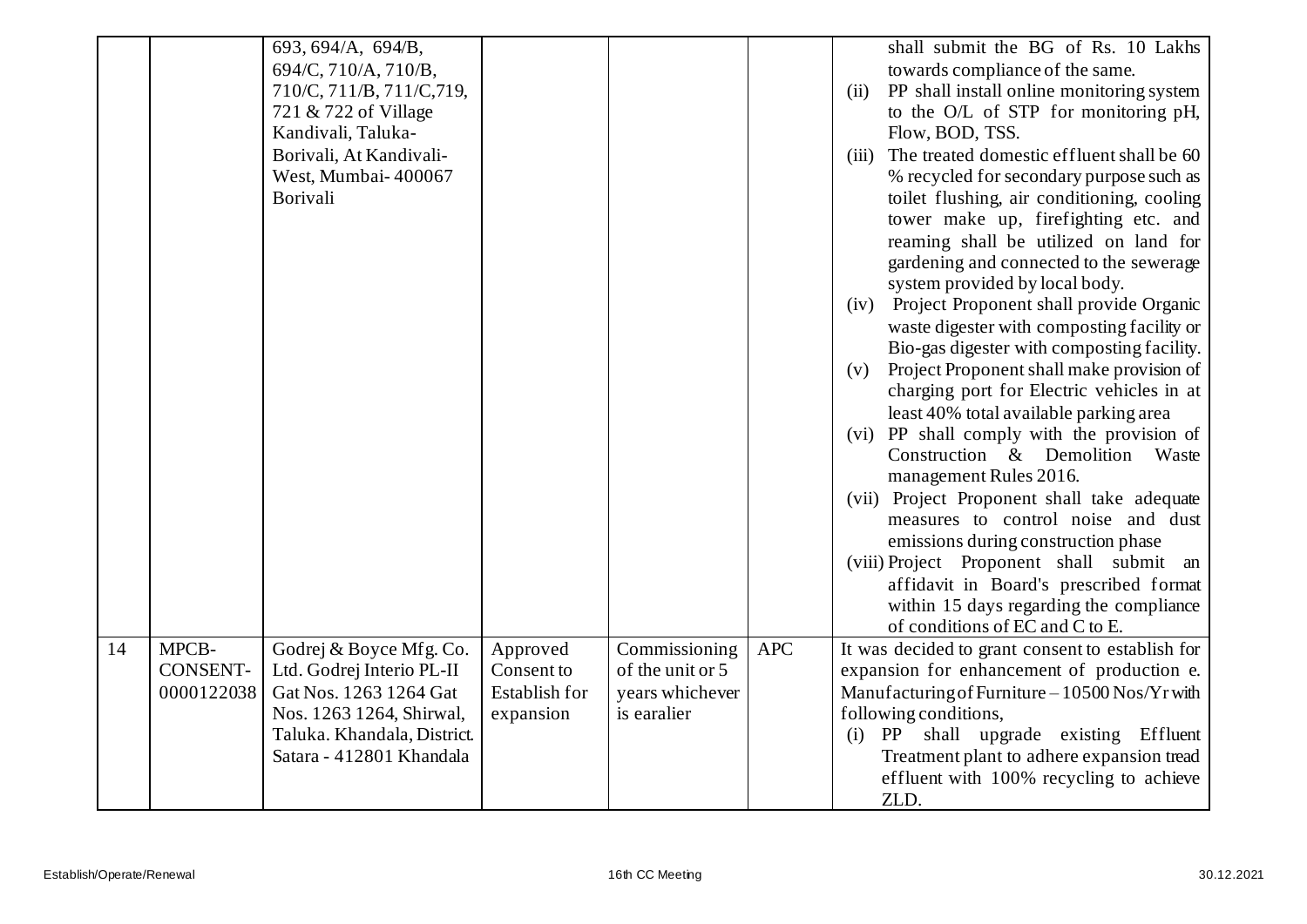|    |                                        |                                                                                                                                                                                                                                                    |                                                     |                                                                             |            | shall upgrade<br>Sewage<br>$(ii)$ PP<br>existing<br>Treatment plant to adhere expansion<br>domestic effluent<br>(iii) PP shall provide adequate air pollution<br>control system.<br>(iv) PP shall obtain CGWA NOC/Irrigation<br>Dept NOC before applying Consent to<br>operate<br>(v) PP shall submit Bank Guarantee Rs. 5 lakhs<br>towards compliance of consent conditions.                                               |
|----|----------------------------------------|----------------------------------------------------------------------------------------------------------------------------------------------------------------------------------------------------------------------------------------------------|-----------------------------------------------------|-----------------------------------------------------------------------------|------------|-----------------------------------------------------------------------------------------------------------------------------------------------------------------------------------------------------------------------------------------------------------------------------------------------------------------------------------------------------------------------------------------------------------------------------|
| 15 | MPCB-<br><b>CONSENT-</b><br>0000122618 | <b>Anheuser Busch InBev</b><br>India Limited (FOSTER<br>UNIT) M-99 M-99, Waluj<br>MIDC, Aurangabad<br>Gangapur                                                                                                                                     | Approved<br>Consent to<br>Establish or<br>expansion | Commissioning<br>of the project or<br>five years<br>whichever is<br>earlier | <b>WPC</b> | It was decided to grant consent to establish for<br>expansion for new can filling line by imposing<br>following condition.<br>There shall not be any change in existing<br>(i)<br>production Quantity, water consumption<br>and effluent generation.                                                                                                                                                                        |
| 16 | MPCB-<br><b>CONSENT-</b><br>0000123288 | M/s. PIYUSH SUGAR<br>AND POWER PVT. LTD.<br>Gat No. 38/2 Deulgaon<br>Siddhi Ahmednagar                                                                                                                                                             | Approved<br>Consent to<br>Establish                 | Commissioning<br>of the unit or<br>five years<br>whichever is<br>earlier    | <b>WPC</b> | It was decided to grant Consent to establish for<br>60 KLPD Molasses Based Distillery by<br>imposing following conditions.<br>Industry shall obtain Environmental<br>(i)<br>Clearance. Industry shall not take any<br>effective step without obtaining EC.<br>(ii) Industry shall submit Bank Guarantee of<br>Rs 5 Lakhs towards compliance of consent<br>conditions.                                                       |
| 17 | MPCB-<br>CONSENT-<br>0000115246        | <b>MALDE PROPERTIES</b><br>LLP CTS no $889(pt)$<br>Kadampada Co-op HSG<br>Society, Proposed on SR<br>Scheme on Plot bearing<br>CTS no 889(pt) of village<br>Mulund, Situated at Dr<br>Rajendra Prasad Road,<br>Mulund West, Mumbai<br>400080 Kurla | Approved<br>Consent to<br>Establish                 | Commissioning<br>of the project or<br>five years<br>whichever is<br>earlier | <b>WPC</b> | It was decided to grant consent to establish for<br>SRA construction project on Total Plot area-<br>4163.00 Sq.mts and BUA- 32034.76 Sq.mts.by<br>imposing following conditions.<br>PP shall obtain Environmental Clearance<br>(i)<br>for proposed construction project. PP shall<br>not take any effective steps towards the<br>onstruction without obtaining prior<br>Environmental Clearance from competent<br>Authority |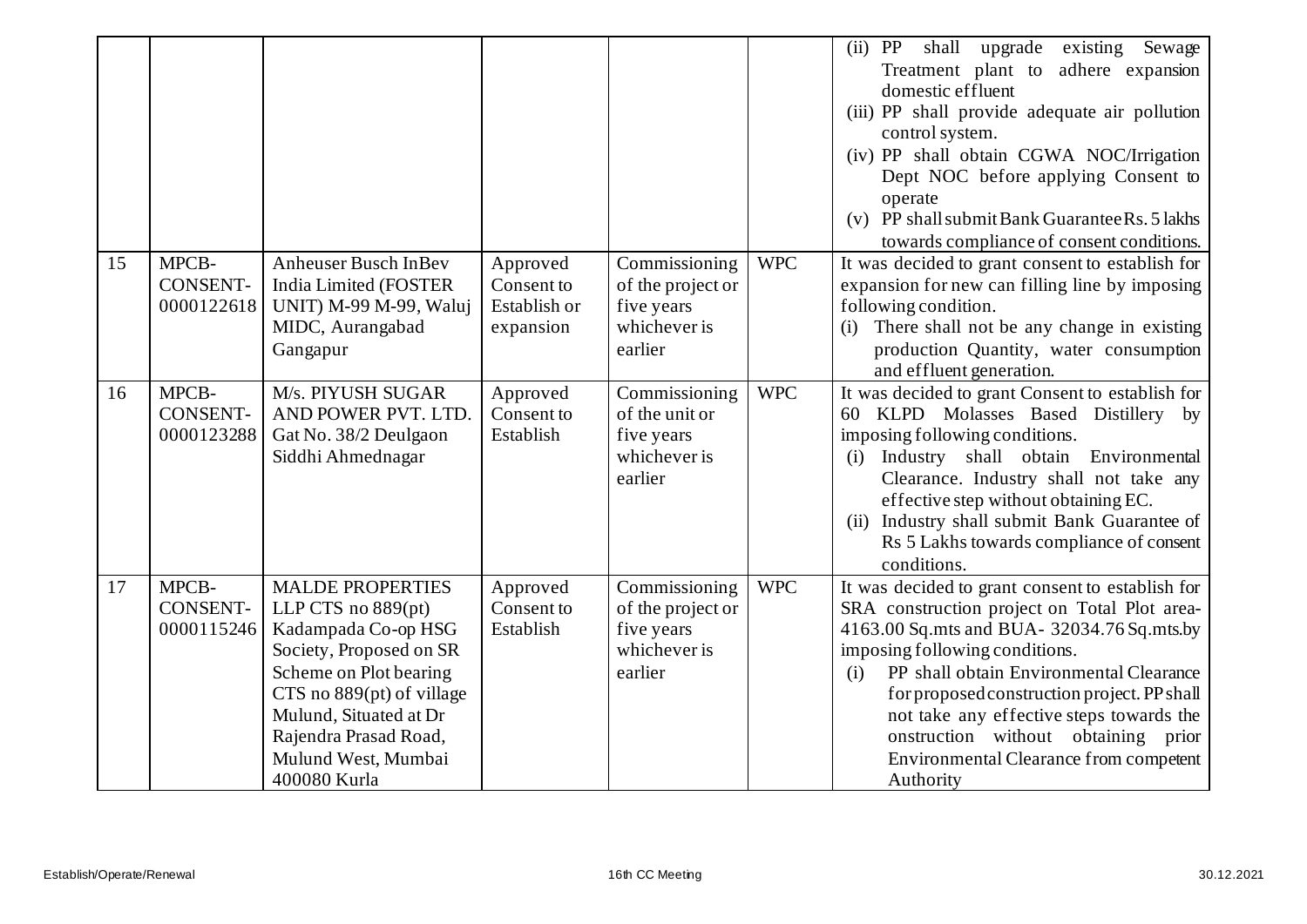|    |                 |                            |              |     |            | PP shall comply with the conditions<br>(ii)     |
|----|-----------------|----------------------------|--------------|-----|------------|-------------------------------------------------|
|    |                 |                            |              |     |            | stipulated in consent conditions & EC and       |
|    |                 |                            |              |     |            | shall submit the BG of Rs. 10 Lakhs             |
|    |                 |                            |              |     |            | towards compliance of the same.                 |
|    |                 |                            |              |     |            | (iii) PP shall install online monitoring system |
|    |                 |                            |              |     |            |                                                 |
|    |                 |                            |              |     |            | to the O/L of STP for monitoring pH,            |
|    |                 |                            |              |     |            | Flow, BOD, TSS.                                 |
|    |                 |                            |              |     |            | (iv) The treated domestic effluent shall be 60  |
|    |                 |                            |              |     |            | % recycled for secondary purpose such as        |
|    |                 |                            |              |     |            | toilet flushing, air conditioning, cooling      |
|    |                 |                            |              |     |            | tower make up, firefighting etc. and            |
|    |                 |                            |              |     |            | reaming shall be utilized on land for           |
|    |                 |                            |              |     |            | gardening and connected to the sewerage         |
|    |                 |                            |              |     |            | system provided by local body.                  |
|    |                 |                            |              |     |            | Project Proponent shall provide Organic<br>(v)  |
|    |                 |                            |              |     |            | waste digester with composting facility or      |
|    |                 |                            |              |     |            | Bio-gas digester with composting facility.      |
|    |                 |                            |              |     |            | (vi) Project Proponent shall make provision of  |
|    |                 |                            |              |     |            | charging port for Electric vehicles in at       |
|    |                 |                            |              |     |            | least 40% total available parking area          |
|    |                 |                            |              |     |            | (vii) PP shall comply with the provision of     |
|    |                 |                            |              |     |            | Construction & Demolition Waste                 |
|    |                 |                            |              |     |            | management Rules 2016.                          |
|    |                 |                            |              |     |            |                                                 |
|    |                 |                            |              |     |            | (viii) Project Proponent shall take adequate    |
|    |                 |                            |              |     |            | measures to control noise and dust              |
|    |                 |                            |              |     |            | emissions during construction phase             |
|    |                 |                            |              |     |            | (ix) Project Proponent shall submit an          |
|    |                 |                            |              |     |            | affidavit in Board's prescribed format          |
|    |                 |                            |              |     |            | within 15 days regarding the compliance         |
|    |                 |                            |              |     |            | of conditions of C to E.                        |
| 18 | MPCB-           | M/s. Shweta Infrastructure | Not approved | $-$ | <b>WPC</b> | Committee noted that PP has applied for Re-     |
|    | <b>CONSENT-</b> | & Housing (I) Pvt Ltd.     | Consent to   |     |            | of consent to establish<br>validation<br>for    |
|    | 0000123031      | same as location of Unit   | Establish    |     |            | construction activity on total plot area of     |
|    |                 | Revalidation in CTE for    |              |     |            | 21646.00 Sq.mtrs and total construction BUA     |
|    |                 | Residential project        |              |     |            | area of 49682.23 sq.mts as per EC dtd           |
|    |                 | "Amozon― at S.No.          |              |     |            | 08.04.2015.                                     |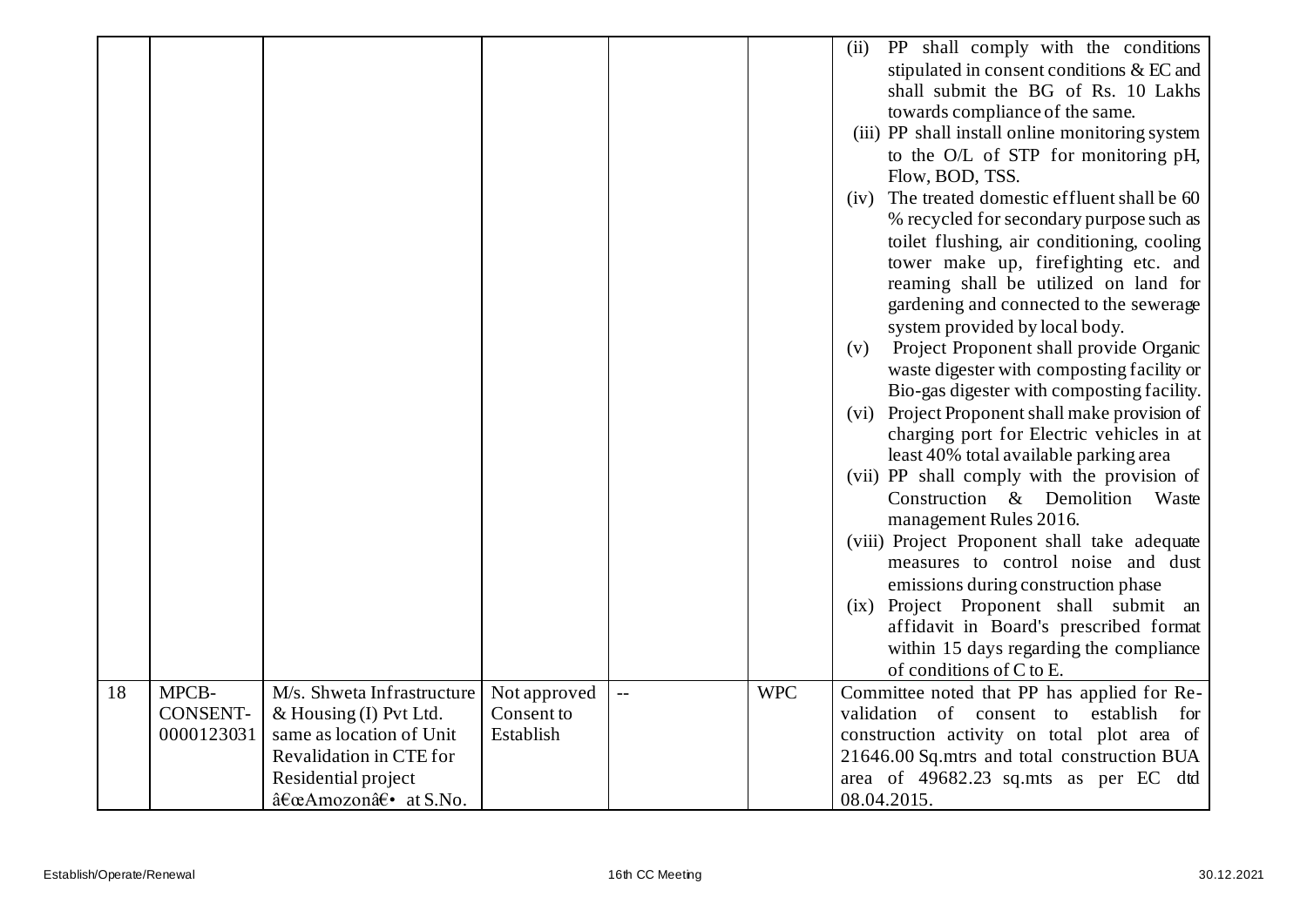|    |                 | 44/2, Anandwali Shivar,      |            |                |            | It was decided to issue Show Cause Notice for                                        |
|----|-----------------|------------------------------|------------|----------------|------------|--------------------------------------------------------------------------------------|
|    |                 | Taluka & District Nashik     |            |                |            | refusal of consent for following non-                                                |
|    |                 | by M/s. Shweta               |            |                |            | compliances                                                                          |
|    |                 | Infrastructure & Housing     |            |                |            | PP has not obtained CtoE (revalidation)<br>(i)                                       |
|    |                 | (I) Pvt Ltd. Nashik          |            |                |            | after 04.07.2019                                                                     |
|    |                 |                              |            |                |            | PP has applied with increased CI from 95<br>(ii)                                     |
|    |                 |                              |            |                |            | Cr to Rs 118.88 Cr.                                                                  |
| 19 | MPCB-           | M/S. SEVEN ELEVEN            | Approved   | Commissioning  | <b>WPC</b> | It was decided to grant Consent to Establish for                                     |
|    | <b>CONSENT-</b> | CONSTRUCTION PVT.            | Consent to | of the unit or |            | additional BUA and Amalgamation of Both the                                          |
|    | 0000123080      | LTD. same as location of     | Establish  | Five years     |            | Plot $A + Plot B$ for Construction of Residential                                    |
|    |                 | unit Apana Ghar Phase II,    |            | whichever is   |            | projects having Total Plot Area is 36,188.25                                         |
|    |                 | S. No. $25/2$ , $111/1/1$ ,  |            | earlier        |            | total<br>Construction<br>Sq.Mtrs<br>and<br><b>BUA</b>                                |
|    |                 | $111/1/2$ , $112/1$ (PLOT A) |            |                |            | 1,23,866.60 Sq.Mtrs, by imposing following                                           |
|    |                 | and S.No. 111/2,3,4,5 pt.,   |            |                |            | conditions:                                                                          |
|    |                 | 112/2,118/1 & 119/1 pt.2,    |            |                |            | PP shall not take any effective steps<br>(i)                                         |
|    |                 | (PLOT B) of Village:         |            |                |            | towards implementation of projects prior to                                          |
|    |                 | Ghodbunder, Mira Road        |            |                |            | obtaining amendment $&$ Expansion in                                                 |
|    |                 | (East), Dist. - Thane, --    |            |                |            | Environmental clearance from (47348.04)                                              |
|    |                 |                              |            |                |            | sq, mtrs + 32,779.55 sq. mtrs) = $80,127.59$                                         |
|    |                 |                              |            |                |            | sq.mtrs to 1,23,866.60 Sq.Mtrs<br>from                                               |
|    |                 |                              |            |                |            | competent authority & PP shall submit a                                              |
|    |                 |                              |            |                |            | Bank guarantee of Rs 10.0 lakh towards                                               |
|    |                 |                              |            |                |            | compliance of same.                                                                  |
|    |                 |                              |            |                |            | PP shall install online monitoring system<br>(ii)                                    |
|    |                 |                              |            |                |            | to the O/L of STP for monitoring pH, Flow,                                           |
|    |                 |                              |            |                |            | BOD, TSS.                                                                            |
|    |                 |                              |            |                |            | (iii) The treated domestic effluent shall be 60 %                                    |
|    |                 |                              |            |                |            | recycled for secondary purpose such as<br>toilet flushing, air conditioning, cooling |
|    |                 |                              |            |                |            | tower make up, firefighting etc. and                                                 |
|    |                 |                              |            |                |            | reaming shall be utilized on land for                                                |
|    |                 |                              |            |                |            | gardening and connected to the sewerage                                              |
|    |                 |                              |            |                |            | system provided by local body.                                                       |
|    |                 |                              |            |                |            | (iv) Project Proponent shall provide Organic                                         |
|    |                 |                              |            |                |            | waste digester with composting facility or                                           |
|    |                 |                              |            |                |            |                                                                                      |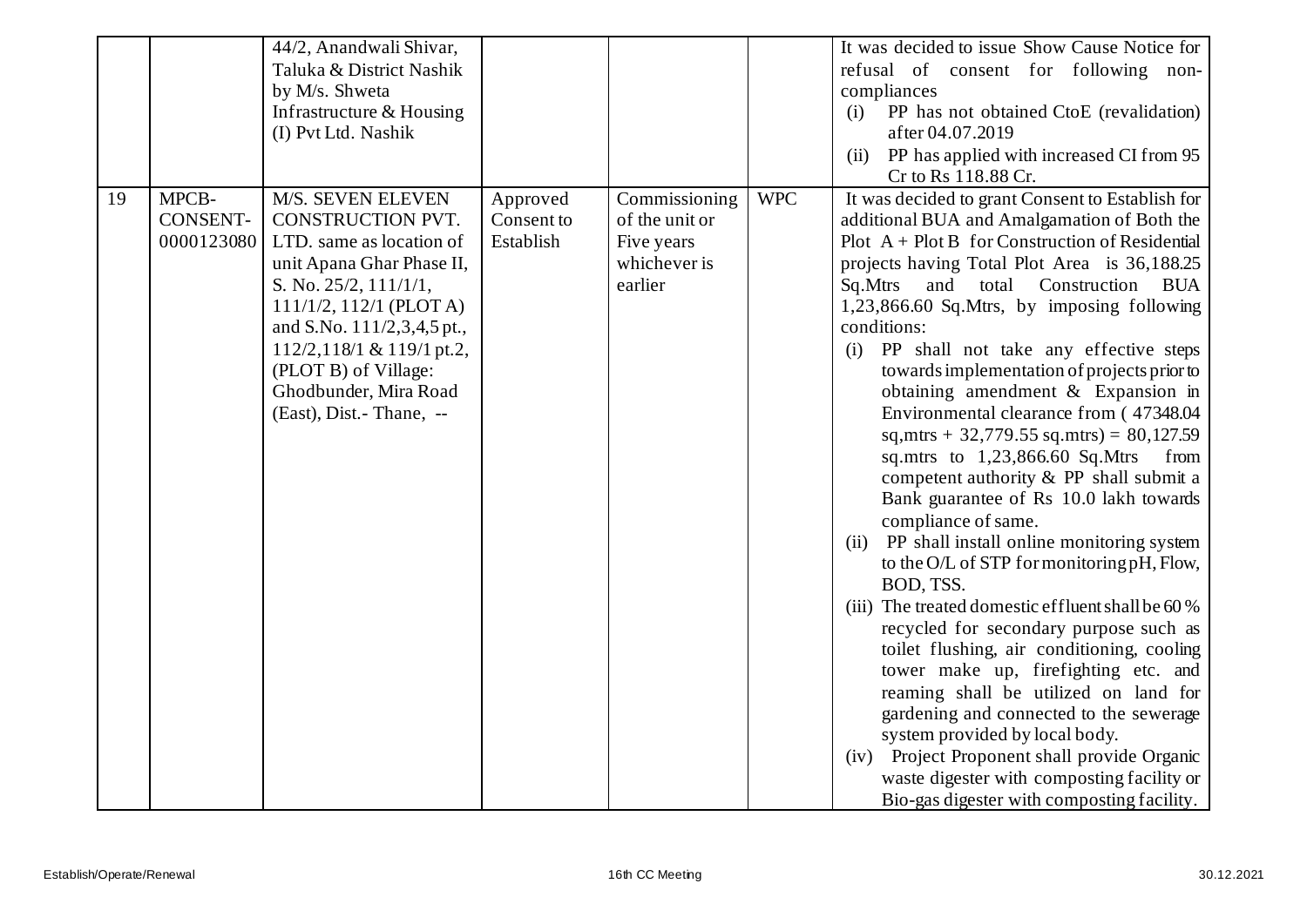|    |                                        |                                                                                                                                                                                                                        |                                         |                                               |            | (v) Project Proponent shall make provision of<br>charging port for Electric vehicles in at<br>least 40% total available parking area<br>(vi) PP shall comply with the provision of<br>Construction & Demolition<br>Waste<br>management Rules 2016.<br>(vii) Project Proponent shall take adequate<br>measures to control noise and dust<br>emissions during construction phase<br>(viii) Project Proponent shall submit an<br>affidavit in Board's prescribed format<br>within 15 days regarding the compliance of<br>conditions of EC/CRZ clearance and C to<br>E                                                       |
|----|----------------------------------------|------------------------------------------------------------------------------------------------------------------------------------------------------------------------------------------------------------------------|-----------------------------------------|-----------------------------------------------|------------|--------------------------------------------------------------------------------------------------------------------------------------------------------------------------------------------------------------------------------------------------------------------------------------------------------------------------------------------------------------------------------------------------------------------------------------------------------------------------------------------------------------------------------------------------------------------------------------------------------------------------|
| 20 | MPCB-<br><b>CONSENT-</b><br>0000121934 | M/s. RUBBERWALA<br><b>HOUSING</b><br><b>&amp;INFRASTRUCTURE</b><br>LTD, C.S. No. 990<br>situated at 243-G Patthe<br>Bapurao Marg (Fal C.S.<br>No. 990 situated at 243-G<br>Patthe Bapurao Marg<br>Girgaoan Mumbai City | Not approved<br>Consent to<br>Establish | $\mathord{\hspace{1pt}\text{--}\hspace{1pt}}$ | <b>WPC</b> | Committee noted that PP has applied for consent<br>establish (Revalidation) for residential<br>to<br>redevelopment construction project on Total Plot<br>area- 4675.62 Sq.mts and BUA- 49299.88<br>Sq.mts.<br>It was decided to issue Show Cause Notice for<br>refusal of consent for following non<br>compliances.<br>(i) PP has not submitted Architect's certificate<br>for completed construction work<br>(ii) PP has not submitted B.G. as per earlier<br>consent issued.<br>(iii) Earlier consent to establish is valid upto-<br>22.07.2020. PP<br>has<br>not<br>obtained<br>revalidation of C to E dtd 22.07.2020 |
| 21 | MPCB-<br><b>CONSENT-</b><br>0000123859 | M/s Space Developers<br>C.T.S No. 351/1 to 110,<br>575, 575/1 to 9<br>Shivdarshan SRA Co-Op,<br>Hsg. Soc. Ltd.― on<br>Slum plot C.T.S No. $351/1$<br>to 110, 575, 575/1 to 9 of                                        | Not approved<br>Consent to<br>Establish | $\sim$ $\sim$                                 | <b>WPC</b> | Committee noted that PP has applied for<br>revalidation of consent to establish for proposed<br>SRA residential construction project on Total<br>Plot area- 4831.00 Sq.mts and BUA- 49306.06<br>Sq.mts.<br>It was also noted that PP has obtained EC as per<br>E.C. on 04.01.2013 and reported applied for                                                                                                                                                                                                                                                                                                               |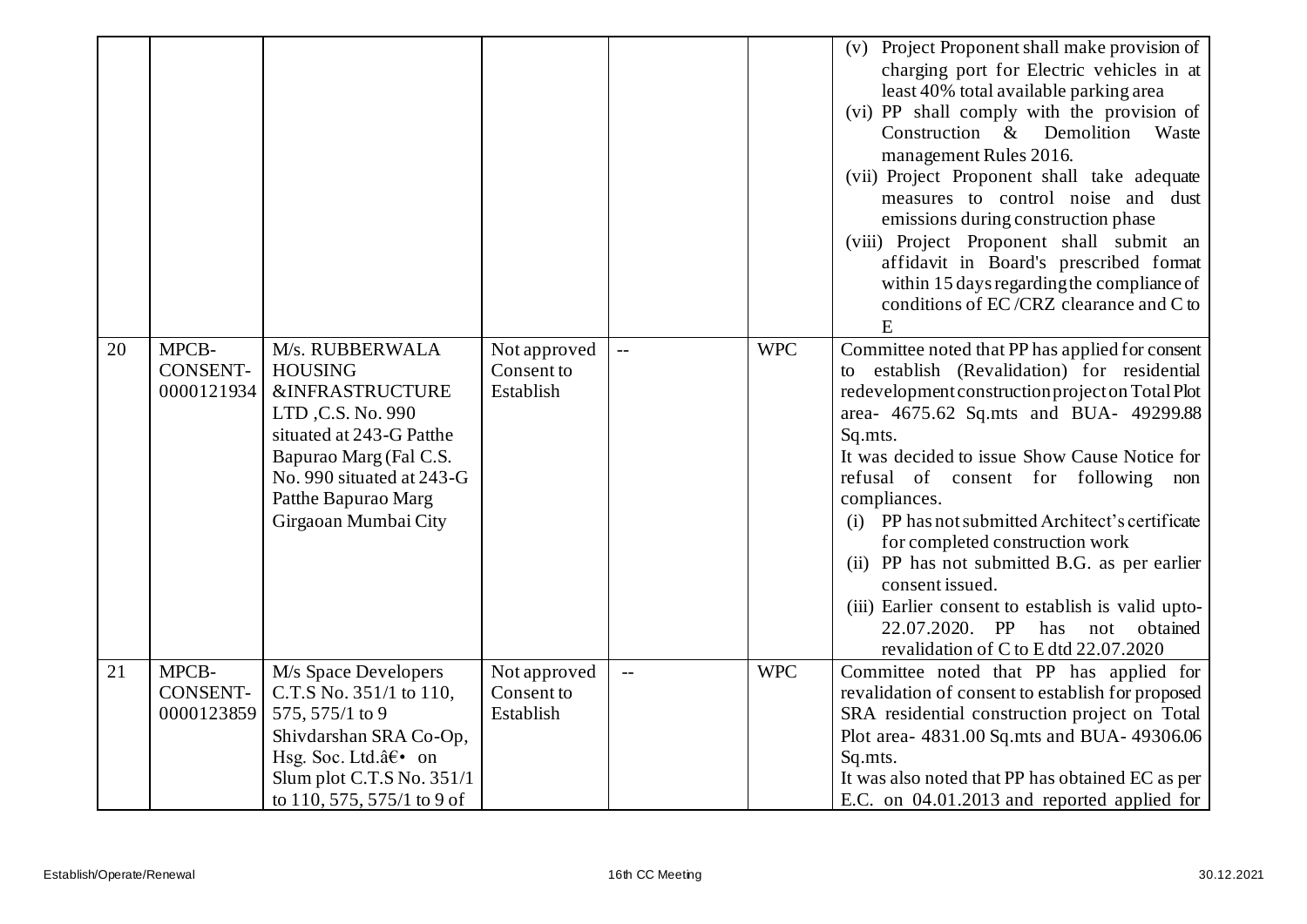|    |                                        | Village Kanjur, Near<br>Mangatram Petrol Pump,<br>Off L.B.S Marg, Bhandup<br>(W). â€~S' ward,<br>Mumbai-78 Kurla                                                                                                            |                                         |                           |            | Amendment of EC for BUA $-$ 49306.06 sq.<br>meter. PP has obtained earlier consent to<br>establish on 06.04.2013 for Total plot area<br>4470.28 sq. meter, Total construction built up<br>$area - 21189.88 sq. meter.$<br>After due deliberation, it was decided to issue<br>Show Cause Notice for refusal of consent for<br>following non compliances.<br>PP had applied with change in Plot area and<br>(i)<br>BUA area.<br>PP had not obtained revalidation of consent<br>(ii)<br>to establish after 06.04.2018 onwards.<br>(iii) PP not submitted architect certificate for<br>completed construction work. |
|----|----------------------------------------|-----------------------------------------------------------------------------------------------------------------------------------------------------------------------------------------------------------------------------|-----------------------------------------|---------------------------|------------|-----------------------------------------------------------------------------------------------------------------------------------------------------------------------------------------------------------------------------------------------------------------------------------------------------------------------------------------------------------------------------------------------------------------------------------------------------------------------------------------------------------------------------------------------------------------------------------------------------------------|
| 22 | MPCB-<br><b>CONSENT-</b><br>0000122773 | Sheth Infraworld Pvt. Ltd.<br>'Sheth Midori'. CTS No.<br>2400/ E At Village<br>Dahisar, Tal. Borivali,<br>Mumbai. BORIWALI                                                                                                  | Not approved<br>Consent to<br>Establish | $\overline{a}$            | <b>WPC</b> | Committee noted that PP has applied for consent<br>establish for expansion for Building<br>to<br>construction Project on Total Plot area-<br>13392.70 Sq.mts and BUA-58931.59 Sq.mts.<br>After due deliberation, it was decided to issue<br>Show Cause Notice for refusal of consent for<br>following non compliances.<br>(i) PP not submitted B.G. of Rs 13.082 Lakhs<br>imposed against violation of consent<br>condition.                                                                                                                                                                                    |
| 23 | MPCB-<br><b>CONSENT-</b><br>0000123184 | '10 Elite' by M/s Kadam<br>Jagtap Associates Sr. No.<br>39(P), 40(P), 43(P),<br>C.T.S. No. 922,923, 924,<br>925 Sr. No. 39(P), 40(P),<br>43 (P), C.T.S. No.<br>922,923, 924, 925, Pimple<br>Gurav, Tal Haveli, Dist<br>Pune | Not approved<br>Consent to<br>Establish | $\mathbb{L}^{\mathbb{L}}$ | <b>WPC</b> | Committee noted that Project Proponent has<br>applied for revalidation of Consent to Establish<br>with Expansion for Residential construction<br>project having total plot area 17700 Sq. Mtrs. &<br>Construction BUA 75499.18 Sq. Mtrs.<br>PP had obtained Consent to Establish dtd.<br>01.04.2014 which valid upto 01.04.2019 for total<br>plot area 17700.00 Sq. Mtrs & total Construction<br>BUA 48482.97 Sq. Mtrs, with CI Rs. 49.28 Cr.<br>as per Environmental clearance dtd. 10.12.2012<br>and PP has applied for revised EC for expansion.                                                             |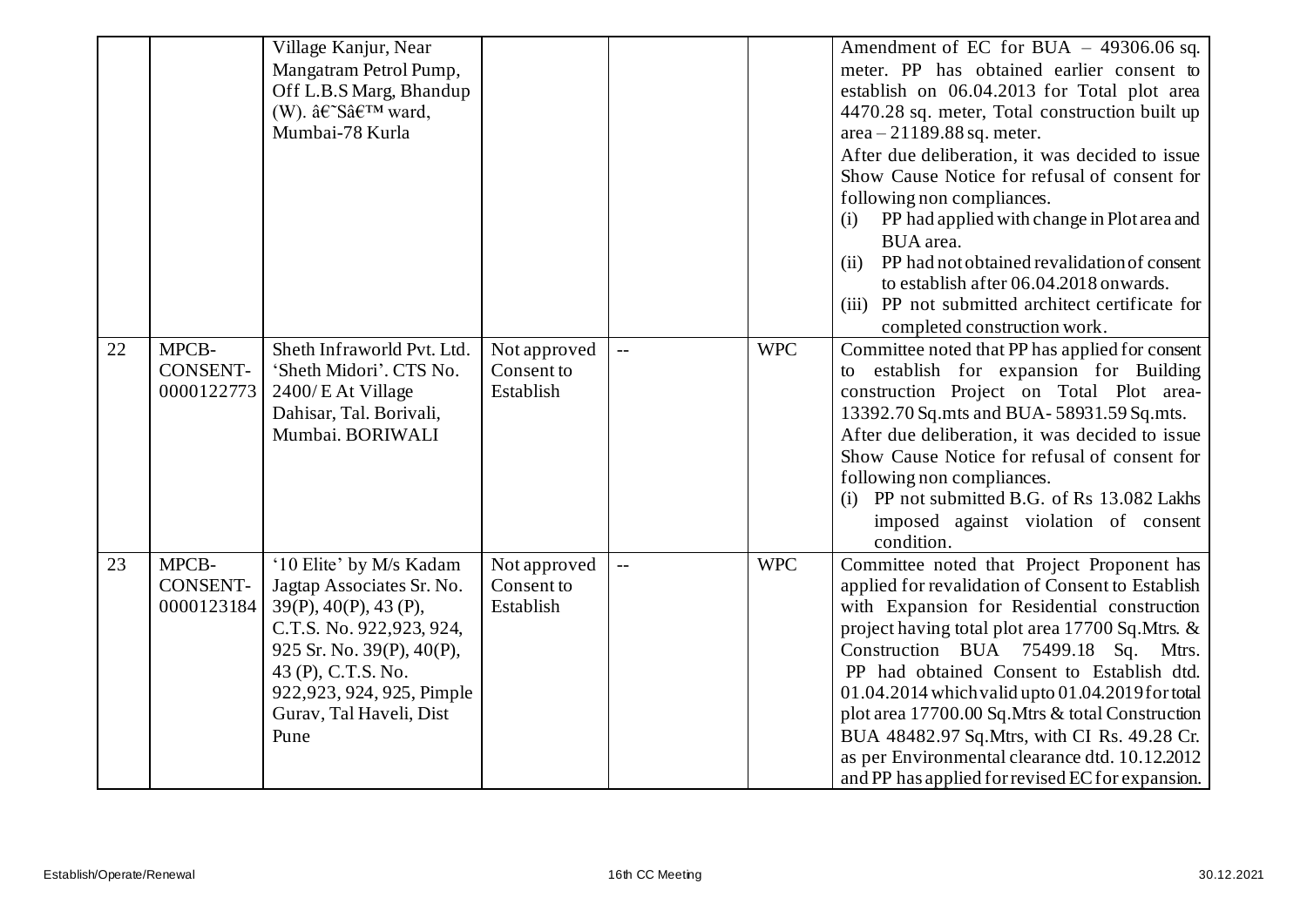|    |                 |                       |              |                          |            | After due deliberation, it was decided to issue |
|----|-----------------|-----------------------|--------------|--------------------------|------------|-------------------------------------------------|
|    |                 |                       |              |                          |            | Show Cause Notice for refusal of consent for    |
|    |                 |                       |              |                          |            | following non compliances.                      |
|    |                 |                       |              |                          |            | (i) PP has completed 29539.67 Sq.Mtrs and       |
|    |                 |                       |              |                          |            | Occupation is given without consent to          |
|    |                 |                       |              |                          |            | operate.                                        |
|    |                 |                       |              |                          |            | (ii) PP has not provided OWC and STP for        |
|    |                 |                       |              |                          |            | completed<br>existing<br>project.               |
|    |                 |                       |              |                          |            | PP has not submitted revised sanctioned         |
|    |                 |                       |              |                          |            | plan/IOD, CC.                                   |
|    |                 |                       |              |                          |            | (iii) PP has not submitted water supply NOC,    |
|    |                 |                       |              |                          |            | drainage NOC.                                   |
| 24 | MPCB-           | <b>WELLNESS WASTE</b> | Not approved | $\overline{\phantom{a}}$ | <b>PSO</b> | Committee noted that PP has applied for: C to E |
|    | <b>CONSENT-</b> | <b>MANAGEMENT</b>     | Consent to   |                          |            | for CBMWTDF for incineration of capacity 100    |
|    | 0000116972      | COMPANY PLOT NO.      | Establish    |                          |            | Kg/Hr. at plot No.E-38, MIDC Kupwad, Tal-       |
|    |                 | E.38                  |              |                          |            | Miraj, Dist Sangli.                             |
|    |                 |                       |              |                          |            | It was decided to issue Show Cause Notice for   |
|    |                 |                       |              |                          |            | refusal of consent for following non            |
|    |                 |                       |              |                          |            | compliances.                                    |
|    |                 |                       |              |                          |            | PP has not submitted MIDC plot allotment<br>(i) |
|    |                 |                       |              |                          |            | letter                                          |
|    |                 |                       |              |                          |            | PP has not submitted details of<br>(ii)         |
|    |                 |                       |              |                          |            | Environmental Clearance for proposed            |
|    |                 |                       |              |                          |            | CTF.                                            |
|    |                 |                       |              |                          |            | (iii) PP has not submitted location map with    |
|    |                 |                       |              |                          |            | radial distance from the existing facility.     |
|    |                 |                       |              |                          |            | (iv) PP has not submitted Assessment of the     |
|    |                 |                       |              |                          |            | gap in collection/treatment for proposed        |
|    |                 |                       |              |                          |            | jurisdiction w.r.t List of HCFs, number of      |
|    |                 |                       |              |                          |            | HCFs, number of beds, expected waste            |
|    |                 |                       |              |                          |            | generation.                                     |
|    |                 |                       |              |                          |            | PP has not submitted DPR with plant $\&$<br>(v) |
|    |                 |                       |              |                          |            | specification<br>machinery<br>and<br>cost       |
|    |                 |                       |              |                          |            | estimates. e. Economic feasibility &            |
|    |                 |                       |              |                          |            | revenue model of plant, operation &             |
|    |                 |                       |              |                          |            | maintenance.                                    |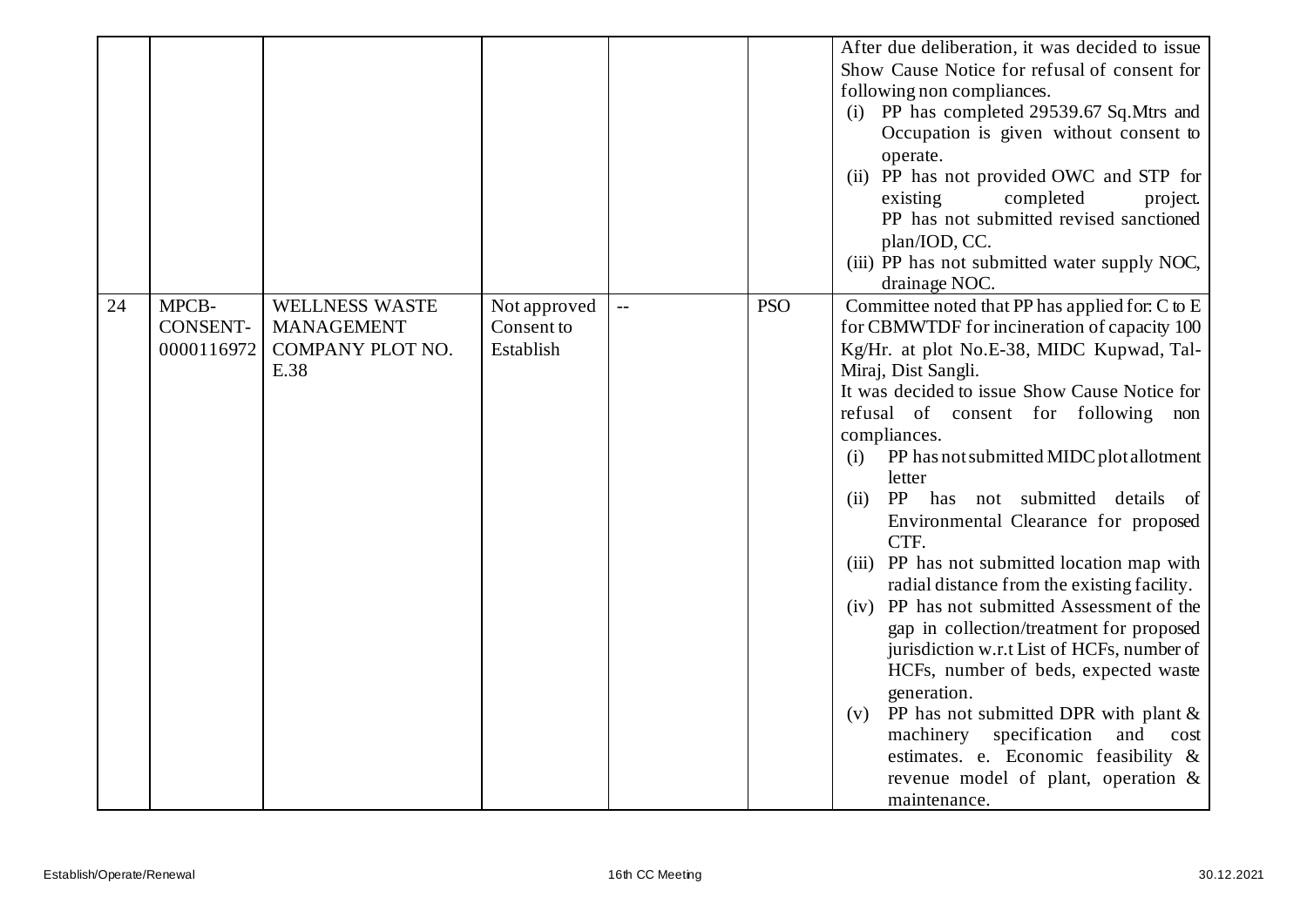|    |                                        |                                                                                                                                                       |                                     |                                                                             |            | (vi) PP has not submitted details of Water<br>Source, water Budget, treatment and and<br>disposal arrangements<br>(vii) PP has not submitted Architect layout plan<br>of plant site as per BMWM Rules 2016<br>and CPCB guidelines.<br>(viii) PP has not submitted category & quantity<br>of HW and proposed arrangements for<br>disposal of incineration ash and ETP<br>sludge. i.<br>PP has not submitted details of Vehicles<br>(ix)<br>with GPS details and carrying Capacity<br>for collection & transportation of BMW.<br>PP has not submitted details of Plant &<br>(x)<br>Machinery viz., Incinerator, Autoclave,<br>Shredder proposed with capacity and<br>specification.<br>(xi) PP has not submitted details of the online<br>monitoring system to source emission and<br>connection with CPCB/MPCB server.<br>(xii) PP has not submitted status of NOC of |
|----|----------------------------------------|-------------------------------------------------------------------------------------------------------------------------------------------------------|-------------------------------------|-----------------------------------------------------------------------------|------------|----------------------------------------------------------------------------------------------------------------------------------------------------------------------------------------------------------------------------------------------------------------------------------------------------------------------------------------------------------------------------------------------------------------------------------------------------------------------------------------------------------------------------------------------------------------------------------------------------------------------------------------------------------------------------------------------------------------------------------------------------------------------------------------------------------------------------------------------------------------------|
|    |                                        |                                                                                                                                                       |                                     |                                                                             |            | CGWA for using Borewell water, as<br>applicable.                                                                                                                                                                                                                                                                                                                                                                                                                                                                                                                                                                                                                                                                                                                                                                                                                     |
| 25 | MPCB-<br><b>CONSENT-</b><br>0000125386 | Consent to establish<br>Expansion - in Residential<br>and Commercial project<br>by M/s. Vilas Javdekar<br>Eco S Survey Number<br>111/1/1 Wakad Mulshi | Approved<br>Consent to<br>Establish | Commissioning<br>of the Project or<br>06.07.2025<br>whichever is<br>earlier | <b>WPC</b> | Committee noted that Project Proponent has<br>applied for Consent to Establish for Expansion<br>in Residential & Commercial construction<br>project having total plot area is 18000 Sq. Mtrs.<br>& Proposed Construction BUA 1,30,207.41<br>Sq.Mtrs.<br>PP has obtained Consent to Establish dtd.<br>06.07.2020 valid up to COU or 5 Years for total<br>plot area 18000.00 Sq.Mtrs & total Construction<br>BUA 86249.37 Sq.Mtrs as per EC dtd<br>28.02.2020 and applied for revised EC for<br>expansion.                                                                                                                                                                                                                                                                                                                                                             |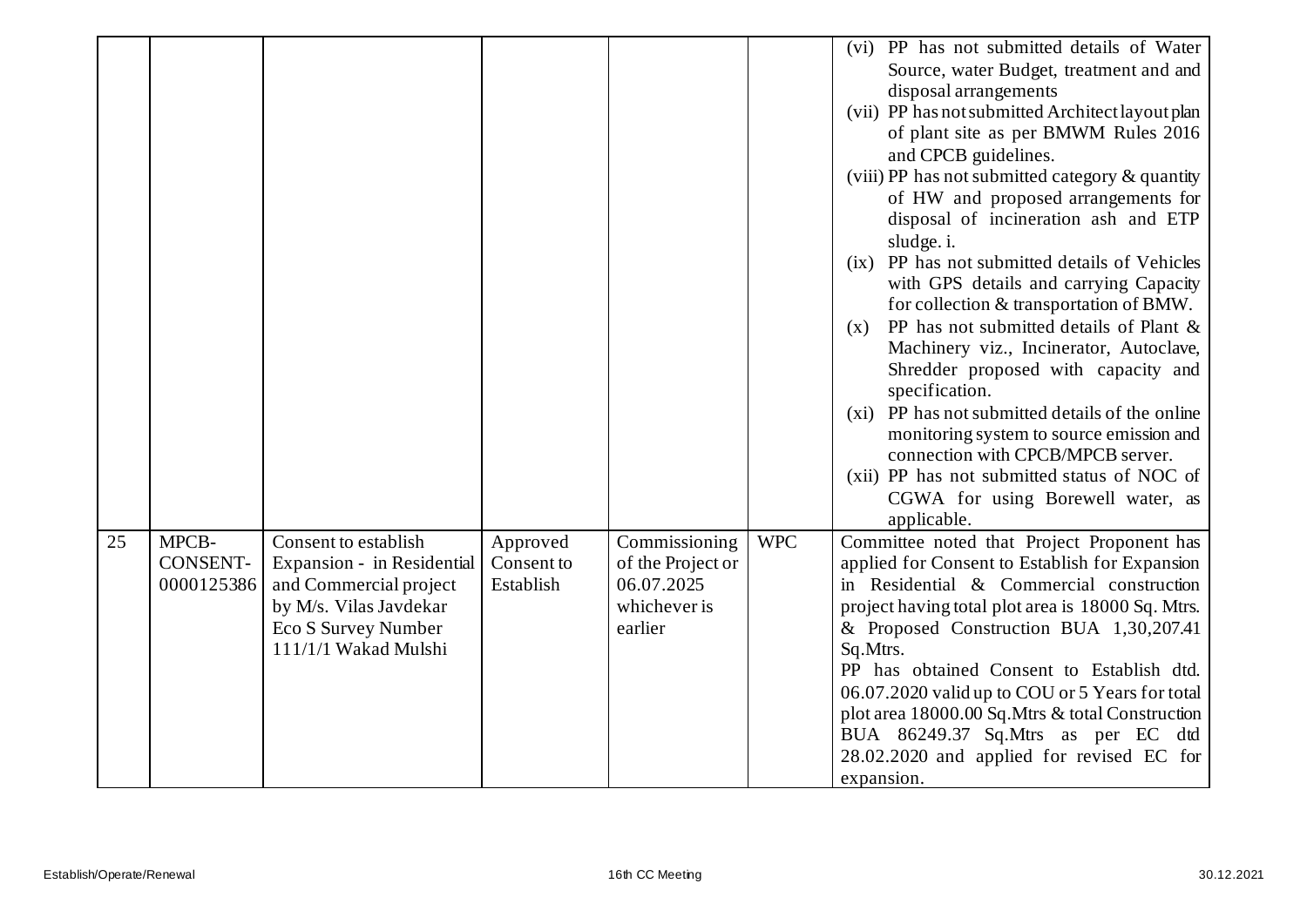|  |  |  | After due deliberation, it was decided to grant    |
|--|--|--|----------------------------------------------------|
|  |  |  | Consent to Establish for Expansion in              |
|  |  |  | Residential & Commercial construction project      |
|  |  |  | having total plot area is 18000 Sq. Mtrs. &        |
|  |  |  | Proposed Construction BUA 1,30,207.41              |
|  |  |  | Sq. Mtrs by imposing following conditions.         |
|  |  |  |                                                    |
|  |  |  | PP shall obtain Environmental Clearance<br>(i)     |
|  |  |  | for proposed expansion in construction             |
|  |  |  |                                                    |
|  |  |  | project. PP shall not take any effective           |
|  |  |  | steps towards the expansion without                |
|  |  |  | obtaining prior Environmental Clearance            |
|  |  |  | from competent Authority.                          |
|  |  |  | PP shall comply with the conditions<br>(ii)        |
|  |  |  | stipulated in consent conditions and shall         |
|  |  |  | renew the existing BG of Rs. 10 Lakhs              |
|  |  |  | towards compliance of the same.                    |
|  |  |  | PP shall install online monitoring system<br>(iii) |
|  |  |  | to the O/L of STP for monitoring pH,               |
|  |  |  | Flow, BOD, TSS.                                    |
|  |  |  | The treated domestic effluent shall be 60<br>(iv)  |
|  |  |  | % recycled for secondary purpose such as           |
|  |  |  | toilet flushing, air conditioning, cooling         |
|  |  |  | tower make up, firefighting etc. and               |
|  |  |  | reaming shall be utilized on land for              |
|  |  |  | gardening and connected to the sewerage            |
|  |  |  | system provided by local body.                     |
|  |  |  | Project Proponent shall provide Organic<br>(v)     |
|  |  |  | waste digester with composting facility or         |
|  |  |  | Bio-gas digester with composting facility.         |
|  |  |  |                                                    |
|  |  |  | Project Proponent shall make provision of<br>(vi)  |
|  |  |  | charging port for Electric vehicles in at          |
|  |  |  | least 40% total available parking area             |
|  |  |  | (vii) PP shall comply with the provision of        |
|  |  |  | Construction & Demolition<br>Waste                 |
|  |  |  | management Rules 2016.                             |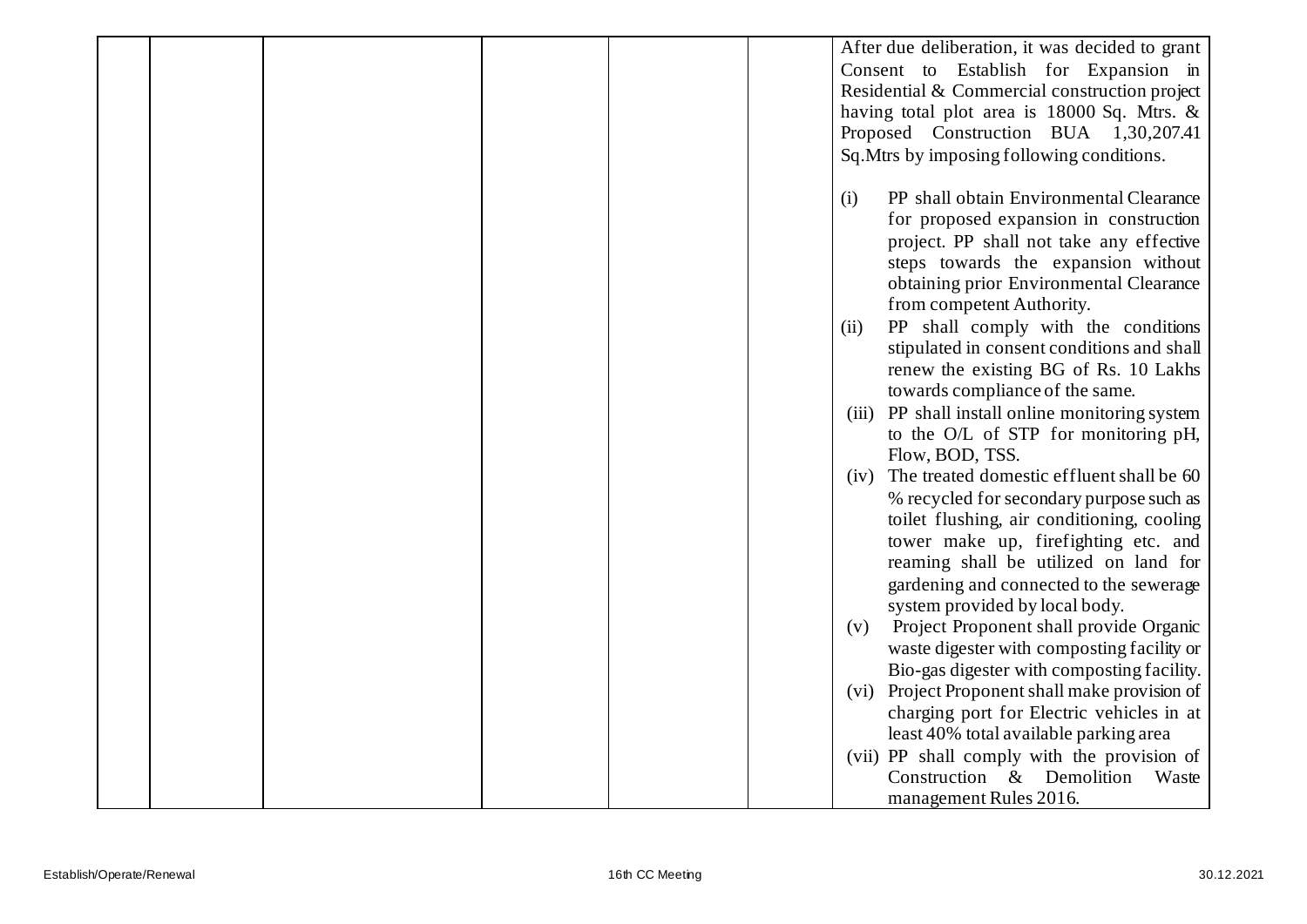|    |                                        |                                                                                                                                                                                                                                     |                                     |                                                          |            | (viii) Project Proponent shall take adequate<br>measures to control noise and dust<br>emissions during construction phase<br>(ix) Project Proponent shall submit an<br>affidavit in Board's prescribed format<br>within 15 days regarding the compliance<br>of conditions of EC and C to E<br>The consent shall be issued with overriding<br>effect on earlier consent to establish dtd<br>06.07.2020.                                                                                                                                                                                                                                                                                                                                                                                                                                                                                                                                                                                                                                                |
|----|----------------------------------------|-------------------------------------------------------------------------------------------------------------------------------------------------------------------------------------------------------------------------------------|-------------------------------------|----------------------------------------------------------|------------|-------------------------------------------------------------------------------------------------------------------------------------------------------------------------------------------------------------------------------------------------------------------------------------------------------------------------------------------------------------------------------------------------------------------------------------------------------------------------------------------------------------------------------------------------------------------------------------------------------------------------------------------------------------------------------------------------------------------------------------------------------------------------------------------------------------------------------------------------------------------------------------------------------------------------------------------------------------------------------------------------------------------------------------------------------|
| 26 | MPCB-<br><b>CONSENT-</b><br>0000125543 | Dosti Enterprises is<br>proposing Residential cum<br>Commercial project on<br>Plot bearing S. NO $\hat{a}\in\tilde{C}$<br>Old 40/2, S. No. Old 40/2,<br>$40/3$ , $40/4$ , $40/5$ , $41/1$ &<br>Others Thane.,<br>Maharashtra. Thane | Approved<br>Consent to<br>Establish | $Up$ to<br>Commissioning<br>of the unit or<br>Five years | <b>WPC</b> | It was decided to grant Consent to Establish for<br>proposed Residential cum Commercial project<br>having total plot area is 20960.00 sq.m and total<br>Construction 69,148.50 sq.mtr (As per Specific<br>conditions EC dt: 17/02/2020 Total Construction<br>BUA 69,148.50 sq.mtrs is granted), by imposing<br>following conditions:<br>PP shall comply with the conditions<br>(i)<br>stipulated in Environmental Clearance<br>and consent conditions and submit BG of<br>Rs. 10 Lakhs towards compliance of the<br>same.<br>PP shall install online monitoring system<br>(ii)<br>to the O/L of STP for monitoring pH,<br>Flow, BOD, TSS.<br>The treated domestic effluent shall be 60<br>(iii)<br>% recycled for secondary purpose such as<br>toilet flushing, air conditioning, cooling<br>tower make up, firefighting etc. and<br>reaming shall be utilized on land for<br>gardening and connected to the sewerage<br>system provided by local body.<br>Project Proponent shall provide Organic<br>(iv)<br>waste digester with composting facility |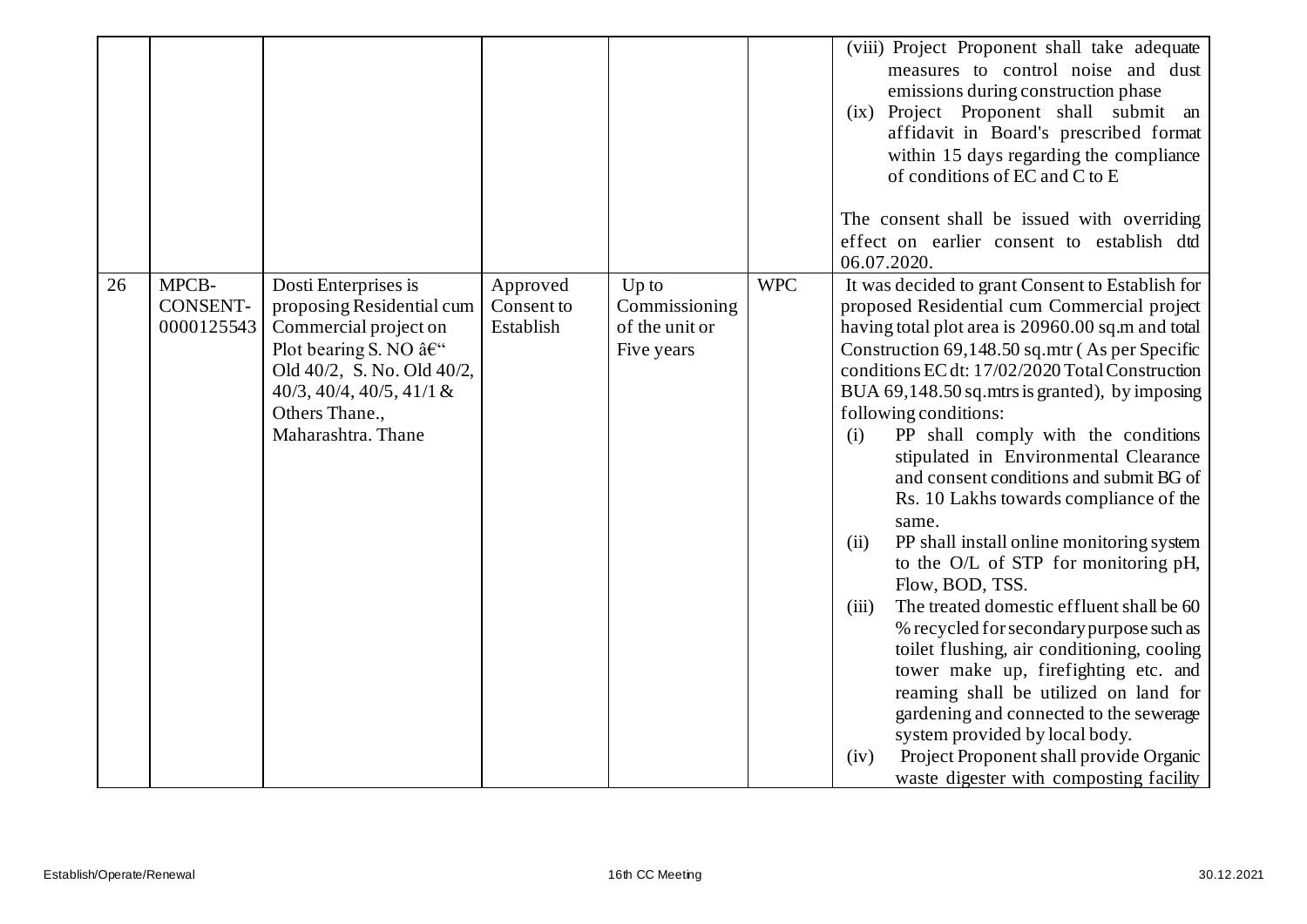|    |                                        |                                                                                                                                                                            |                                                             |                                                                     |            | or Bio-gas digester with composting<br>facility.<br>Project Proponent shall make provision<br>(v)<br>of charging port for Electric vehicles in at<br>least 40% total available parking area<br>PP shall comply with the provision of<br>(vi)<br>Construction & Demolition<br>Waste<br>management Rules 2016.<br>Project Proponent shall take adequate<br>(vii)<br>measures to control noise and dust<br>emissions during construction phase<br>(viii) project Proponent shall submit an<br>affidavit in Board's prescribed format<br>within 15 days regarding the compliance<br>of conditions of EC /CRZ clearance and<br>$C$ to $E$           |
|----|----------------------------------------|----------------------------------------------------------------------------------------------------------------------------------------------------------------------------|-------------------------------------------------------------|---------------------------------------------------------------------|------------|------------------------------------------------------------------------------------------------------------------------------------------------------------------------------------------------------------------------------------------------------------------------------------------------------------------------------------------------------------------------------------------------------------------------------------------------------------------------------------------------------------------------------------------------------------------------------------------------------------------------------------------------|
| 27 | MPCB-<br><b>CONSENT-</b><br>0000125390 | Menon and Menon limited<br>Five Star MIDC F-3 Kagal                                                                                                                        | Approved<br>Consent to<br><b>Establish for</b><br>expansion | Commissioning<br>of the unit or 5<br>years whichever<br>is earalier | <b>APC</b> | It was decided to grant Consent to Establish<br>(expansion) for Electricity (Solar Power Project)<br>1 MW.                                                                                                                                                                                                                                                                                                                                                                                                                                                                                                                                     |
| 28 | MPCB-<br><b>CONSENT-</b><br>0000126316 | M/s. KGI Realty Private<br>Limited Survey No. 36,<br>Hissa no. 23/3 and 24<br>Village: Adivali Dhokali,<br>Taluka: Ambernath,<br>District: Thane,<br>Maharashtra Ambarnath | Approved<br>Consent to<br>Establish                         | $Up$ to<br>Commissioning<br>of the unit or<br>Five years            | <b>WPC</b> | It was decided to grant Consent to Establish for<br>Construction of residential project with shops $\&$<br>school building having total plot area 28770.90<br>Sq. mtrs, and Total construction Built up area<br>116434.01 Sq.mtrs. by imposing following<br>conditions:<br>PP shall not take any effective steps<br>(i)<br>towards implementation of projects prior<br>to obtaining of Environmental clearance<br>from competent authority & PP shall<br>submit a Bank guarantee of Rs 10.0 lakh<br>towards compliance of same<br>PP shall install online monitoring system<br>(ii)<br>to the O/L of STP for monitoring pH,<br>Flow, BOD, TSS. |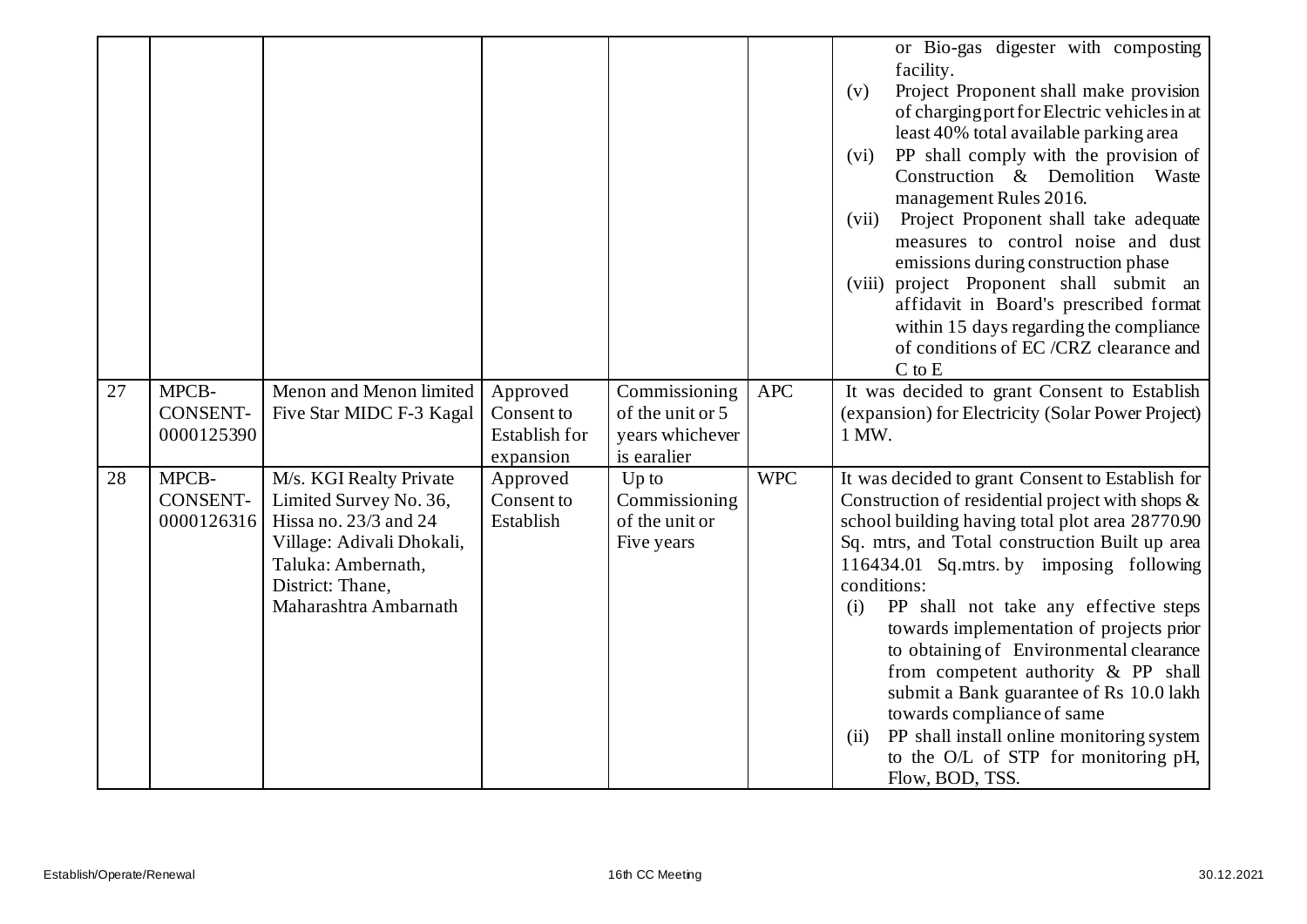|    |                                                           |                                                                |                                                     |                                                                             |            | The treated domestic effluent shall be 60<br>(iii)<br>% recycled for secondary purpose such as<br>toilet flushing, air conditioning, cooling<br>tower make up, firefighting etc. and                                                                                                                                                                                                                                                                                                                                                                  |
|----|-----------------------------------------------------------|----------------------------------------------------------------|-----------------------------------------------------|-----------------------------------------------------------------------------|------------|-------------------------------------------------------------------------------------------------------------------------------------------------------------------------------------------------------------------------------------------------------------------------------------------------------------------------------------------------------------------------------------------------------------------------------------------------------------------------------------------------------------------------------------------------------|
|    |                                                           |                                                                |                                                     |                                                                             |            | reaming shall be utilized on land for<br>gardening and connected to the sewerage<br>system provided by local body.                                                                                                                                                                                                                                                                                                                                                                                                                                    |
|    |                                                           |                                                                |                                                     |                                                                             |            | (iv) Project Proponent shall provide Organic<br>waste digester with composting facility or<br>Bio-gas digester with composting facility.                                                                                                                                                                                                                                                                                                                                                                                                              |
|    |                                                           |                                                                |                                                     |                                                                             |            | Project Proponent shall make provision of<br>(v)<br>charging port for Electric vehicles in at<br>least 40% total available parking area                                                                                                                                                                                                                                                                                                                                                                                                               |
|    |                                                           |                                                                |                                                     |                                                                             |            | (vi) PP shall comply with the provision of<br>Construction & Demolition<br>Waste<br>management Rules 2016.                                                                                                                                                                                                                                                                                                                                                                                                                                            |
|    |                                                           |                                                                |                                                     |                                                                             |            | (vii) Project Proponent shall take adequate<br>measures to control noise and dust                                                                                                                                                                                                                                                                                                                                                                                                                                                                     |
|    |                                                           |                                                                |                                                     |                                                                             |            | emissions during construction phase<br>(viii) project Proponent shall submit an affidavit<br>in Board's prescribed format within 15                                                                                                                                                                                                                                                                                                                                                                                                                   |
|    |                                                           |                                                                |                                                     |                                                                             |            | days regarding the compliance of<br>conditions of EC/CRZ clearance and C to<br>E                                                                                                                                                                                                                                                                                                                                                                                                                                                                      |
| 29 | MPCB-<br>CONSENT_<br><b>AMMEND</b><br>MENT-<br>0000002912 | Kunal Spaces Pvt. Ltd.<br>Kunal House, Off<br>Bhandarkar Raod, | Approved<br>Amendment<br>in Consent to<br>Establish | Commissioning<br>of the project or<br>04.05.2024<br>whichever is<br>earlier | <b>WPC</b> | Committee noted that Project Proponent has<br>obtained Consent to Establish(revalidation) dtd<br>04.05.20219 vide No Format1.0/JD(WPC)/UAN<br>No 062147/CE/CC-1905000235 for residential<br>and commercial construction project having total<br>plot area 36700.73 Sqm and total Construction<br>BUA 94363.0 Sqm. as per EC dtd 27.12.2018<br>The consent was granted with domestic effluent<br>generation of 280 CMD. PP has now applied for<br>correction in domestic effluent generation as 290<br>CMD.PP has proposed STP of 300 CMD<br>capacity. |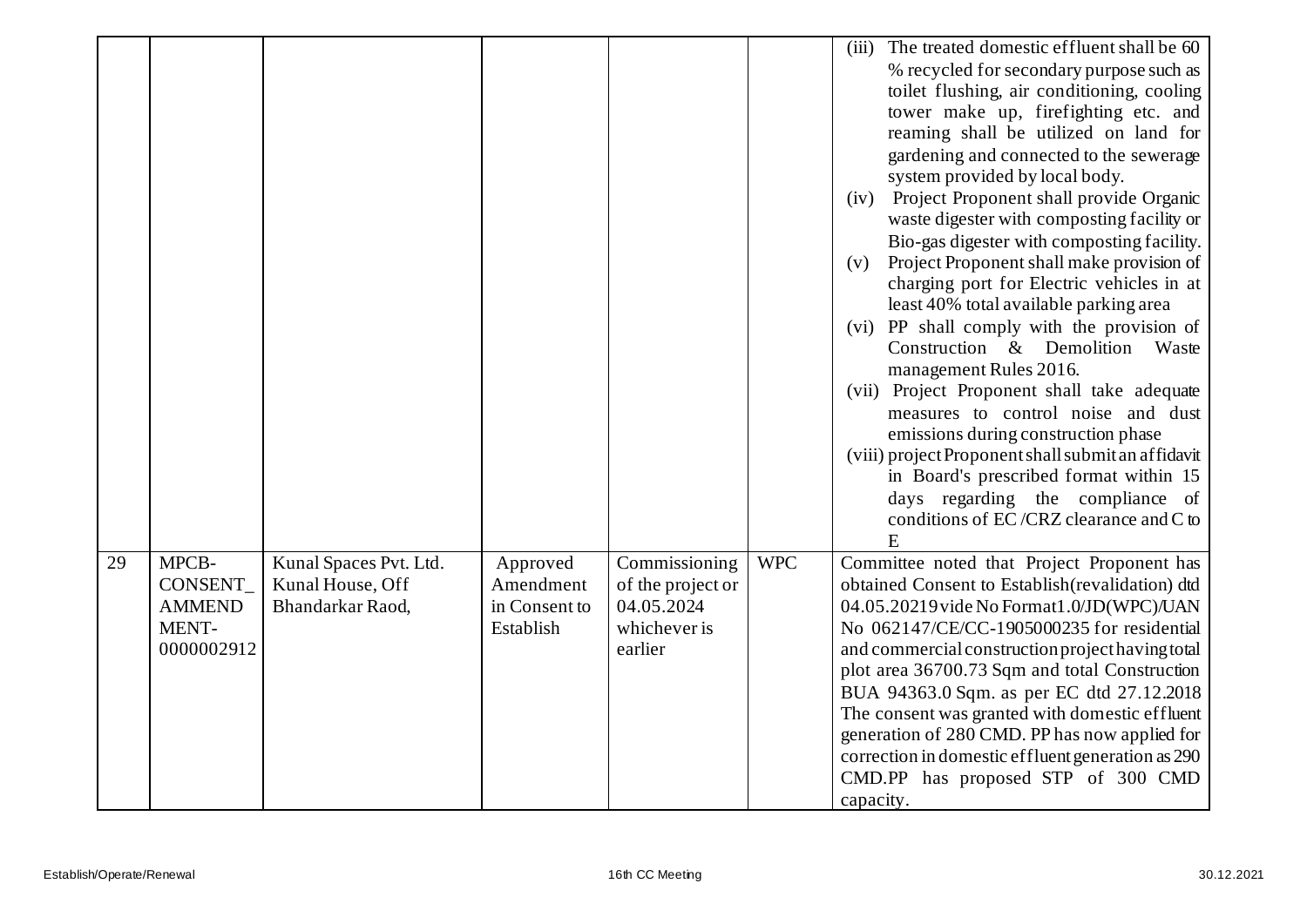|    |                                                                 |                                                                                                                                                                             |                                                     |                                                                             |            | After due deliberation, it was decided to grant                                                                                                                                                                                                                                                                                                                                                                                                                                                                             |
|----|-----------------------------------------------------------------|-----------------------------------------------------------------------------------------------------------------------------------------------------------------------------|-----------------------------------------------------|-----------------------------------------------------------------------------|------------|-----------------------------------------------------------------------------------------------------------------------------------------------------------------------------------------------------------------------------------------------------------------------------------------------------------------------------------------------------------------------------------------------------------------------------------------------------------------------------------------------------------------------------|
|    |                                                                 |                                                                                                                                                                             |                                                     |                                                                             |            | amendment in consent to establish dtd                                                                                                                                                                                                                                                                                                                                                                                                                                                                                       |
|    |                                                                 |                                                                                                                                                                             |                                                     |                                                                             |            | 04.05.2019 for correction in domestic effluent                                                                                                                                                                                                                                                                                                                                                                                                                                                                              |
|    |                                                                 |                                                                                                                                                                             |                                                     |                                                                             |            | generation.                                                                                                                                                                                                                                                                                                                                                                                                                                                                                                                 |
| 30 | MPCB-<br>CONSENT<br><b>AMMEND</b><br>MENT-<br>0000004830        | Glaxosmithkline<br>Pharmaceuticals Ltd A-10,<br>MIDC AMBAD,                                                                                                                 | Not approved<br>Amendment<br>in Consent             | $\sim$ $\sim$                                                               | <b>AST</b> | Committee noted that industry has applied for<br>amendment in consent condition no.13 i.e.<br>submission of environmental compensation<br>imposed due to installation of higher capacity<br>reactor without Consent to establish. Industry<br>claiming that Consent to establish issued dated<br>1.08.2018 which includes reactor. Considering<br>the consent to establish dt.01.08.2018,<br>After due deliberation, it was decided to<br>resubmit the case in next CC meeting with<br>verification of consent to establish |
| 31 | MPCB-<br><b>CONSENT</b><br><b>AMMEND</b><br>MENT-<br>0000006974 | <b>M/S KSPG Automative</b><br>India Pvt. Ltd Plot No.A-<br>1, Additional Supa Parner<br>Industrial Park, Village-<br>Waghunde Budruk,<br>Taluka:Parner,<br>Dist:Ahmednagar. | Not approved<br>amendment in<br>consent             | $\mathbf{L}$                                                                | <b>APC</b> | Committee noted that industry has applied for<br>amendment in consent for change in mode of<br>disposal of treated effluent.<br>Board has granted consent for mfg of Metal<br>powder etc which is valid upto 28.02.2023,<br>Mode of disposal of treated effluent mentioned<br>is for recycle & gardening. And industry intend<br>to disposal the treated effluent on HRTS.<br>It was decided to call personal hearing with<br>technical presentation.                                                                       |
| 32 | MPCB-<br>CONSENT_<br><b>AMMEND</b><br>MENT-<br>0000007171       | V Realty S.No. 23,<br>Balewadi, Pune                                                                                                                                        | Approved<br>amendment in<br>consent to<br>establish | Commissioning<br>of the project or<br>16.09.2024<br>whichever is<br>earlier | <b>WPC</b> | Committee noted that Project Proponent has<br>applied for amendment in consent to establish<br>granted on 16.09.2019 for correction in Tal as<br>Haveli instead of Tal Mulshi.<br>Board has granted Consent to Establish on<br>16.09.2019 vide No Format1.0/JD(WPC)/UAN<br>073046/CE/CC-1909000454<br>No<br>for<br>Construction of commercial and IT project<br>having total plot area 11300 Sqm and total<br>Construction BUA 79896.69 Sqm. However, the                                                                   |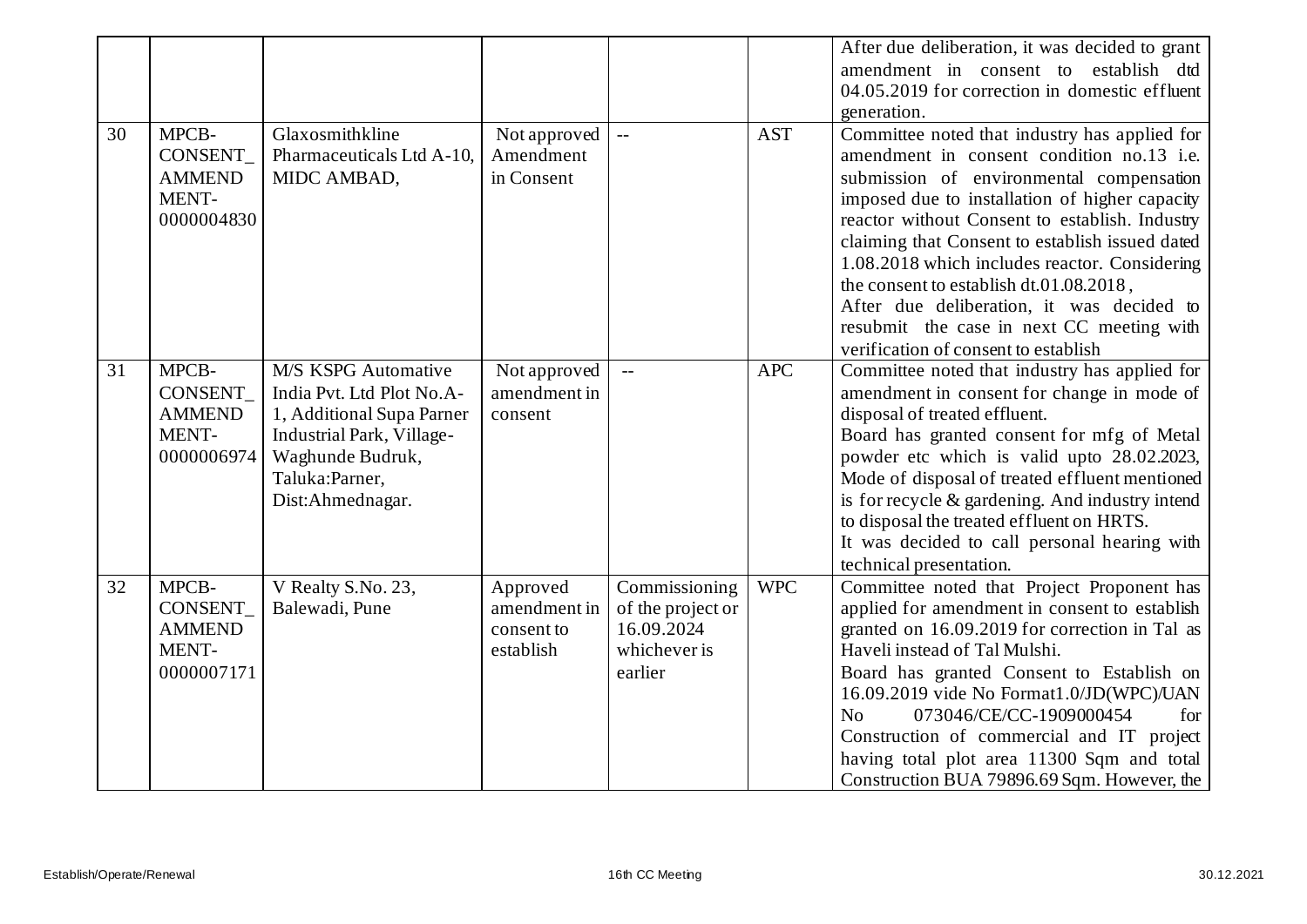| 33 | MPCB-<br>CONSENT_<br><b>AMMEND</b><br>MENT-<br>0000007215 | Adler Mediequip Pvt Ltd<br>Plot No. A-1, MIDC<br>Sadavali, Tal-<br>Sangameshwar                      | Approved<br>Amendment<br>of existing<br>consent |       | <b>APC</b>  | Taluka is mentioned as Mulshi instead of Tal<br>Haveli<br>It was decided to grant amendment in consent to<br>establish dtd 16.09.2019 for correction in Tal as<br>Haveli instead of Tal Mulshi<br>It was decided to grant Amendment of existing<br>consent may be consider for change in name as<br>M/s. Adler Healthcare Private Limited., without<br>change in any other consent conditions.                                                                                                                                                                                                                                              |
|----|-----------------------------------------------------------|------------------------------------------------------------------------------------------------------|-------------------------------------------------|-------|-------------|---------------------------------------------------------------------------------------------------------------------------------------------------------------------------------------------------------------------------------------------------------------------------------------------------------------------------------------------------------------------------------------------------------------------------------------------------------------------------------------------------------------------------------------------------------------------------------------------------------------------------------------------|
| 34 | MPCB-<br>MSW_AUT<br>$H -$<br>0000000710                   | Thane Municipal<br><b>Corporation TMC Head</b><br>Office, General<br>Arunkumar Vaidya Marg,<br>Thane | Approved<br><b>MSW</b><br>Authorization         | 5 Yrs | <b>ROHQ</b> | Committee noted that TMC has applied for<br>MSW authorization for Windrow composting of<br>wet waste (473 MTD), mechanized material<br>recovery facility and sanitary landfill of rejected<br>wastes (142 MTD) at S. No. 54, Village<br>Bhandarli, Tal. & Dist. Thane.<br>The case was discussed in MSW authorization<br>committee meeting and it was decided to<br>consider the case for grant of authorization.<br>After due deliberation, it was decided to grant<br>MSW Authorization for Windrow composting of<br>wet waste (473 MTD), mechanized material<br>recovery facility and sanitary landfill of rejected<br>wastes (142 MTD). |
| 35 | MPCB-<br>MSW_AUT<br>$H-$<br>0000000711                    | Thane Municipal<br><b>Corporation TMC Head</b><br>Office, General<br>Arunkumar Vaidya Marg,<br>Thane | Approved<br><b>MSW</b><br>Authorization         | 5 Yrs | <b>ROHQ</b> | TMC has applied for MSW authorization for<br>Windrow composting of wet waste (473 MTD),<br>mechanized material recovery facility and<br>sanitary landfill of rejected wastes (142 MTD) at<br>S. No. 54, Village Bhandarli, Tal. & Dist. Thane.<br>It was decided to consider the case with<br>amalgamation with application vide No MPCB-<br>MSW_AUTH-0000000710.                                                                                                                                                                                                                                                                           |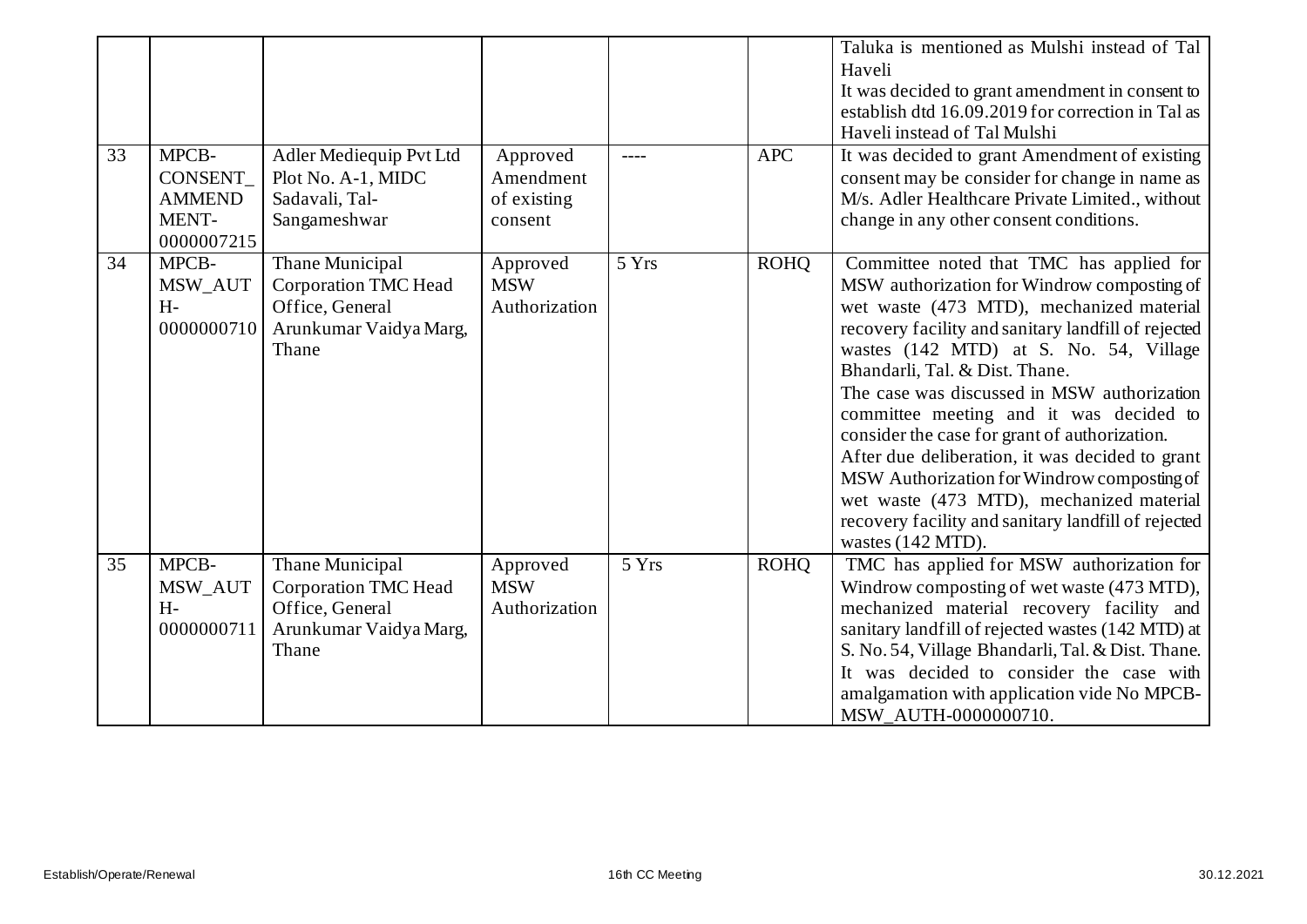|              | <b>Agenda B- Consent to Operate</b> |                           |                |            |            |                                                    |  |  |  |  |
|--------------|-------------------------------------|---------------------------|----------------|------------|------------|----------------------------------------------------|--|--|--|--|
| $\mathbf{1}$ | MPCB-                               | M/s. NND Ambernath        | Approved 1st   | 30/11/2024 | <b>WPC</b> | Committee noted that, Project Proponent has        |  |  |  |  |
|              | CONSENT-                            | LLP Plot No. RH 1, B -    | Consent to     |            |            | applied for 1st Consent to Operate (Part-I) for    |  |  |  |  |
|              | 0000117131                          | Cabin Road, Ambernath     | Operate (part- |            |            | Construction of Residential & Commercial           |  |  |  |  |
|              |                                     | (E) Residential Building  | $\Gamma$       |            |            | projects having total plot area 1,02,071.00        |  |  |  |  |
|              |                                     | No. 7,8,13,14,15,16,      |                |            |            | Sq.mtrs, and Total construction Built up area -    |  |  |  |  |
|              |                                     | Commercial bldg. 1,       |                |            |            | 80,919.56 Sq.mtrs. Out of Total BUA                |  |  |  |  |
|              |                                     | podium 1 and part podium  |                |            |            | 2,73,505.95 Sq.mtrs as per EC dt. 05.08.2021       |  |  |  |  |
|              |                                     | 2 of "Nisarg Green―       |                |            |            |                                                    |  |  |  |  |
|              |                                     | - Proposed Residential    |                |            |            | After due deliberation, It was decided to grant    |  |  |  |  |
|              |                                     | project on plot No. RH 1, |                |            |            | 1st Consent to Operate (Part-I) for Construction   |  |  |  |  |
|              |                                     | B - Cabin Road,           |                |            |            | of Residential & Commercial projects having        |  |  |  |  |
|              |                                     | Ambernath $(E)$ by M/s.   |                |            |            | total plot area 1,02,071.00 Sq.mtrs, and Total     |  |  |  |  |
|              |                                     | NND Ambernath LLP         |                |            |            | construction Built up area $-80,919.56$ Sq.mtrs.   |  |  |  |  |
|              |                                     | Ambernath                 |                |            |            | Out of Total BUA 2,73,505.95 Sq. mtrs as per EC    |  |  |  |  |
|              |                                     |                           |                |            |            | 05.08.2021.by<br>imposing<br>following<br>dt.      |  |  |  |  |
|              |                                     |                           |                |            |            | conditions                                         |  |  |  |  |
|              |                                     |                           |                |            |            | PP shall comply with the conditions<br>(i)         |  |  |  |  |
|              |                                     |                           |                |            |            | stipulated in Environmental Clearance and          |  |  |  |  |
|              |                                     |                           |                |            |            | consent conditions and submit BG of Rs.            |  |  |  |  |
|              |                                     |                           |                |            |            | 10 Lakhs towards compliance of the same.           |  |  |  |  |
|              |                                     |                           |                |            |            | PP shall install online monitoring system<br>(ii)  |  |  |  |  |
|              |                                     |                           |                |            |            | to the O/L of STP for monitoring for               |  |  |  |  |
|              |                                     |                           |                |            |            | parameters pH, Flow, BOD, TSS.                     |  |  |  |  |
|              |                                     |                           |                |            |            | The treated domestic effluent shall be 60<br>(iii) |  |  |  |  |
|              |                                     |                           |                |            |            | % recycled for secondary purpose such as           |  |  |  |  |
|              |                                     |                           |                |            |            | toilet flushing, air conditioning, cooling         |  |  |  |  |
|              |                                     |                           |                |            |            | tower make up, firefighting etc. and               |  |  |  |  |
|              |                                     |                           |                |            |            | reaming shall be utilized on land for              |  |  |  |  |
|              |                                     |                           |                |            |            | gardening and connected to the sewerage            |  |  |  |  |
|              |                                     |                           |                |            |            | system provided by local body.                     |  |  |  |  |
|              |                                     |                           |                |            |            | (iv) Project Proponent shall operate and           |  |  |  |  |
|              |                                     |                           |                |            |            | maintain Organic waste digester with               |  |  |  |  |
|              |                                     |                           |                |            |            | composting facility or Biogas digester             |  |  |  |  |
|              |                                     |                           |                |            |            | with composting facility.                          |  |  |  |  |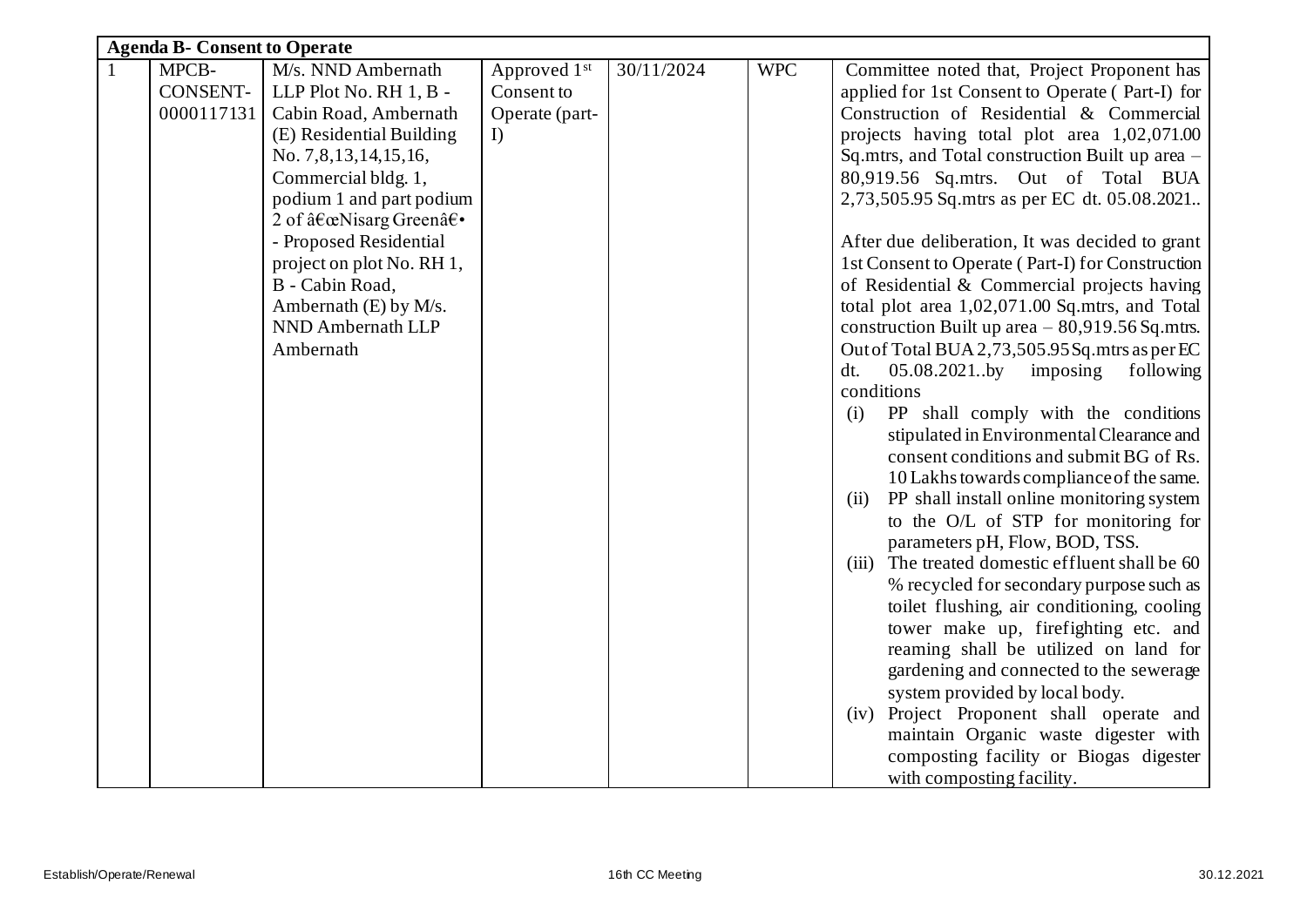|                |                                 |                                                                                                                                                                                                                                                                                                                                       |                                                                                                                                     |            |            | Project Proponent shall make provision of<br>(v)<br>charging port for Electric vehicles in at<br>least 40% total available parking area.<br>(vi) Project Proponent shall submit an<br>affidavit in Board's prescribed format<br>within 15 days regarding the compliance<br>of conditions of EC/CRZ clearance and C<br>to O.                                                                                                                                                                                                                                                                                                                                                                                                                                                                                                                                                                                                                                                                                                                                                                                                                                                                                                                                                                         |
|----------------|---------------------------------|---------------------------------------------------------------------------------------------------------------------------------------------------------------------------------------------------------------------------------------------------------------------------------------------------------------------------------------|-------------------------------------------------------------------------------------------------------------------------------------|------------|------------|-----------------------------------------------------------------------------------------------------------------------------------------------------------------------------------------------------------------------------------------------------------------------------------------------------------------------------------------------------------------------------------------------------------------------------------------------------------------------------------------------------------------------------------------------------------------------------------------------------------------------------------------------------------------------------------------------------------------------------------------------------------------------------------------------------------------------------------------------------------------------------------------------------------------------------------------------------------------------------------------------------------------------------------------------------------------------------------------------------------------------------------------------------------------------------------------------------------------------------------------------------------------------------------------------------|
| $\overline{2}$ | MPCB-<br>CONSENT-<br>0000122090 | M/s Shree Venkatesh<br>Buildcon Pvt Ltd S. No.<br>$31/2/1$ , $31/2/2A$ , $31/2/3$ ,<br>$31/2/6$ , $31/2/7$ , $35/1B$ ,<br>31/2/4, 31/2/5,<br>Keshavnagar, Mundhwa,<br>Project - Venkatesh<br>Graffiti, S. No. 31/2/1,<br>31/2/2A, 31/2/3, 31/2/6,<br>$31/2/7$ , $35/1B$ , $31/2/4$ ,<br>31/2/5, Keshavnagar,<br>Mundhwa, Pune. Haveli | Approved<br>Consent to<br>Operate $(2nd$<br>part) with<br>amalgamation<br>of renewal of<br>$\text{consent}(1^{\text{st}})$<br>part) | 31.01.2023 | <b>WPC</b> | Committee noted that Project Proponent has<br>applied for Consent to operate for residential $\&$<br>commercial construction project having total<br>plot area of 49800 Sq.mtrs and completed<br>Construction BUA 102961.88 Sq.mtrs out of<br>total construction BUA of 102966.88 Sq.mtr as<br>per EC dtd. 13.03.2019.<br>Committee noted that PP has obtained consent to<br>15.06.2020 valid<br>$operator(part-I)$<br>till<br>on<br>31.01.2021<br>for<br>construction<br>project<br>having total plot area of 38600 Sq.mtrs and<br>completed Construction BUA 63623.66 Sq.mtrs<br>with CI of Rs 53.91 Cr.<br>After due deliberation, it was decided to grant<br>Consent to Operate $(2nd$ part) with amalgamation<br>of renewal of consent $(1st$ part) by imposing<br>following conditions.<br>PP shall comply with the conditions<br>(i)<br>stipulated in Environmental Clearance and<br>consent conditions and submit BG of Rs.<br>10 Lakhs towards compliance of the same.<br>PP shall install online monitoring system<br>(ii)<br>to the O/L of STP for monitoring for<br>parameters pH, Flow, BOD, TSS.<br>(iii) The treated domestic effluent shall be 60<br>% recycled for secondary purpose such as<br>toilet flushing, air conditioning, cooling<br>tower make up, firefighting etc. and |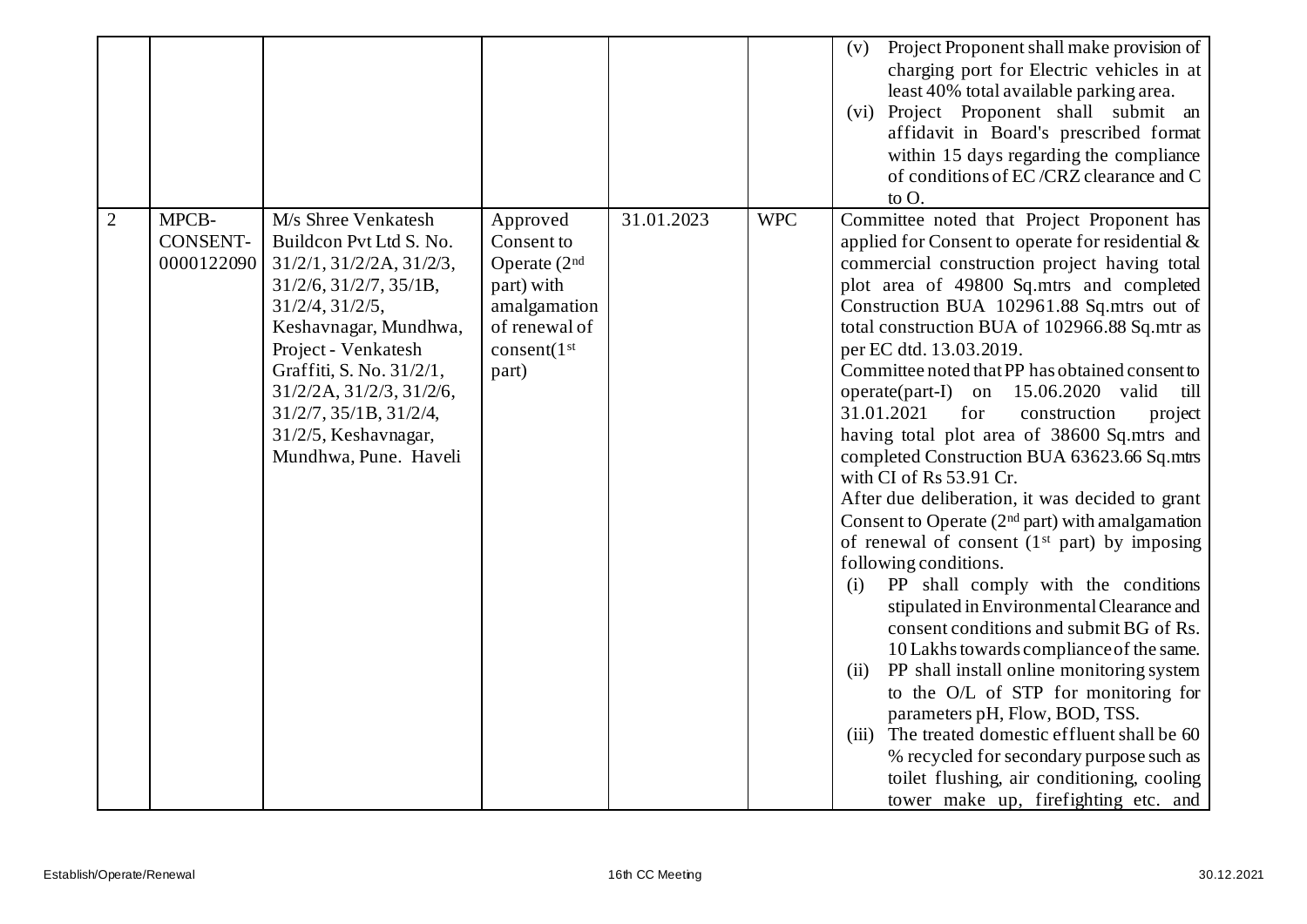|                |                          |                                             |                            |                          |            | reaming shall be utilized on land for<br>gardening and connected to the sewerage<br>system provided by local body.<br>Project Proponent shall operate and<br>(iv)<br>maintain Organic waste digester with<br>composting facility or Biogas digester<br>with composting facility.<br>Project Proponent shall make provision of<br>(v)<br>charging port for Electric vehicles in at<br>least 40% total available parking area.<br>(vi) Project Proponent shall submit an<br>affidavit in Board's prescribed format<br>within 15 days regarding the compliance<br>of conditions of EC.<br>(vii) PP shall submit Bank Guarantee of<br>amounting $(0.1 \% \text{ of total CI})$ . The same<br>shall be forfeited as PP has given<br>possession of project without obtaining<br>consent to operate, thus violated the<br><b>Consent Conditions.</b><br>(viii) PP shall submit Board Resolution in<br>prescribed format as PP has given<br>possession of project without obtaining<br>consent to operate, thus violated the<br>Consent Conditions. PP shall submit Bank<br>Guarantee of Rs 2.0 Lakhs towards<br>submission of Board Resolution within 15<br>days<br>The consent shall be issued after verification of<br>Occupation Certificate and submission of<br>adequate consent fees. |
|----------------|--------------------------|---------------------------------------------|----------------------------|--------------------------|------------|--------------------------------------------------------------------------------------------------------------------------------------------------------------------------------------------------------------------------------------------------------------------------------------------------------------------------------------------------------------------------------------------------------------------------------------------------------------------------------------------------------------------------------------------------------------------------------------------------------------------------------------------------------------------------------------------------------------------------------------------------------------------------------------------------------------------------------------------------------------------------------------------------------------------------------------------------------------------------------------------------------------------------------------------------------------------------------------------------------------------------------------------------------------------------------------------------------------------------------------------------------------------------------------|
| $\overline{3}$ | MPCB-<br><b>CONSENT-</b> | M/s. Rohan Promoters &<br>Developers "Rohan | Not approved<br>Consent to | $\overline{\phantom{a}}$ | <b>WPC</b> | Committee noted that Project Proponent has<br>applied for 1st Consent to operate (Part-II) for                                                                                                                                                                                                                                                                                                                                                                                                                                                                                                                                                                                                                                                                                                                                                                                                                                                                                                                                                                                                                                                                                                                                                                                       |
|                | 0000122207               | Madhuban" C,D & E                           | Operate                    |                          |            | construction of residential project having total                                                                                                                                                                                                                                                                                                                                                                                                                                                                                                                                                                                                                                                                                                                                                                                                                                                                                                                                                                                                                                                                                                                                                                                                                                     |
|                |                          | Building Part II Bhavdhan                   |                            |                          |            | plot area of 47200.00 Sq.Mtrs and completed                                                                                                                                                                                                                                                                                                                                                                                                                                                                                                                                                                                                                                                                                                                                                                                                                                                                                                                                                                                                                                                                                                                                                                                                                                          |
|                |                          | Pune Plot No. 2, S. No. 48                  |                            |                          |            | Construction BUA 39803.00 Sq. Mtrs out of total                                                                                                                                                                                                                                                                                                                                                                                                                                                                                                                                                                                                                                                                                                                                                                                                                                                                                                                                                                                                                                                                                                                                                                                                                                      |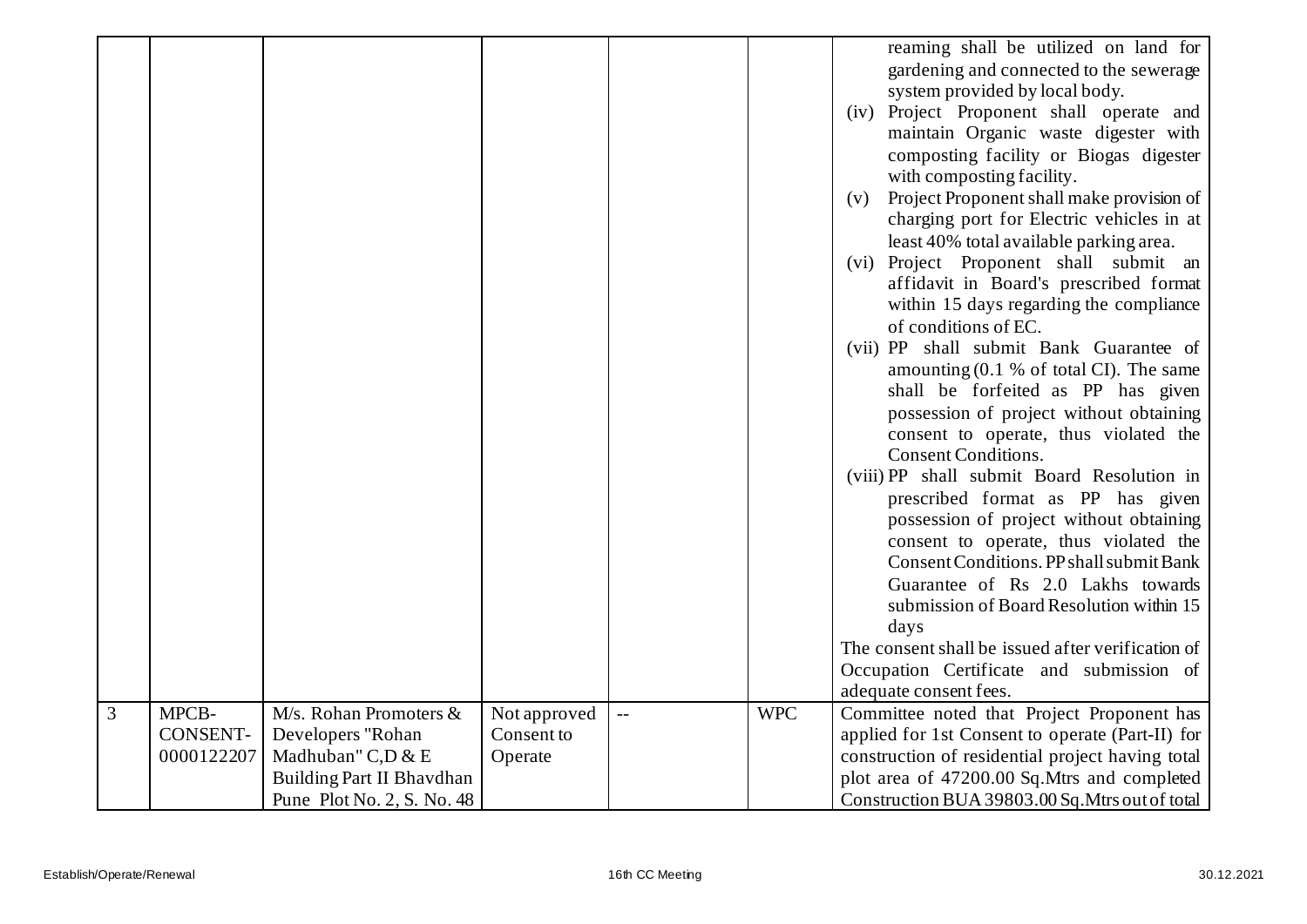|                |                                        | $(2/1-A/2)$ , H. No. 2B, S.<br>No. 48 (1-13), H. No. 1/B,<br>S. No. 48 (1-A), H. No.<br>$1/A$ ) (New S. No. 48 H.<br>No. 1/A) Mulshi                                             |                                                              |            |            | construction BUA 56585.55 Sq. Mtrs, as per<br>revised EC dtd. 22.09.2021.<br>After due deliberation, it was decided to issue<br>Show Cause Notice for refusal of consent for<br>following non compliances.<br>Board has refused earlier consent to operate<br>(i)<br>application on 18.05.2021 and issued<br>closure Directions on 04.08.2021 as PP has<br>constructed excess work than approved<br>TBUA- 27665 sqm as per EC dated<br>01.09.2018. PP has not complied with the<br>same.<br>The JVS of treated effluent are exceeding<br>(ii)<br>the consented standards.                                                                                                                                                                                                                                                                                                                                                                                                                                                   |
|----------------|----------------------------------------|----------------------------------------------------------------------------------------------------------------------------------------------------------------------------------|--------------------------------------------------------------|------------|------------|-----------------------------------------------------------------------------------------------------------------------------------------------------------------------------------------------------------------------------------------------------------------------------------------------------------------------------------------------------------------------------------------------------------------------------------------------------------------------------------------------------------------------------------------------------------------------------------------------------------------------------------------------------------------------------------------------------------------------------------------------------------------------------------------------------------------------------------------------------------------------------------------------------------------------------------------------------------------------------------------------------------------------------|
| $\overline{4}$ | MPCB-<br><b>CONSENT-</b><br>0000121650 | Enerrgia Skyi Ventures<br>LLP (Formerly Sigma<br>Realty) 215, 217-2219,<br>221-224, 227, 229-231,<br>234-236, 238/1, 277, 279-<br>281, 283, 293, 294 (P)<br><b>Bhukum Mulshi</b> | Approved<br>Renewal of<br>Consent to<br>Operate (part-<br>I) | 31.01.2023 | <b>WPC</b> | It was decided to grant Renewal of Consent to<br>operate (Part-I) for residential construction<br>project having total plot area 75510 Sq. Mtr and<br>construction BUA 91595.49Sq. Mtrs out of total<br>built up area 117745.07 Sq. Mtrs as per EC dtd.<br>12.07.2016. by imposing following conditions.<br>PP shall comply with the conditions<br>(i)<br>stipulated in Environmental Clearance and<br>consent conditions and submit BG of Rs.<br>10 Lakhs towards compliance of the same.<br>PP shall install online monitoring system<br>(ii)<br>to the O/L of STP for monitoring for<br>parameters pH, Flow, BOD, TSS.<br>The treated domestic effluent shall be 60<br>(iii)<br>% recycled for secondary purpose such as<br>toilet flushing, air conditioning, cooling<br>tower make up, firefighting etc. and<br>reaming shall be utilized on land for<br>gardening and connected to the sewerage<br>system provided by local body.<br>(iv) Project Proponent shall operate and<br>maintain Organic waste digester with |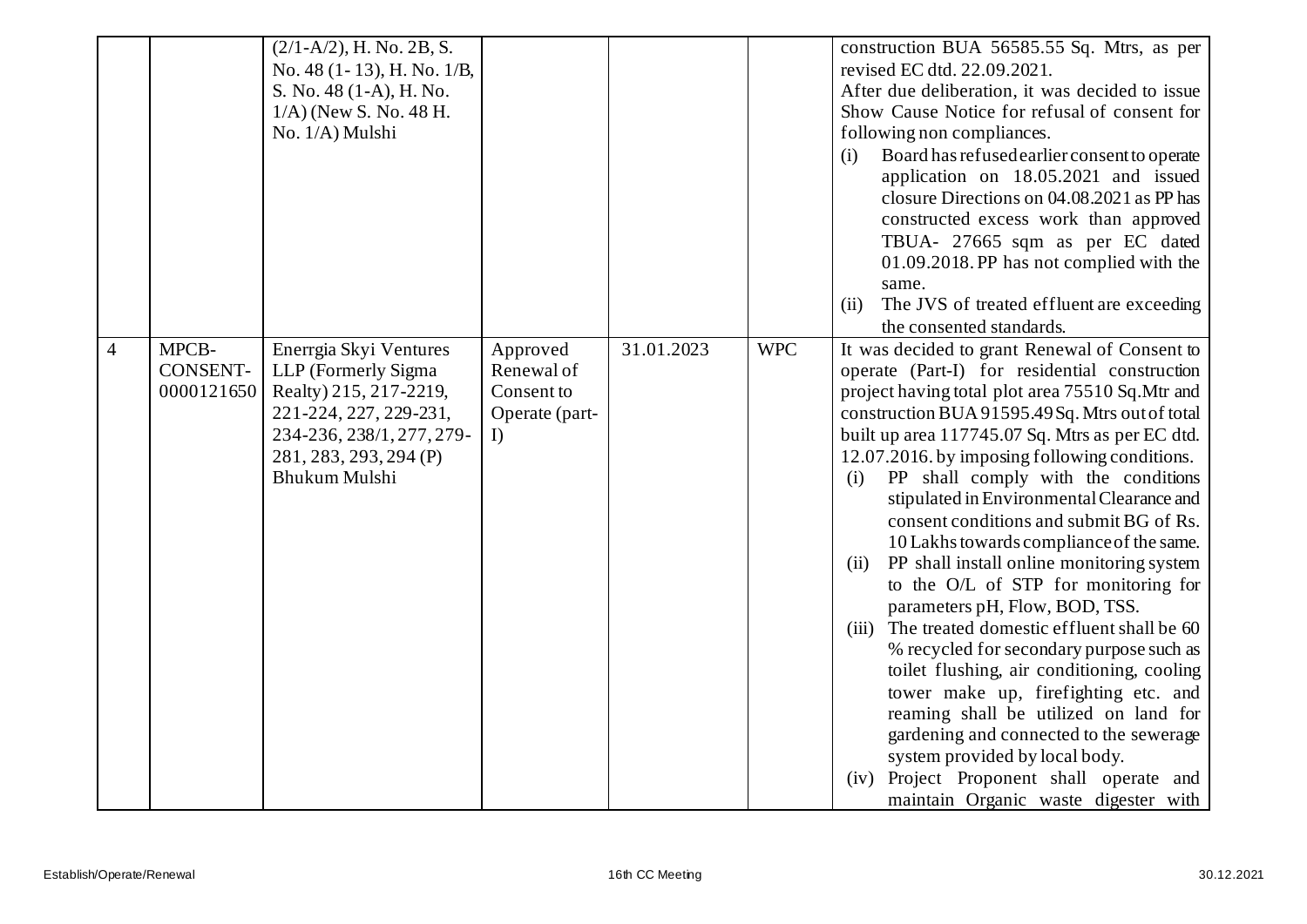|   |                                        |                                                                                                                                                                                             |                                         |            |            | composting facility or Biogas digester<br>with composting facility.<br>Project Proponent shall make provision of<br>(v)<br>charging port for Electric vehicles in at<br>least 40% total available parking area.<br>The consent shall be issued after verification of<br>BG, JVS reports and submission of adequate<br>consent fees                                                                                                                                                                                                                                                                                                                                                                                                                                                                                                                                                                                                                                                                                                                                                                                                                                  |
|---|----------------------------------------|---------------------------------------------------------------------------------------------------------------------------------------------------------------------------------------------|-----------------------------------------|------------|------------|---------------------------------------------------------------------------------------------------------------------------------------------------------------------------------------------------------------------------------------------------------------------------------------------------------------------------------------------------------------------------------------------------------------------------------------------------------------------------------------------------------------------------------------------------------------------------------------------------------------------------------------------------------------------------------------------------------------------------------------------------------------------------------------------------------------------------------------------------------------------------------------------------------------------------------------------------------------------------------------------------------------------------------------------------------------------------------------------------------------------------------------------------------------------|
| 5 | MPCB-<br><b>CONSENT-</b><br>0000122827 | <b>ARKADE DEVELOPERS</b><br>PVT. LTD. CTS No.1019<br>"Arkade Earth―, H<br>wing, CTS No.1019<br>Echjay Forgings Pvt. Ltd.,<br>Kanjur Village Road,<br>Kanjurmarg (East),<br>Mumbai-42 Mumbai | Approved<br>Consent to<br>Operate(part) | 30.11.2022 | <b>WPC</b> | It was decided to grant Consent to Operate (part)<br>for building construction project having on Total<br>Plot area-15732.90 Sq.mtrs and BUA-6594.85<br>Sq.mtrs. as per E.C. dtd 23.06.2015 by imposing<br>following conditions.<br>PP shall comply with the conditions<br>(i)<br>stipulated in Environmental Clearance and<br>consent conditions and submit BG of Rs.<br>10 Lakhs towards compliance of the same.<br>PP shall install online monitoring system<br>(ii)<br>to the O/L of STP for monitoring for<br>parameters pH, Flow, BOD, TSS.<br>(iii) The treated domestic effluent shall be 60<br>% recycled for secondary purpose such as<br>toilet flushing, air conditioning, cooling<br>tower make up, firefighting etc. and<br>reaming shall be utilized on land for<br>gardening and connected to the sewerage<br>system provided by local body.<br>(iv) Project Proponent shall operate and<br>maintain Organic waste digester with<br>composting facility or Biogas digester<br>with composting facility.<br>Project Proponent shall make provision of<br>(v)<br>charging port for Electric vehicles in at<br>least 40% total available parking area. |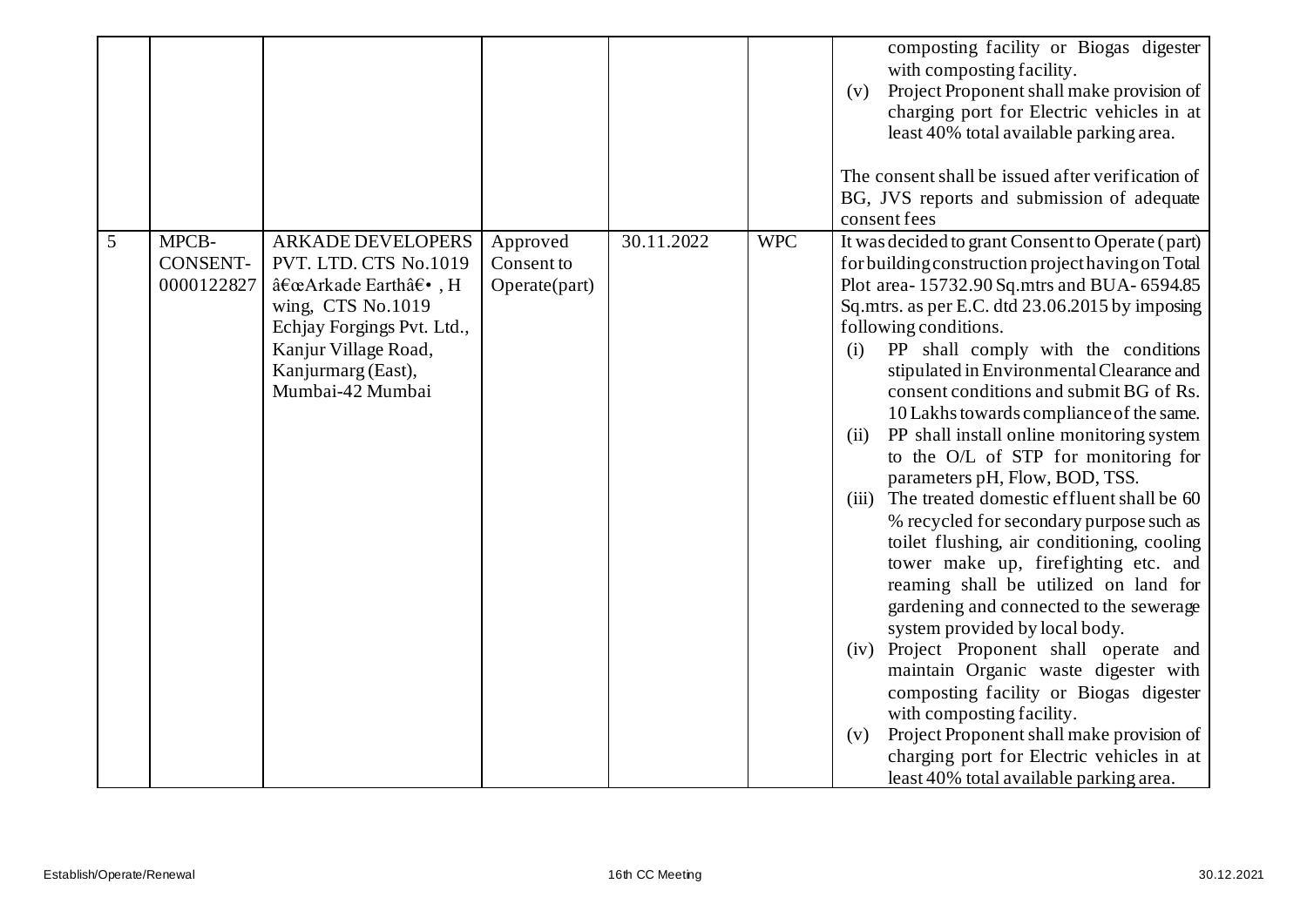| 6 | MPCB-           | K.R. Mali Builders &         | Not approved   | $\overline{\phantom{a}}$ | <b>WPC</b> | Committee noted that PP has applied for consent  |
|---|-----------------|------------------------------|----------------|--------------------------|------------|--------------------------------------------------|
|   | <b>CONSENT-</b> | Developers P. Ltd. CTS       | Consent to     |                          |            | to 1st operate Building construction project     |
|   | 0000124191      | No. $675/12(pt)$ , 869,      | Operate        |                          |            | (Rehab Project) on Total Plot area- 5613.50      |
|   |                 | 870(pt), 871, 872, 876(pt),  |                |                          |            | and BUA-<br>32903.68<br>Sq.mts<br>Sq.mts.        |
|   |                 | 878, 1062(pt) CTS No.        |                |                          |            | as per EC dtd 29/04/2014.                        |
|   |                 | $675/12(pt)$ , 869, 870(pt), |                |                          |            | It was decided to issue Show Cause Notice fr     |
|   |                 | 871, 872, 876(pt), 878,      |                |                          |            | refusal of consent for following non             |
|   |                 | 1062(pt) of Eksar Village    |                |                          |            | compliances.                                     |
|   |                 | Borivali Mumbai              |                |                          |            | SRO reported that one building possession<br>(i) |
|   |                 |                              |                |                          |            | handed over in Dec.2020 & Second                 |
|   |                 |                              |                |                          |            | building possession handed over in May           |
|   |                 |                              |                |                          |            | 2021 without obtaining consent to operate.       |
|   |                 |                              |                |                          |            | has not submitted details of<br>PP<br>(ii)       |
|   |                 |                              |                |                          |            | Bank Guarantee as per earlier consent to         |
|   |                 |                              |                |                          |            | establish.                                       |
| 7 | MPCB-           | M/s. Virani Construction     | Approved 2nd   | 30/11/2022               | <b>WPC</b> | Committee noted that Project Proponent has       |
|   | <b>CONSENT-</b> | Company 36/4, 37/1 & 2       | Consent to     |                          |            | applied for Consent to Operate (Part-II) for     |
|   | 0000125363      | Village - Kausa-Mumbra       | Operate (Part- |                          |            | Residential Cum Commercial project (for 2        |
|   |                 | Thane                        | II with        |                          |            | building No. B-5 & B-6) having Total Plot Area   |
|   |                 |                              | amalgamation   |                          |            | is 15,050.0Sq.Mtrs and Completed Construction    |
|   |                 |                              | with 1st       |                          |            | BUA 4,498.90 Sq.Mtrs & Out of Total              |
|   |                 |                              | Consent to     |                          |            | construction BUA area 66,036.67 Sq.Mtrs,         |
|   |                 |                              | Operate (part- |                          |            | Project proponent has obtained Renewal of        |
|   |                 |                              | $\mathbf{i}$   |                          |            | Consent to Operate (part-I)<br>granted on        |
|   |                 |                              |                |                          |            | 14.07.2021 for total plot area 15050.00 Sq. Mtrs |
|   |                 |                              |                |                          |            | & total construction BUA of 38071.00 Sq.Mtrs     |
|   |                 |                              |                |                          |            | which is valid up to: $30/11/2022$ .             |
|   |                 |                              |                |                          |            | After due deliberation, It was decided to grant  |
|   |                 |                              |                |                          |            | Consent to Operate (Part-II) amalgamation with   |
|   |                 |                              |                |                          |            | 1st Consent to Operate (part-I) for Residential  |
|   |                 |                              |                |                          |            | Cum Commercial project (for 2 building No. B-    |
|   |                 |                              |                |                          |            | 5 & B-6) having total plot area is $15050.0$     |
|   |                 |                              |                |                          |            | Sq.Mtrs and Completed Construction BUA           |
|   |                 |                              |                |                          |            | 4498.90 Sq.Mtrs + 38071.00 sq.mtrs =             |
|   |                 |                              |                |                          |            | 42,569.90 & Out of Total construction BUA        |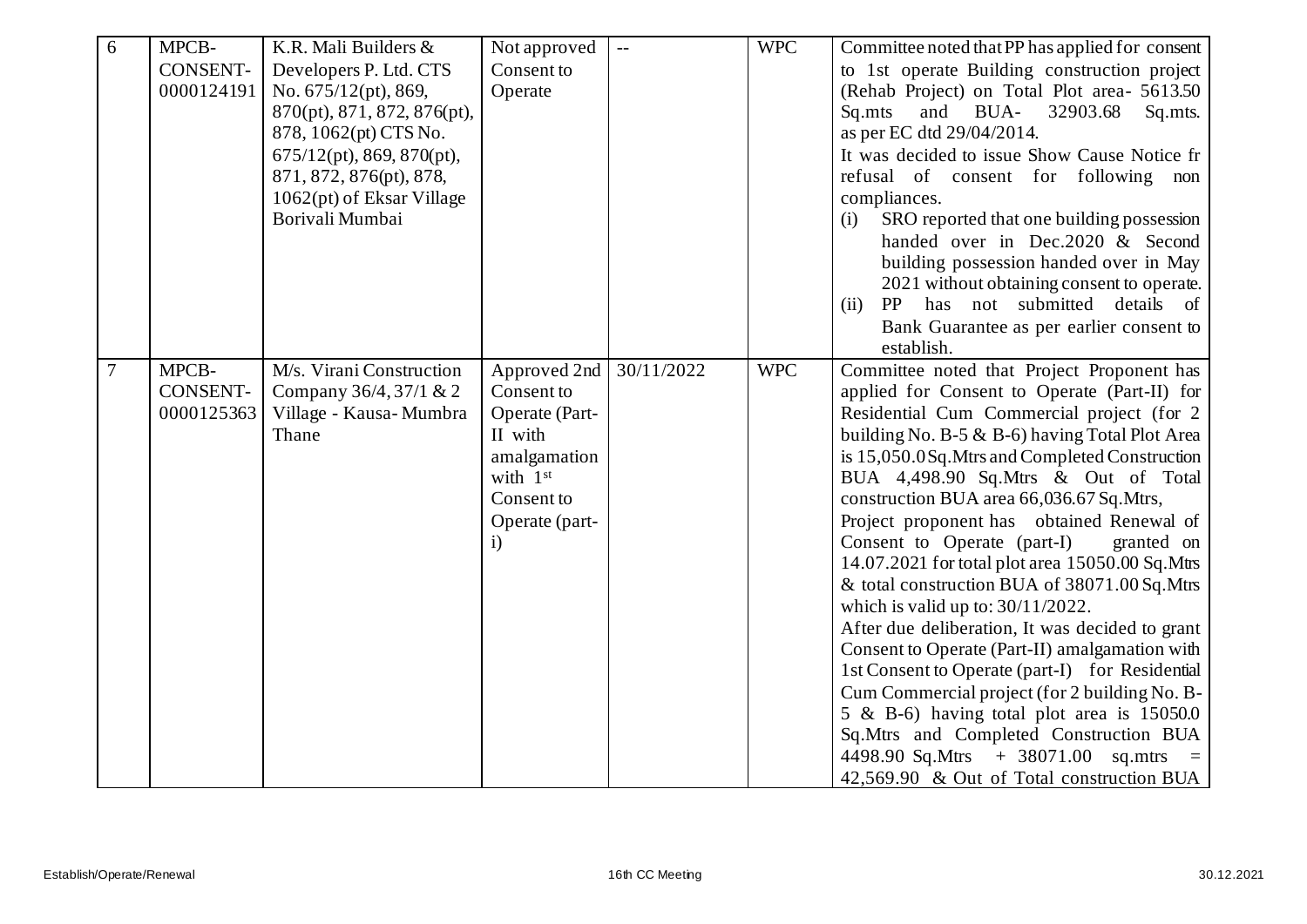|   |                 |                               |                            |            |            | area 66036.67 Sq.Mtrs, As per EC dt.                |
|---|-----------------|-------------------------------|----------------------------|------------|------------|-----------------------------------------------------|
|   |                 |                               |                            |            |            | 01.06.2018, by imposing following conditions.       |
|   |                 |                               |                            |            |            | (i) PP shall comply with the conditions             |
|   |                 |                               |                            |            |            | stipulated in Environmental Clearance and           |
|   |                 |                               |                            |            |            | consent conditions and submit BG of Rs.             |
|   |                 |                               |                            |            |            | 10 Lakhs towards compliance of the same.            |
|   |                 |                               |                            |            |            | (ii) PP shall install online monitoring system to   |
|   |                 |                               |                            |            |            | the O/L of STP for monitoring for                   |
|   |                 |                               |                            |            |            | parameters pH, Flow, BOD, TSS.                      |
|   |                 |                               |                            |            |            | (iii) The treated domestic effluent shall be 60 %   |
|   |                 |                               |                            |            |            | recycled for secondary purpose such as              |
|   |                 |                               |                            |            |            | toilet flushing, air conditioning, cooling          |
|   |                 |                               |                            |            |            | tower make up, firefighting etc. and                |
|   |                 |                               |                            |            |            | reaming shall be utilized on land for               |
|   |                 |                               |                            |            |            | gardening and connected to the sewerage             |
|   |                 |                               |                            |            |            | system provided by local body.                      |
|   |                 |                               |                            |            |            | (iv) Project Proponent shall operate and            |
|   |                 |                               |                            |            |            | maintain Organic waste digester with                |
|   |                 |                               |                            |            |            | composting facility or Biogas digester with         |
|   |                 |                               |                            |            |            | composting facility.                                |
|   |                 |                               |                            |            |            | (v) Project Proponent shall make provision of       |
|   |                 |                               |                            |            |            |                                                     |
|   |                 |                               |                            |            |            | charging port for Electric vehicles in at           |
|   |                 |                               |                            |            |            | least 40% total available parking area.             |
|   |                 |                               |                            |            |            | (vi) Project Proponent shall submit an affidavit    |
|   |                 |                               |                            |            |            | in Board's prescribed format within 15 days         |
|   |                 |                               |                            |            |            | regarding the compliance of conditions of           |
|   |                 |                               |                            |            |            | EC/CRZ clearance and C to O.                        |
| 8 | MPCB-           | <b>Endurance Technologies</b> | Approved                   | 30/10/2024 | <b>APC</b> | It was decided to grant part consent to operate for |
|   | <b>CONSENT-</b> | Ltd. A $12(P)$ Plot No. A     | Part Consent               |            |            | manufacturing of Aluminium Alloy Wheel for          |
|   | 0000125360      | 12 (P), MIDC Chakan,          | to Operate                 |            |            | Two Wheelers @ 700000 Nos/Y using pure              |
|   |                 | Village - Nighoje, Tal. -     |                            |            |            | Aluminium Ingots with following conditions,         |
|   |                 | Khed, Dist-Pune-410501        |                            |            |            | PP shall submit BG of Rs. 5 lakhs towards           |
|   |                 | Khed                          |                            |            |            | compliance of consent conditions.                   |
| 9 | MPCB-           | Dhruva Woollen Mills          | Not Approved               | $---$      | <b>WPC</b> | It was decided to issue SCN for Refusal of 2nd      |
|   | CONSENT-        | Pvt. Ltd 43/1, 45, 46, 47,    | 2 <sup>nd</sup> Consent to |            |            | Consent to Operate (Part-II) to the project         |
|   | 0000125889      | 47, 49-56 etc. Runwal         |                            |            |            | proponent due to following non-compliances          |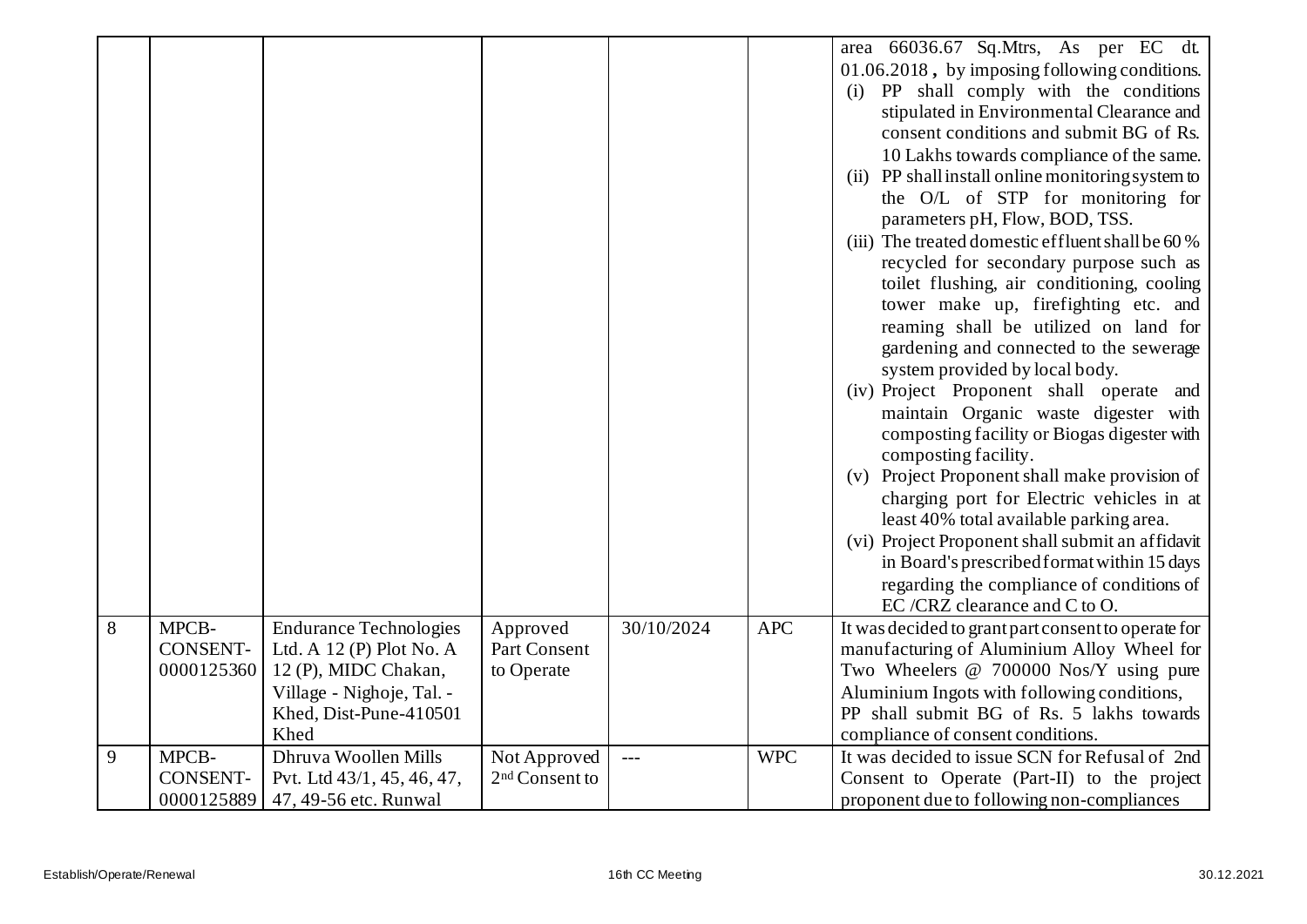|                |                                    | Garden City, Near Balkum   | Operate (Part- |                          |            | PP has given partial possession to<br>(i)           |  |  |  |  |  |
|----------------|------------------------------------|----------------------------|----------------|--------------------------|------------|-----------------------------------------------------|--|--|--|--|--|
|                |                                    | Naka, Thane (W) Thane      | II             |                          |            | Residents i.e partial occupancy observed at         |  |  |  |  |  |
|                |                                    |                            |                |                          |            | time of visit to Residential project in 2nd         |  |  |  |  |  |
|                |                                    |                            |                |                          |            | Consent to Operate (part Project).                  |  |  |  |  |  |
|                | <b>Agenda C-Consent to Renewal</b> |                            |                |                          |            |                                                     |  |  |  |  |  |
|                | MPCB-                              | M/s. UltraTech Cement      | Not approved   | $\overline{\phantom{a}}$ | <b>APC</b> | It was decided to issue SCN for Refusal for         |  |  |  |  |  |
|                | <b>CONSENT-</b>                    | Limited Plot No.           | Renewal of     |                          |            | following non-compliances -                         |  |  |  |  |  |
|                | 0000120586                         | $1.2.3.4\&7$ Plot No.      | Consent        |                          |            | (i) PP has not submitted details of pollution       |  |  |  |  |  |
|                |                                    | 1.2.3.4&7, MIDC            |                |                          |            | control system provided at cement gantry,           |  |  |  |  |  |
|                |                                    | Industrial Estate, Zadgaon |                |                          |            | wagon tippler area, sylos, packing plant            |  |  |  |  |  |
|                |                                    | Block, Ratnagiri Ratnagiri |                |                          |            | and clinker storage area.                           |  |  |  |  |  |
| $\overline{2}$ | MPCB-                              | Panchshil Realty and       | Not approved   | $\overline{a}$           | <b>WPC</b> | Committee noted that Project Proponent has          |  |  |  |  |  |
|                | <b>CONSENT-</b>                    | Developers Pvt Ltd "       | Renewal of     |                          |            | applied for renewal of consent to operate with      |  |  |  |  |  |
|                | 0000121250                         | Trump Tower" S. No. 207    | Consent        |                          |            | increase in CI for residential construction project |  |  |  |  |  |
|                |                                    | (pt), F.P. No. 78 B, Plot  |                |                          |            | having total plot area 9863.14 Sq. Mtrs and         |  |  |  |  |  |
|                |                                    | Kalyani nagar, Pune        |                |                          |            | Construction BUA 30099.44 Sq. Mtrs as per EC        |  |  |  |  |  |
|                |                                    |                            |                |                          |            | dtd.10.04.2014.                                     |  |  |  |  |  |
|                |                                    |                            |                |                          |            | After due deliberation, it was decided to issue     |  |  |  |  |  |
|                |                                    |                            |                |                          |            | Show Cause Notice for refusal of consent for        |  |  |  |  |  |
|                |                                    |                            |                |                          |            | following non compliances.                          |  |  |  |  |  |
|                |                                    |                            |                |                          |            | (i) The JVS of treated effluent dtd 18.01.2021      |  |  |  |  |  |
|                |                                    |                            |                |                          |            | is exceeding the prescribed standard (BOD-          |  |  |  |  |  |
|                |                                    |                            |                |                          |            | 36 mg/L, COD-88 mg/l).                              |  |  |  |  |  |
| 3              | MPCB-                              | <b>JAI CORP LIMITED-</b>   | Not approved.  | $\mathbf{L}$             | <b>APC</b> | Committee noted that previously Board has           |  |  |  |  |  |
|                | <b>CONSENT-</b>                    | SIPTA COATED               | Renewal of     |                          |            | issued Refusal of Renewal of Consent to Operate     |  |  |  |  |  |
|                | 0000121400                         | STEELS DIVISION A 3/4      | Consent to     |                          |            | vide dtd. 06/07/2021 as per the decision of CAC.    |  |  |  |  |  |
|                |                                    | MIDC INDUSTRIAL            | Operate        |                          |            | It was also noted that RO has directed to issue     |  |  |  |  |  |
|                |                                    | <b>AREA NANDED</b>         |                |                          |            | Closure Direction to the industry.                  |  |  |  |  |  |
|                |                                    |                            |                |                          |            | Committee further noted that PP has not             |  |  |  |  |  |
|                |                                    |                            |                |                          |            | submitted BG as per the earlier Consent, not        |  |  |  |  |  |
|                |                                    |                            |                |                          |            | submitted HW annual report & Environmental          |  |  |  |  |  |
|                |                                    |                            |                |                          |            | statement.                                          |  |  |  |  |  |
|                |                                    |                            |                |                          |            |                                                     |  |  |  |  |  |
|                |                                    |                            |                |                          |            | Therefore, it was decided to resubmit the           |  |  |  |  |  |
|                |                                    |                            |                |                          |            | application after effective implementation of the   |  |  |  |  |  |
|                |                                    |                            |                |                          |            | Closure Direction.                                  |  |  |  |  |  |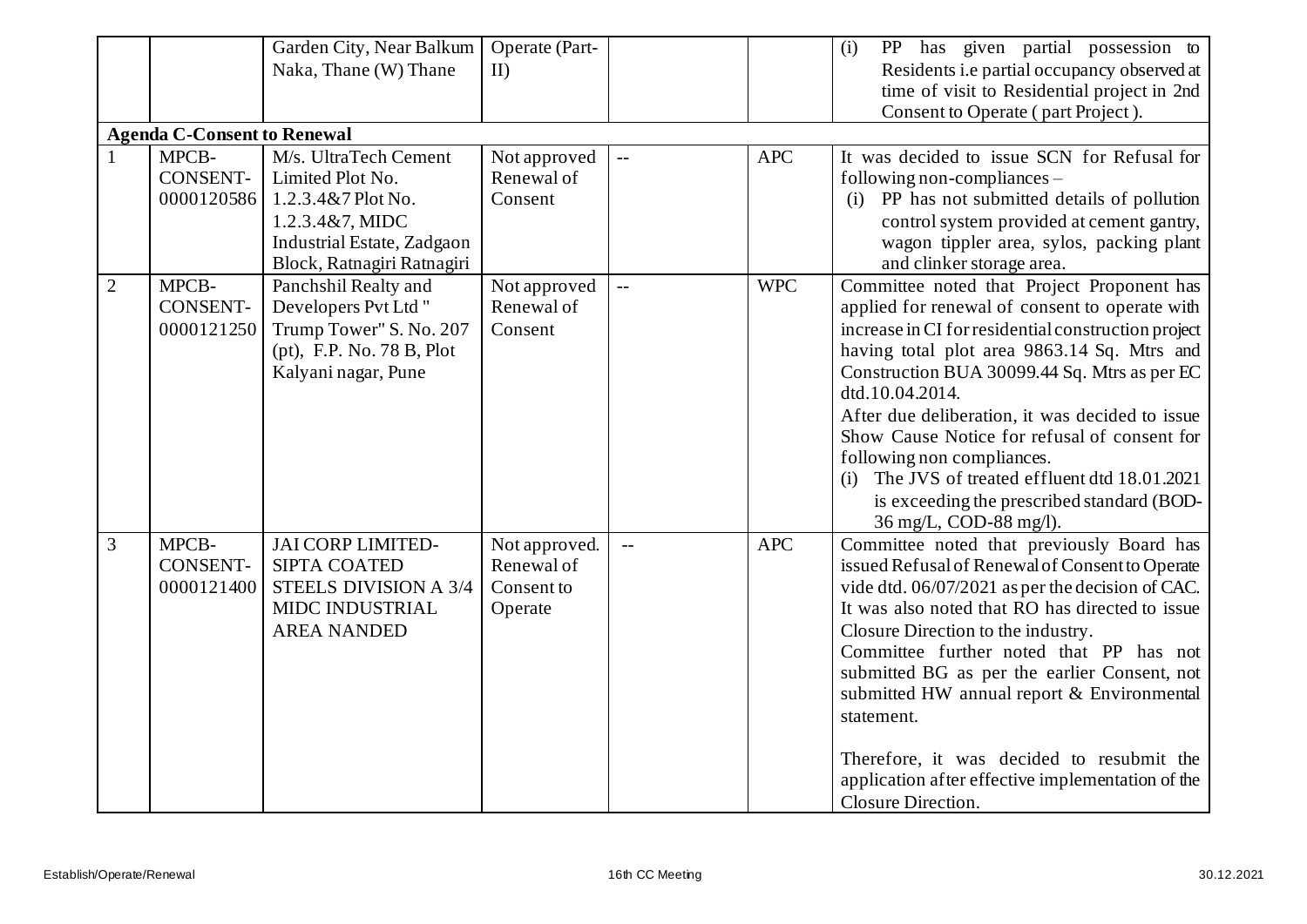| $\overline{4}$ | MPCB-           | <b>DHARIWAL</b>             | Not approved | $\overline{a}$ | <b>APC</b> | It was decided to issue show cause for refusal of  |
|----------------|-----------------|-----------------------------|--------------|----------------|------------|----------------------------------------------------|
|                | <b>CONSENT-</b> | <b>INDUSTRIES PVT. LTD.</b> | Renewal of   |                |            | consent to<br>operate for following non            |
|                | 0000111999      | (Division Manikchand        | Consent      |                |            | compliances,                                       |
|                |                 | Packaging) GUT              |              |                |            | PP has installed additional Nickel-plating<br>(i)  |
|                |                 | NO.1524,1524/2,1526         |              |                |            | unit and De-plating units, Gravure                 |
|                |                 | &1528 SARADWADI             |              |                |            | printing machine (02 nos), flexo printing          |
|                |                 | <b>PUNE - NAGAR ROAD</b>    |              |                |            | unit and lamination units (02 nos) without         |
|                |                 | <b>SHIRUR</b>               |              |                |            | consent.                                           |
|                |                 |                             |              |                |            | PP<br>has not submitted clarification<br>(ii)      |
|                |                 |                             |              |                |            | regarding increased investment by Rs.              |
|                |                 |                             |              |                |            | 59.36 cr.                                          |
|                |                 |                             |              |                |            | PP has not submitted CGWA NOC.<br>(iii)            |
|                |                 |                             |              |                |            | (iv) PP has not submitted BG as per earlier        |
|                |                 |                             |              |                |            | consent conditions.                                |
|                |                 |                             |              |                |            | PP has not upgraded ETP for 100%<br>(v)            |
|                |                 |                             |              |                |            | recycling treated effluent to achieve ZLD.         |
|                |                 |                             |              |                |            | (vi) PP has not provided air pollution control     |
|                |                 |                             |              |                |            | system to Furnace oil fired boiler for 90%         |
|                |                 |                             |              |                |            | scrubbing of SO2 emission also not                 |
|                |                 |                             |              |                |            | provided OCEMS.                                    |
| 5              | MPCB-           | M/s. Arti Properties Pvt.   | Approved     | 31.07.2023     | <b>WPC</b> | It was decided to grant Renewal of Consent to      |
|                | CONSENT-        | Ltd. On Plot bearing S. No  | Renewal of   |                |            | operate (part-I) for construction of residential & |
|                | 0000119022      | 18, H.No. 2/2+3+4A to 4E    | Consent to   |                |            | Commercial project having total plot area of       |
|                |                 | Taluka District At Village  | operate      |                |            | 48479.17 Sq.Mtrs and completed Construction        |
|                |                 | Kondhwa Bdk, Haveli,        | $(part-I)$   |                |            | BUA 86166.06 Sq.Mtrs out of 105725.00              |
|                |                 | Pune                        |              |                |            | Sq.Mtrs, as per EC dtd. 12.02.2020 by imposing     |
|                |                 |                             |              |                |            | following conditions.                              |
|                |                 |                             |              |                |            | PP shall comply with the conditions<br>(i)         |
|                |                 |                             |              |                |            | stipulated in Environmental Clearance and          |
|                |                 |                             |              |                |            | consent conditions and submit BG of Rs.            |
|                |                 |                             |              |                |            | 10 Lakhs towards compliance of the same.           |
|                |                 |                             |              |                |            | PP shall install online monitoring system<br>(ii)  |
|                |                 |                             |              |                |            | to the O/L of STP for monitoring for               |
|                |                 |                             |              |                |            | parameters pH, Flow, BOD, TSS.                     |
|                |                 |                             |              |                |            | The treated domestic effluent shall be 60<br>(iii) |
|                |                 |                             |              |                |            | % recycled for secondary purpose such as           |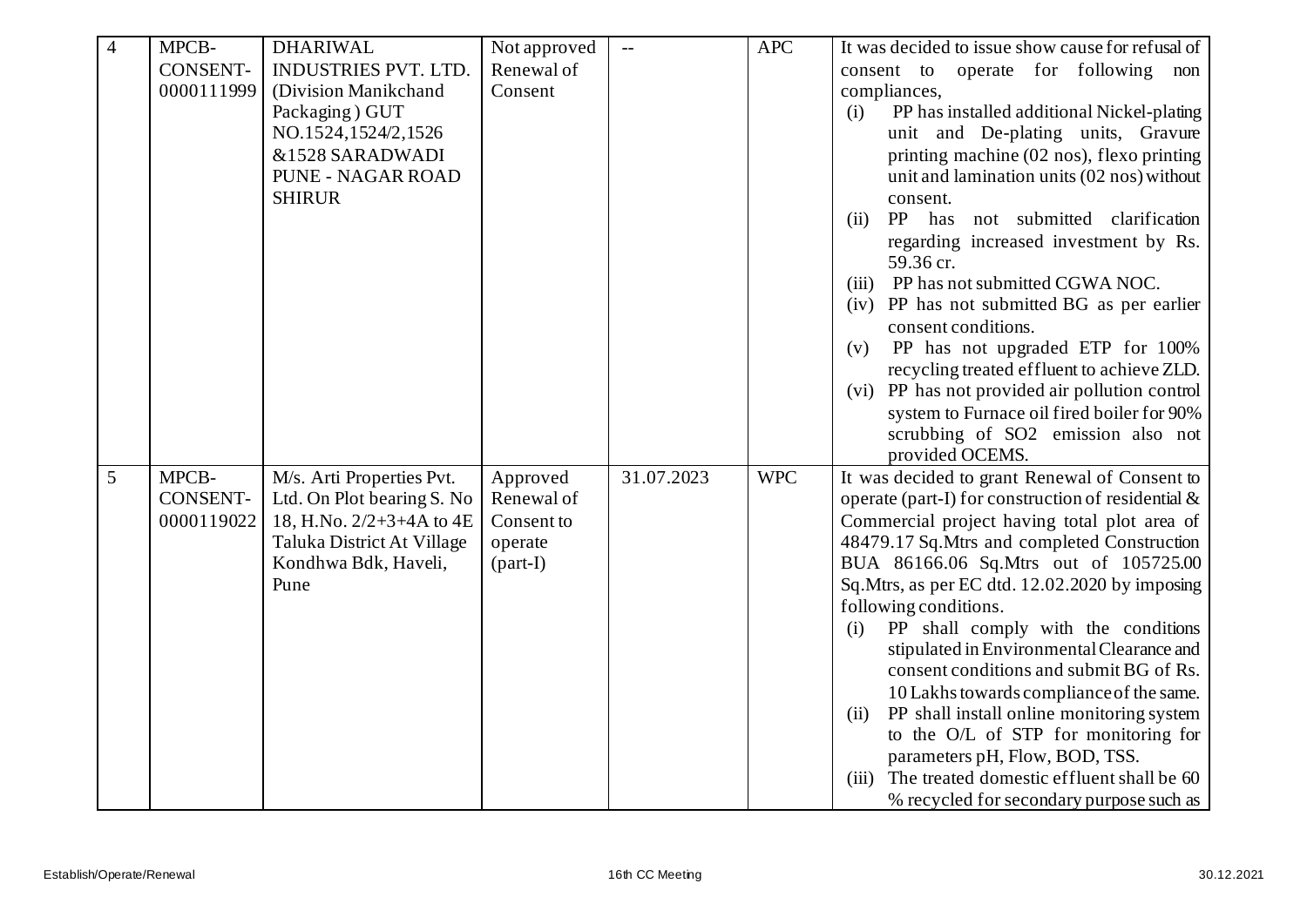|   |                          |                                                   |                        |            |            | toilet flushing, air conditioning, cooling<br>tower make up, firefighting etc. and<br>reaming shall be utilized on land for<br>gardening and connected to the sewerage<br>system provided by local body.<br>(iv) Project Proponent shall operate and<br>maintain Organic waste digester with<br>composting facility or Biogas digester<br>with composting facility.<br>Project Proponent shall make provision of<br>(v)<br>charging port for Electric vehicles in at<br>least 40% total available parking area.<br>The Project proponent shall submit bank<br>(vi)<br>Guarantee of Rs 15.9947 Lakhs (0.1 % of<br>Capital Investment). The same shall be<br>forfeited as PP not obtained renewal of<br>consent after 31.07.2021, thus violated the<br>consent conditions.<br>(vii) The Project proponent shall submit Board<br>Resolution in prescribed format within 15<br>days as PP not obtained renewal of<br>consent after 31.07.2021, thus violated the<br>consent conditions. PP shall submit Bank<br>guarantee of Rs 2.0 lakhs towards<br>submission of Board Resolution<br>The consent shall be issued after verification of<br>JVS reports and submission of adequate consent<br>fees. |
|---|--------------------------|---------------------------------------------------|------------------------|------------|------------|-------------------------------------------------------------------------------------------------------------------------------------------------------------------------------------------------------------------------------------------------------------------------------------------------------------------------------------------------------------------------------------------------------------------------------------------------------------------------------------------------------------------------------------------------------------------------------------------------------------------------------------------------------------------------------------------------------------------------------------------------------------------------------------------------------------------------------------------------------------------------------------------------------------------------------------------------------------------------------------------------------------------------------------------------------------------------------------------------------------------------------------------------------------------------------------------------|
| 6 | MPCB-<br><b>CONSENT-</b> | Federal-Mogul Anand<br>Sealings India Limited Gat | Approved<br>Renewal of | 30/10/2023 | <b>APC</b> | It was decided to grant plain renewal of consent<br>for mfg of "Gaskets of various types : 34,00,000                                                                                                                                                                                                                                                                                                                                                                                                                                                                                                                                                                                                                                                                                                                                                                                                                                                                                                                                                                                                                                                                                            |
|   | 0000121386               | No. 152/223 Mahalunge,                            | consent                |            |            | Nos/M and Heat Shields: 200000 Nos/M with                                                                                                                                                                                                                                                                                                                                                                                                                                                                                                                                                                                                                                                                                                                                                                                                                                                                                                                                                                                                                                                                                                                                                       |
|   |                          | Chakan Khed                                       |                        |            |            | following conditions,                                                                                                                                                                                                                                                                                                                                                                                                                                                                                                                                                                                                                                                                                                                                                                                                                                                                                                                                                                                                                                                                                                                                                                           |
|   |                          |                                                   |                        |            |            | PP shall extension of existing Bank Guarantee                                                                                                                                                                                                                                                                                                                                                                                                                                                                                                                                                                                                                                                                                                                                                                                                                                                                                                                                                                                                                                                                                                                                                   |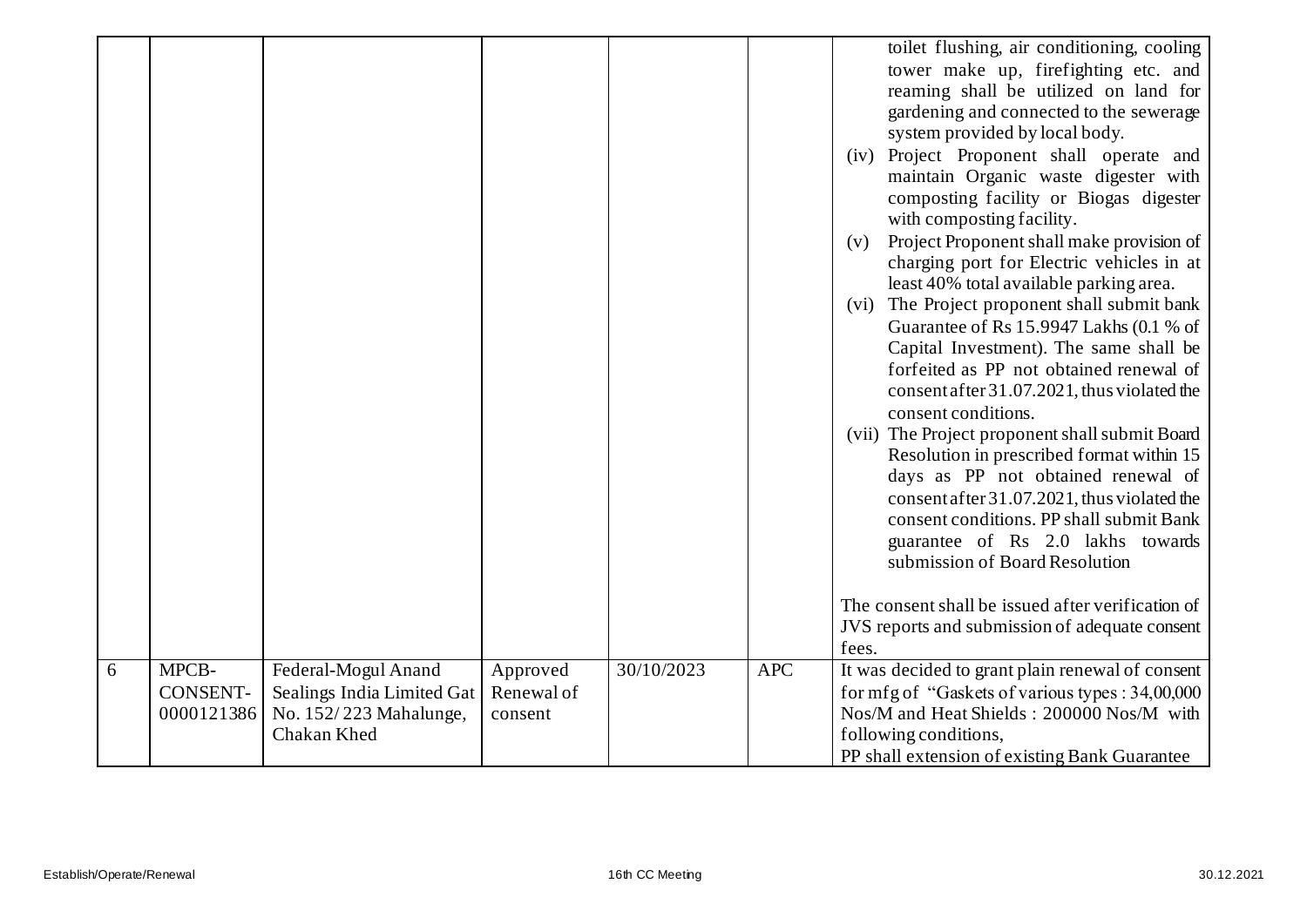| $\boldsymbol{7}$ | MPCB-           | <b>KGA INVESTMENTS</b>   | Approved      | 31.10.2027 | <b>WPC</b> | It was decided to grant renewal for commercial    |
|------------------|-----------------|--------------------------|---------------|------------|------------|---------------------------------------------------|
|                  | <b>CONSENT-</b> | CTS No 106, 106/1 to 5,  | Renewal of    |            |            | construction project Total plot area-9032.80 sq.  |
|                  | 0000122019      | CTS No 106, 106/1 to 5,  | Consent       |            |            | mtr. and Total Built up area $-30722.00$ Sq. Mtr. |
|                  |                 | Village Tungwa, Powai,   |               |            |            | by imposing following conditions.                 |
|                  |                 | Mumbai Powai             |               |            |            | PP shall comply with the conditions<br>(i)        |
|                  |                 |                          |               |            |            | stipulated in Environmental Clearance and         |
|                  |                 |                          |               |            |            | consent conditions and submit BG of Rs.           |
|                  |                 |                          |               |            |            | 10 Lakhs towards compliance of the same.          |
|                  |                 |                          |               |            |            | (ii) PP shall install online monitoring system to |
|                  |                 |                          |               |            |            | the O/L of STP for monitoring for                 |
|                  |                 |                          |               |            |            | parameters pH, Flow, BOD, TSS.                    |
|                  |                 |                          |               |            |            | (iii) The treated domestic effluent shall be 60 % |
|                  |                 |                          |               |            |            | recycled for secondary purpose such as            |
|                  |                 |                          |               |            |            | toilet flushing, air conditioning, cooling        |
|                  |                 |                          |               |            |            | tower make up, firefighting etc. and              |
|                  |                 |                          |               |            |            | reaming shall be utilized on land for             |
|                  |                 |                          |               |            |            | gardening and connected to the sewerage           |
|                  |                 |                          |               |            |            | system provided by local body.                    |
|                  |                 |                          |               |            |            | (iv) Project Proponent shall operate and          |
|                  |                 |                          |               |            |            | maintain Organic waste digester with              |
|                  |                 |                          |               |            |            | composting facility or Biogas digester with       |
|                  |                 |                          |               |            |            | composting facility.                              |
|                  |                 |                          |               |            |            | (v) Project Proponent shall make provision of     |
|                  |                 |                          |               |            |            | charging port for Electric vehicles in at         |
|                  |                 |                          |               |            |            | least 40% total available parking area            |
| 8                | MPCB-           | <b>ADVANCED CENTRE</b>   | Not approved  |            | <b>PSO</b> | Committee noted that application for renewal of   |
|                  | <b>CONSENT-</b> | FOR TREATMENT,           | Combined      |            |            | CCA for 111 bedded Cancer hospital and            |
|                  | 0000115728      | <b>RESEARCH AND</b>      | Consent &     |            |            | research institute with total plot area 240007.49 |
|                  |                 | <b>EDUCATION IN</b>      | <b>BMW</b>    |            |            | Sq. Mtr and Total BUA 43466.69 Sq. Mtr.           |
|                  |                 | CANCER Plot No. 1&2,     | Authorization |            |            | After due deliberation, it was decided to         |
|                  |                 | Sector - 22, Kharghar    | , Consent to  |            |            | resubmit the case in next CC meeting along with   |
|                  |                 |                          | Renewal       |            |            | details of effluent generation, its treatment and |
|                  |                 |                          |               |            |            | disposal mechanism.                               |
| 9                | MPCB-           | Runwal Developers Pvt.   | Approved      | 31.10.2022 | <b>WPC</b> | It was decided to grant renewal of consent for    |
|                  | <b>CONSENT-</b> | Ltd. 620 (pt) at village | Renewal of    |            |            | construction project on Total Plot area-21327.97  |
|                  | 0000121950      |                          | Consent       |            |            | Sq.mts<br>136035.39<br>and<br>BUA-<br>Sq.mts.     |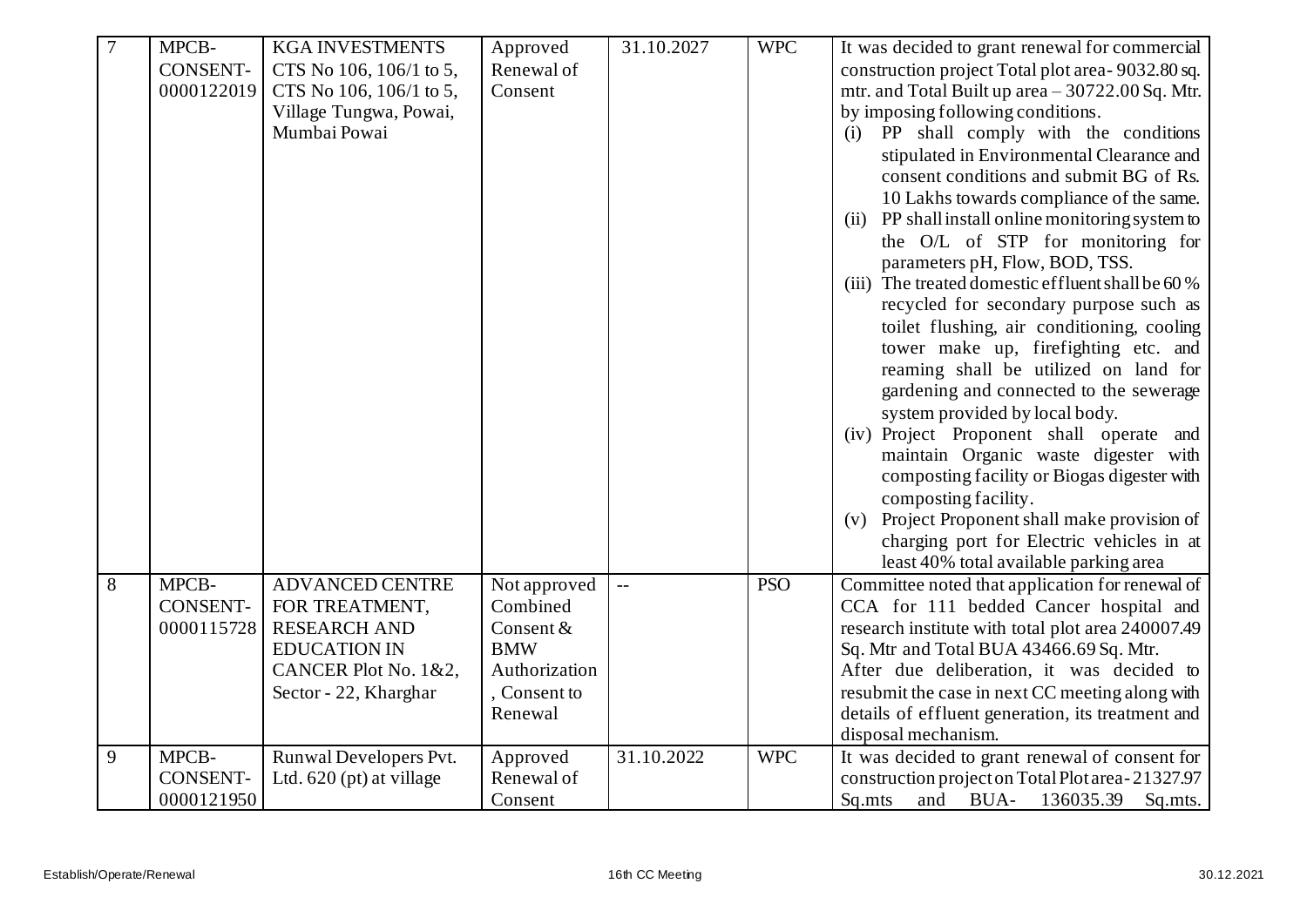|    |                 | Oshiwara, Andheri (W), |                            |                          |            | as per E.C. on. 03.09.2014 by imposing                                                      |
|----|-----------------|------------------------|----------------------------|--------------------------|------------|---------------------------------------------------------------------------------------------|
|    |                 | Mumbai Andheri         |                            |                          |            | following conditions.                                                                       |
|    |                 |                        |                            |                          |            | PP shall comply with the conditions<br>(i)                                                  |
|    |                 |                        |                            |                          |            | stipulated in Environmental Clearance and                                                   |
|    |                 |                        |                            |                          |            | consent conditions and submit BG of Rs.                                                     |
|    |                 |                        |                            |                          |            | 25 Lakhs towards compliance of the same.                                                    |
|    |                 |                        |                            |                          |            | PP shall install online monitoring system<br>(ii)                                           |
|    |                 |                        |                            |                          |            | to the O/L of STP for monitoring for                                                        |
|    |                 |                        |                            |                          |            | parameters pH, Flow, BOD, TSS.                                                              |
|    |                 |                        |                            |                          |            | The treated domestic effluent shall be 60<br>(iii)                                          |
|    |                 |                        |                            |                          |            | % recycled for secondary purpose such as                                                    |
|    |                 |                        |                            |                          |            | toilet flushing, air conditioning, cooling                                                  |
|    |                 |                        |                            |                          |            | tower make up, firefighting etc. and                                                        |
|    |                 |                        |                            |                          |            | reaming shall be utilized on land for                                                       |
|    |                 |                        |                            |                          |            | gardening and connected to the sewerage                                                     |
|    |                 |                        |                            |                          |            | system provided by local body.                                                              |
|    |                 |                        |                            |                          |            | (iv) Project Proponent shall operate and                                                    |
|    |                 |                        |                            |                          |            | maintain Organic waste digester with                                                        |
|    |                 |                        |                            |                          |            | composting facility or Biogas digester                                                      |
|    |                 |                        |                            |                          |            | with composting facility.                                                                   |
|    |                 |                        |                            |                          |            | Project Proponent shall make provision of<br>(v)                                            |
|    |                 |                        |                            |                          |            | charging port for Electric vehicles in at                                                   |
|    | MPCB-           | M/S Tokai Sahakari     |                            |                          | <b>WPC</b> | least 40% total available parking area.                                                     |
| 10 | <b>CONSENT-</b> | Sakhar Karkhana Ltd.   | Not Approved<br>Renewal of | $\overline{\phantom{a}}$ |            | Committee noted that PP has applied for renewal<br>of consent for Sugar 3750 MT/M, Bagasse- |
|    | 0000118994      | Kurunda Gut No 291     | Consent                    |                          |            | 11250 MT/M, Filter Cake -1500 MT/M,                                                         |
|    |                 | Kurunda Basmath        |                            |                          |            | Molasses-1500 MT/M.                                                                         |
|    |                 |                        |                            |                          |            | After due deliberation it was decided to issue                                              |
|    |                 |                        |                            |                          |            | Show Casue Notice for refusal of consent for                                                |
|    |                 |                        |                            |                          |            | following non-compliances.                                                                  |
|    |                 |                        |                            |                          |            | Industry has not submitted restart order as<br>(i)                                          |
|    |                 |                        |                            |                          |            | MPCB has issued Closure Direction dtd                                                       |
|    |                 |                        |                            |                          |            | 25.09.2020 to the industry.                                                                 |
|    |                 |                        |                            |                          |            | The JVS results are exceeding the<br>(ii)                                                   |
|    |                 |                        |                            |                          |            | standards.                                                                                  |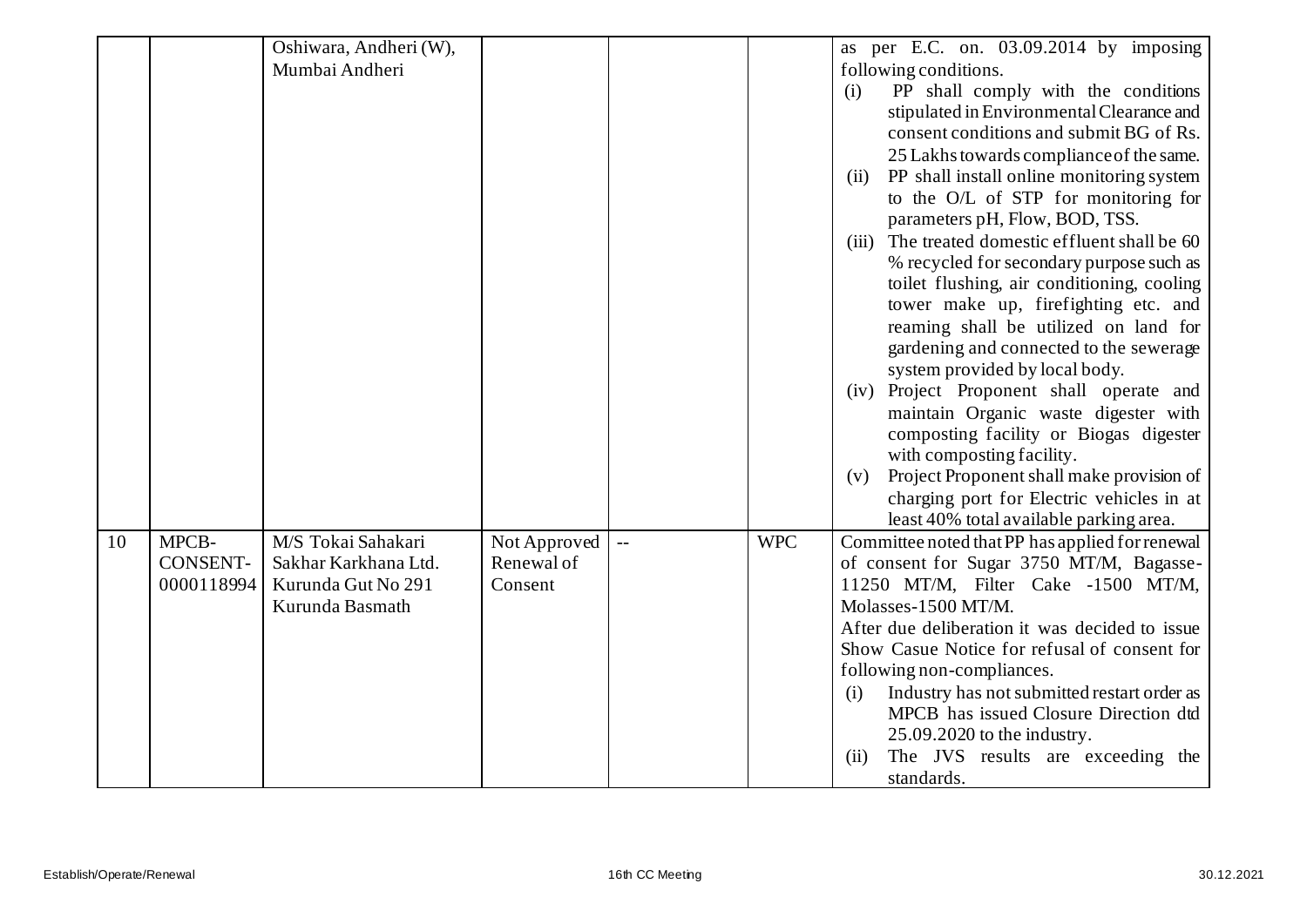|    |                                        |                                                                                                                                                                                                                                                                                                                                                                                                                                                  |                                                        |                                               |            | Industry has not submitted B.G. as per<br>(iii)<br>earlier consent condition.<br>Industry has not submitted details of<br>(iv)<br>source of water and permission<br>Industry<br>has<br>provided<br>(v)<br>not<br>wet/scrubber/ESP to Boiler and exceeding<br>JVS results.                                                                                                                                                                                                                                                                                                                                                                                                                                                                                                                                                                                                                                                                                                                                                                                                                                                                                                                                                    |
|----|----------------------------------------|--------------------------------------------------------------------------------------------------------------------------------------------------------------------------------------------------------------------------------------------------------------------------------------------------------------------------------------------------------------------------------------------------------------------------------------------------|--------------------------------------------------------|-----------------------------------------------|------------|------------------------------------------------------------------------------------------------------------------------------------------------------------------------------------------------------------------------------------------------------------------------------------------------------------------------------------------------------------------------------------------------------------------------------------------------------------------------------------------------------------------------------------------------------------------------------------------------------------------------------------------------------------------------------------------------------------------------------------------------------------------------------------------------------------------------------------------------------------------------------------------------------------------------------------------------------------------------------------------------------------------------------------------------------------------------------------------------------------------------------------------------------------------------------------------------------------------------------|
| 11 | MPCB-<br><b>CONSENT-</b><br>0000121876 | M/s. K. R. Real Estate<br>Private Limited 'Godrej<br>Vihaa' (Residential<br>Development with Shops)<br>At S. No. 1/6, 12, 17<br>$C(P.No.3)$ At S. No. 1/6,<br>12, 17 C(P.No.3), 17D<br>(P.No.4), 5/5A, B, C, D &<br>E, $5/6$ , $5/7A & B$ , $5/8$ ,<br>$5/23(PT)$ , $6/1$ , $2$ , $3 & 4$ ,<br>$7/1, 2, 3, 4, 8, 9 \& 10,$<br>9/5,10 (PT), 11 at village<br>Joveli-Badlapur, Taluka<br>Ambernath, District<br>Thane-421 503.<br><b>AMBERNATH</b> | Approved<br>Revalidation<br>of Consent to<br>Establish | Commissioning<br>of the unit or<br>Five years | <b>WPC</b> | It was decided to Revalidation of Consent to<br>Establish for Construction of Residential<br>projects having Total Plot Area is 49510.40 Sqm<br>and Remaining Construction BUA 114512.73<br>Sqm Total out of Construction 125565.54 Sqm,<br>as per EC dt $26.04.2018$ , by imposing following<br>conditions:<br>PP shall comply with the conditions<br>(i)<br>stipulated in Environmental Clearance<br>and consent conditions and submit BG of<br>Rs. 10 Lakhs towards compliance of the<br>same.<br>PP shall install online monitoring system<br>(ii)<br>to the O/L of STP for monitoring pH,<br>Flow, BOD, TSS.<br>The treated domestic effluent shall be 60<br>(iii)<br>% recycled for secondary purpose such as<br>toilet flushing, air conditioning, cooling<br>tower make up, firefighting etc. and<br>reaming shall be utilized on land for<br>gardening and connected to the sewerage<br>system provided by local body.<br>Project Proponent shall provide Organic<br>(iv)<br>waste digester with composting facility<br>or Bio-gas digester with composting<br>facility.<br>Project Proponent shall make provision<br>(v)<br>of charging port for Electric vehicles in at<br>least 40% total available parking area |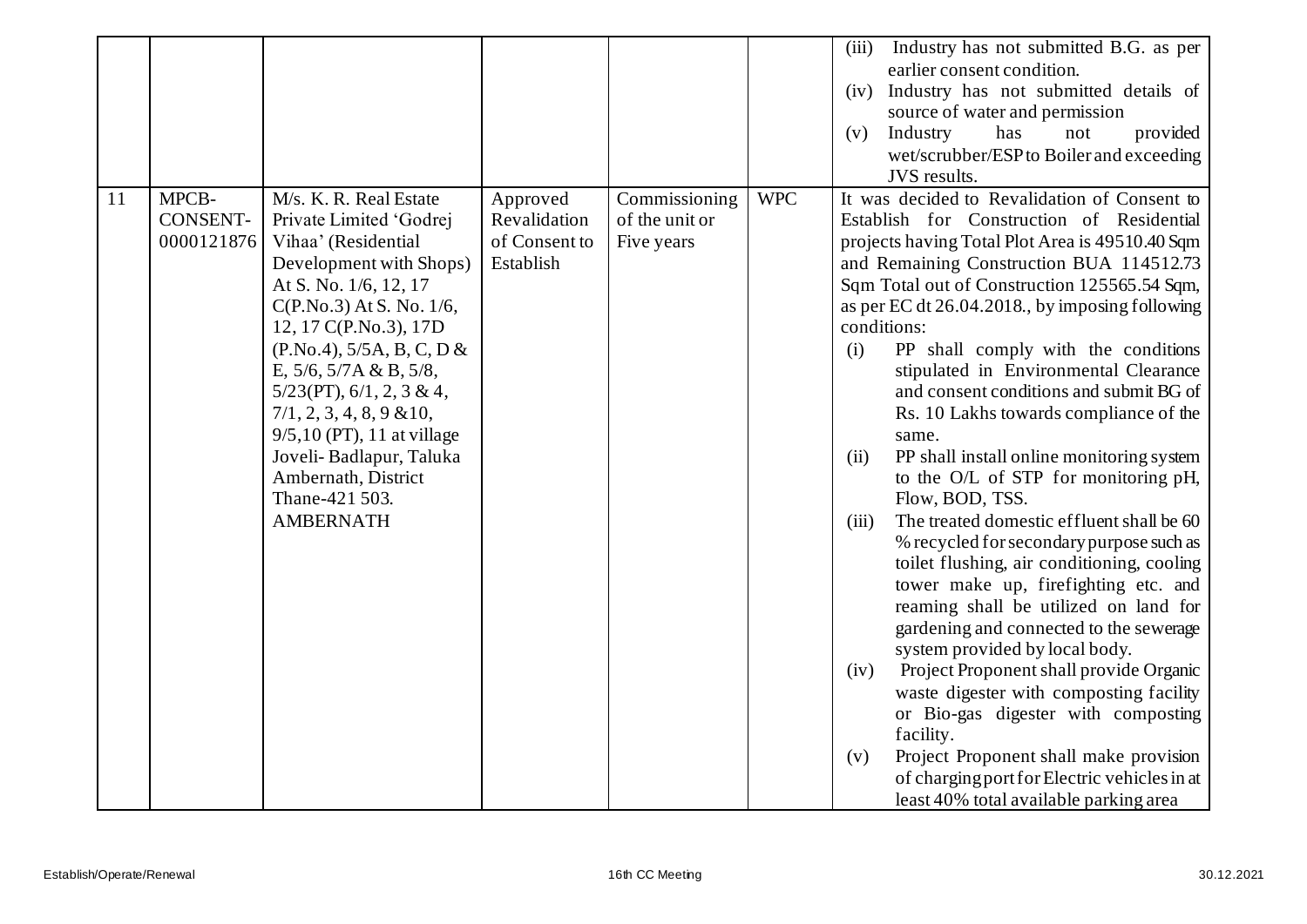|    |       |                               |                                                                                                                                                                           |                                                                                      |            |            | PP shall comply with the provision of<br>(vi)<br>Construction & Demolition Waste<br>management Rules 2016.<br>Project Proponent shall take adequate<br>(vii)<br>measures to control noise and dust<br>emissions during construction phase<br>(viii) project Proponent shall submit an<br>affidavit in (Board's prescribed format<br>within 15 days regarding the compliance<br>of conditions of EC/CRZ clearance and<br>$C$ to $E$                                                                                                                                                                                                                                                                                                                                                                                                                                                                                                                                                                                                                                                      |
|----|-------|-------------------------------|---------------------------------------------------------------------------------------------------------------------------------------------------------------------------|--------------------------------------------------------------------------------------|------------|------------|-----------------------------------------------------------------------------------------------------------------------------------------------------------------------------------------------------------------------------------------------------------------------------------------------------------------------------------------------------------------------------------------------------------------------------------------------------------------------------------------------------------------------------------------------------------------------------------------------------------------------------------------------------------------------------------------------------------------------------------------------------------------------------------------------------------------------------------------------------------------------------------------------------------------------------------------------------------------------------------------------------------------------------------------------------------------------------------------|
| 12 | MPCB- | <b>CONSENT-</b><br>0000122581 | Mahindra Happinest<br>Boiser Co-operative<br>Housing Society Ltd (<br>Earlier known as<br>Mahindra Lifespace Dev<br>Gut No 50, Plot No 1<br>Kambalgaon, Boisar<br>Palghar | Approved<br>Renewal of<br>Consent with<br>amalgamation<br>with Part-I $&$<br>Part-II | 31/07/2023 | <b>WPC</b> | It was decided to grant<br><b>Renewal of Consent</b><br>with amalgamation with Part- I & Part-II for<br>Residential with amenities & commercial<br>projects having Total Plot Area is 60,143.00<br>Sq.mtr and Completed Construction BUA<br>45,542.00 Sq.mtr Total out of Construction<br>68229.00 Sq.mtr, as per EC dt 30.09.201431, by<br>imposing following conditions:<br>(i) PP shall comply with the conditions<br>stipulated in Environmental Clearance and<br>consent conditions and submit BG of Rs.<br>10 Lakhs towards compliance of the same.<br>PP shall install online monitoring system to<br>(11)<br>the O/L of STP for monitoring for<br>parameters pH, Flow, BOD, TSS.<br>(iii) The treated domestic effluent shall be 60 %<br>recycled for secondary purpose such as<br>toilet flushing, air conditioning, cooling<br>tower make up, firefighting etc. and<br>reaming shall be utilized on land for<br>gardening and connected to the sewerage<br>system provided by local body.<br>(iv) Project Proponent shall operate and<br>maintain Organic waste digester with |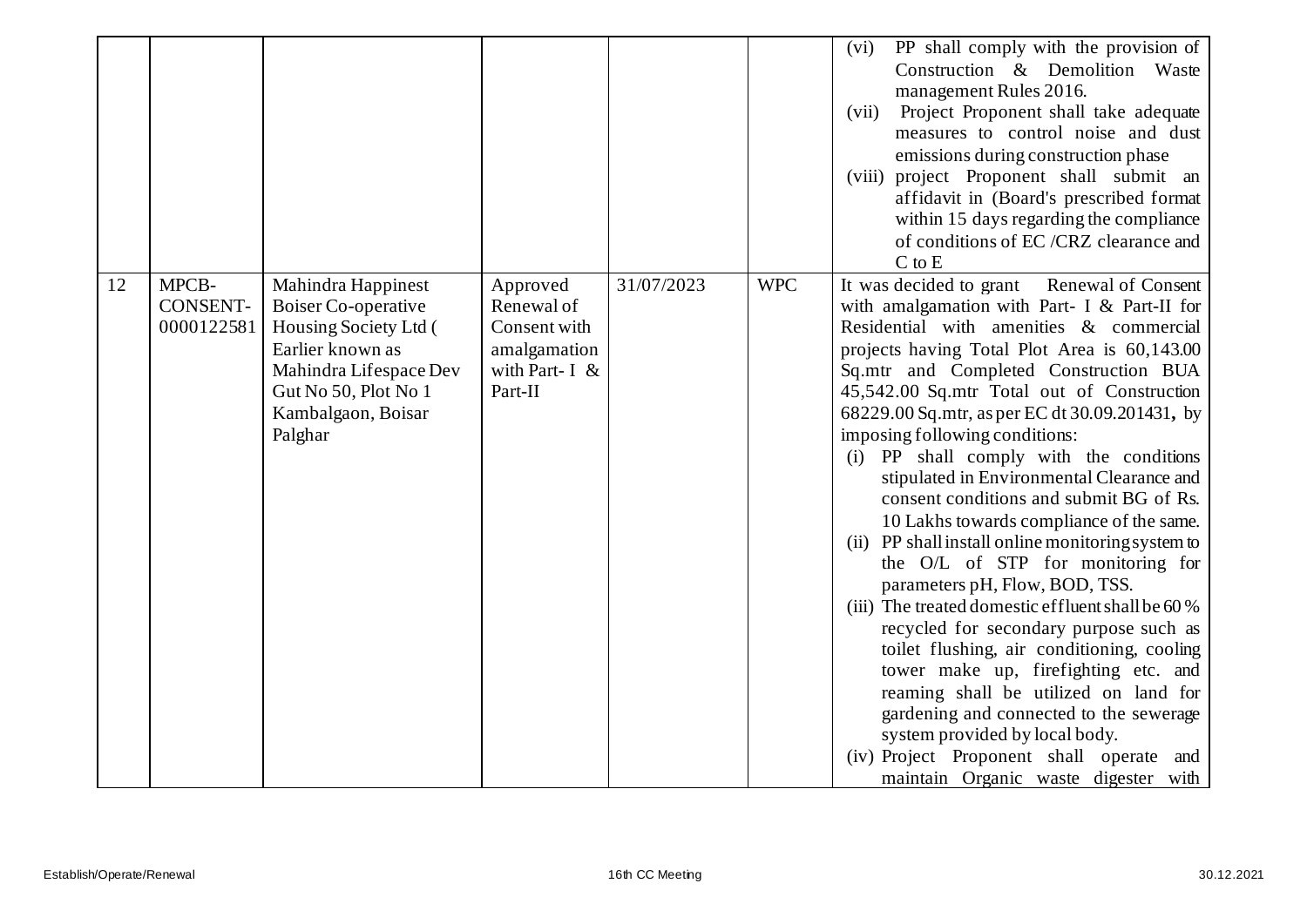|    |                                        |                                                                                                                                                                       |                                       |                |            | composting facility or Biogas digester with<br>composting facility.<br>Project Proponent shall make provision of<br>(v)<br>charging port for Electric vehicles in at<br>least 40% total available parking area.<br>(vi) Project Proponent shall submit an affidavit<br>in Board's prescribed format within 15 days<br>regarding the compliance of conditions of<br>EC /CRZ clearance and C to O.                                                                                                                                                                                                                            |
|----|----------------------------------------|-----------------------------------------------------------------------------------------------------------------------------------------------------------------------|---------------------------------------|----------------|------------|-----------------------------------------------------------------------------------------------------------------------------------------------------------------------------------------------------------------------------------------------------------------------------------------------------------------------------------------------------------------------------------------------------------------------------------------------------------------------------------------------------------------------------------------------------------------------------------------------------------------------------|
| 13 | MPCB-<br><b>CONSENT-</b><br>0000118692 | Godrej & Boyce Mfg. Co.<br>Ltd. Godrej Interio PL-II<br>Gat Nos. 1263 1264 Gat<br>Nos. 1263 1264, Shirwal,<br>Taluka. Khandala, District.<br>Satara - 412801 Khandala | Approved<br>Renewal<br>of<br>consent  | 3009/2024      | <b>APC</b> | It was decided to grant renewal of consent to<br>operate manufacturing of Furniture - 81000<br>Nos/Y with following conditions,<br>PP<br>shall submit CGWA/Irrigation<br>(i)<br>Department NOC within 03 months.<br>PP shall upgrade existing ETP for 100%<br>(ii)<br>recycling treated effluent and STP to<br>achieve consented std.<br>(iii) PP shall submit Bank Guarantee of Rs. 5<br>lakhs towards $O & M$ of pollution control<br>system and compliance of consent<br>conditions.                                                                                                                                     |
| 14 | MPCB-<br>CONSENT-<br>0000119625        | Kolhapur Municipal<br>Corporation (M/s S S<br>Services -operator of<br>facility) Kasaba Bawada                                                                        | Not approved<br>Renewal of<br>Consent | $\overline{a}$ | <b>PSO</b> | Committee noted that CBMWTSDF Owned By<br>Kolhapur Municipal Corporation have applied<br>for the renewal of CCA. Previous CCA was valid<br>up to 31/08/2021 CTF is operated By M/S S.S.<br>Services. There is increase in capital investment<br>from Rs 38.0 Lakhs to Rs. 98.05 Lakhs.<br>After due deliberation, it was decided to issue<br>Show Cause Notice for refusal of CCA and call<br>the PP for personal hearing due to following<br>non-compliance.<br>JVS collected from ETP outlet, on<br>(i)<br>27/02/2021, 25/11/2020 shows<br>that<br>parameter such as pH $(2.5 \& 1.9)$<br>exceeding the Consented limits. |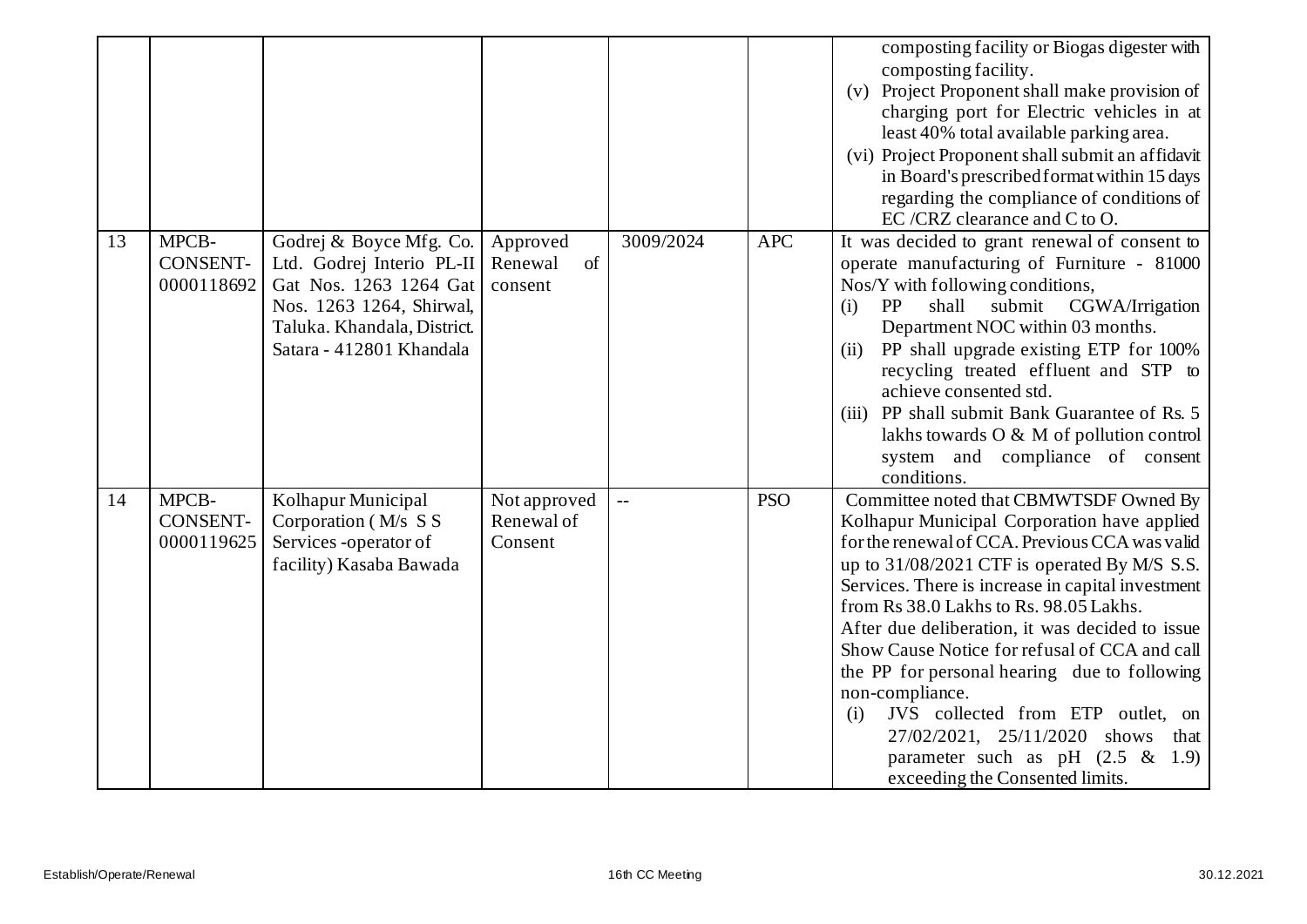|    |                               |                                               |                       |     |            | Stack sampling carried out on 15/04/21<br>(ii)                                              |
|----|-------------------------------|-----------------------------------------------|-----------------------|-----|------------|---------------------------------------------------------------------------------------------|
|    |                               |                                               |                       |     |            | and $16/06/21$ shows analysis reports of                                                    |
|    |                               |                                               |                       |     |            | TPM-853 $\mu$ g/M3 and 358 $\mu$ g/M3<br>respectively, exceeding the Consented              |
|    |                               |                                               |                       |     |            | limits.                                                                                     |
|    |                               |                                               |                       |     |            | CTF has not submitted Hazardous waste<br>(iii)                                              |
|    |                               |                                               |                       |     |            | annual report.                                                                              |
|    |                               |                                               |                       |     |            | (iv) CTF has not submitted details of graphical                                             |
|    |                               |                                               |                       |     |            | temperature, pressure and time recording                                                    |
|    |                               |                                               |                       |     |            | system, STP adequacy report, details                                                        |
|    |                               |                                               |                       |     |            | NABL approved Laboratory, Annual                                                            |
|    |                               |                                               |                       |     |            | Training calendar of 2019-2020 for                                                          |
|    |                               |                                               |                       |     |            | persons involved in BMW management at                                                       |
|    |                               |                                               |                       |     |            | <b>BMW</b><br><b>CTF</b><br>and member HCEs,<br>monitoring accords of Stack & Autoclave     |
|    |                               |                                               |                       |     |            | monitoring frequency and quarterly                                                          |
|    |                               |                                               |                       |     |            | analysis data.                                                                              |
|    |                               |                                               |                       |     |            | CI as per EC granted is Rs.3.10 Cr but<br>(v)                                               |
|    |                               |                                               |                       |     |            | CTF has applied with CI of Rs Rs. 0.98                                                      |
|    |                               |                                               |                       |     |            | crore.                                                                                      |
|    |                               |                                               |                       |     |            | (vi) CTF has not submitted Bank Guarantee of                                                |
|    |                               |                                               |                       |     |            | Rs. 8.25 Lakhs as per previous combine                                                      |
|    |                               |                                               |                       |     |            | Consent.                                                                                    |
| 15 | MPCB-                         | M/s. Marvel Edge Realtors                     | Not approved          | $-$ | <b>WPC</b> | Committee noted that Project Proponent has                                                  |
|    | <b>CONSENT-</b><br>0000122187 | Pvt. Ltd. "Marvel Edge<br>(SBH - Viman Nagar) | Renewal of<br>Consent |     |            | applied for Renewal of Consent to operate for                                               |
|    |                               | CTS No. 109, S. No.                           |                       |     |            | commercial construction project having total<br>plot area of 41919.00 Sq. Mtrs and complete |
|    |                               | 207/1A Lohgaon, S. No.                        |                       |     |            | Construction BUA 123096.24 Sq.Mtrs out of                                                   |
|    |                               | 33/2/A/l Wadgaon Sheri,                       |                       |     |            | total construction BUA 123096.24 Sq.Mtrs, as                                                |
|    |                               | Pune - 411014 Viman                           |                       |     |            | per EC dtd. 31.03.2020.                                                                     |
|    |                               | Nagar Lohegaon Pune                           |                       |     |            | After due deliberation, it was decided to issue                                             |
|    |                               | City                                          |                       |     |            | Show Cause Notice for refusal of consent for                                                |
|    |                               |                                               |                       |     |            | following non compilances.                                                                  |
|    |                               |                                               |                       |     |            | PP has completed Constructed BUA<br>(i)                                                     |
|    |                               |                                               |                       |     |            | 116657.98 Sq.Mtrs as per architect                                                          |
|    |                               |                                               |                       |     |            | certificate however applied for renewal of                                                  |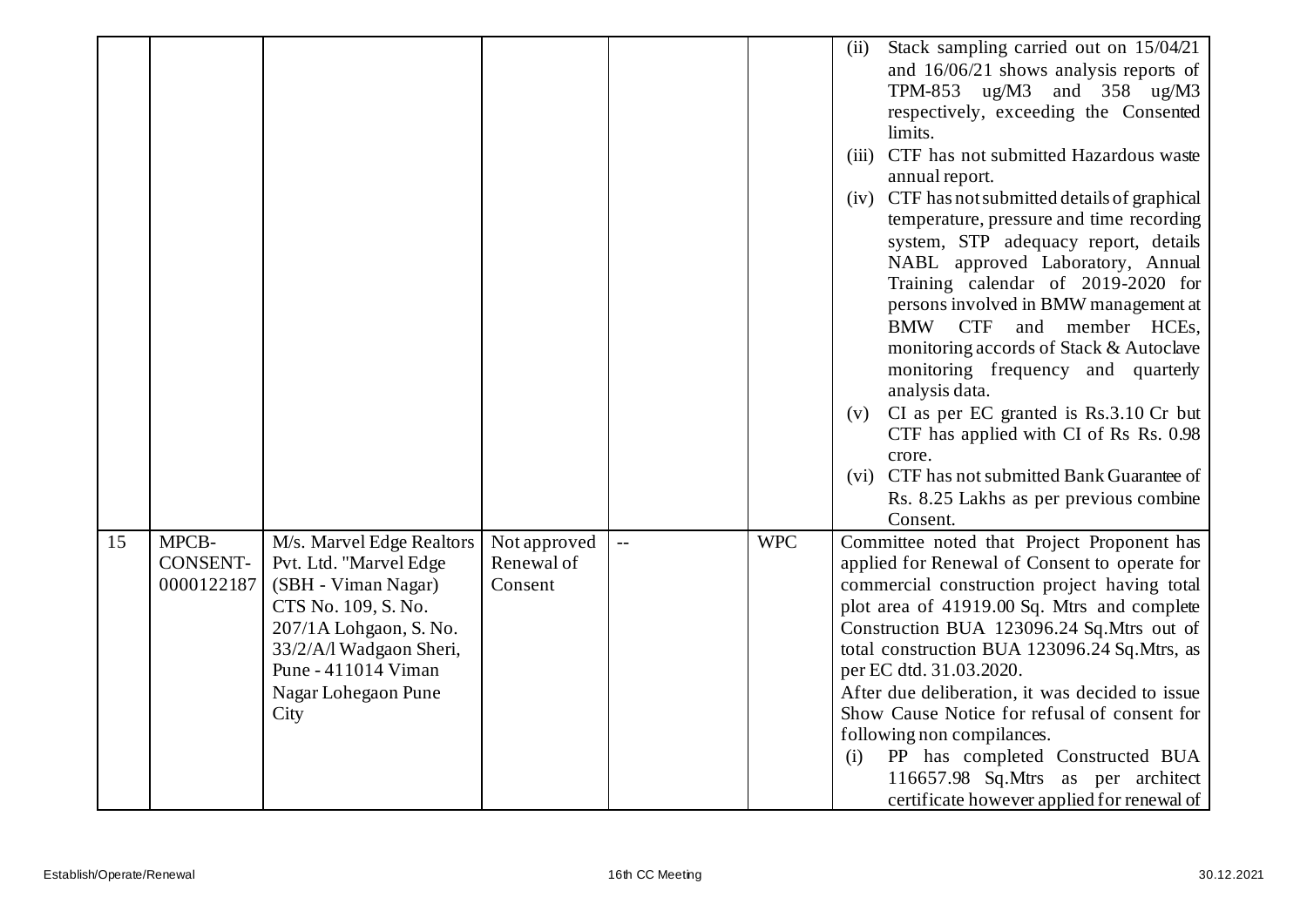|    |                                        |                                                                                                             |                                                        |                                                                                                                              |            | consent with total BUA 123096.24<br>Sq. Mtrs as per EC dtd 31.03.2020.<br>PP has not obtained revalidation of C to E<br>(ii)<br>dtd 09.04.2010.<br>PP has not submitted details of Bank<br>(iii)<br>Guarantees as per earlier consent to<br>establish and consent to operate.<br>(iv) PP has not submitted CA certificate<br>showing capital investment.                                                                                                                                                                                                                                                                                                                                                                           |
|----|----------------------------------------|-------------------------------------------------------------------------------------------------------------|--------------------------------------------------------|------------------------------------------------------------------------------------------------------------------------------|------------|------------------------------------------------------------------------------------------------------------------------------------------------------------------------------------------------------------------------------------------------------------------------------------------------------------------------------------------------------------------------------------------------------------------------------------------------------------------------------------------------------------------------------------------------------------------------------------------------------------------------------------------------------------------------------------------------------------------------------------|
| 16 | MPCB-<br>CONSENT-<br>0000123256        | Sandoz Private Ltd 8-<br>A/2,8B TTC Industrial<br>Area, Kalwe Block,<br>Village Dighe, Navi<br>Mumbai Thane | Approved<br>Renewal of<br>Consent                      | 30.04.2026                                                                                                                   | <b>AST</b> | Committee noted that Earlier industry has<br>applied<br>for renewal of<br>consent<br>for<br>pharmaceutical formulation activity with 1 term<br>fee which is expired on 30.04.2020. However<br>consent was issued upto 30.04.2025 instead of<br>30.04.2022. Now applied for renewal of consent<br>with fees of 2 term.<br>After due deliberation, it was decided to grant<br>renewal of consent for the period up to<br>30.04.2026 by adjusting the fees from<br>30.04.2022.                                                                                                                                                                                                                                                        |
| 17 | MPCB-<br><b>CONSENT-</b><br>0000121688 | Classic Promotors &<br>Builders Pvt Ltd, 49<br>part, 40B, 39 part, 93<br>Dapodi Heveli                      | Approved<br>Revalidation<br>of consent to<br>establish | Commissioning<br>of the project or<br>co terminus<br>with the validity<br>of EC dtd<br>28.01.2016<br>whichever is<br>earlier | <b>WPC</b> | It was decided to grant Revalidation of Consent<br>to Establish for Residential & Commercial<br>Construction project having total plot area is<br>23685.00 Sq.Mtrs. & total Construction BUA<br>53955.20 Sq. Mtrs, as per EC dt. 28.01.2016 by<br>imposing following conditions.<br>PP shall comply with the conditions<br>(i)<br>stipulated in Environmental Clearance and<br>consent conditions and submit BG of Rs.<br>10 Lakhs towards compliance of the same.<br>PP shall install online monitoring system<br>(ii)<br>to the O/L of STP for monitoring pH,<br>Flow, BOD, TSS.<br>The treated domestic effluent shall be 60<br>(iii)<br>% recycled for secondary purpose such as<br>toilet flushing, air conditioning, cooling |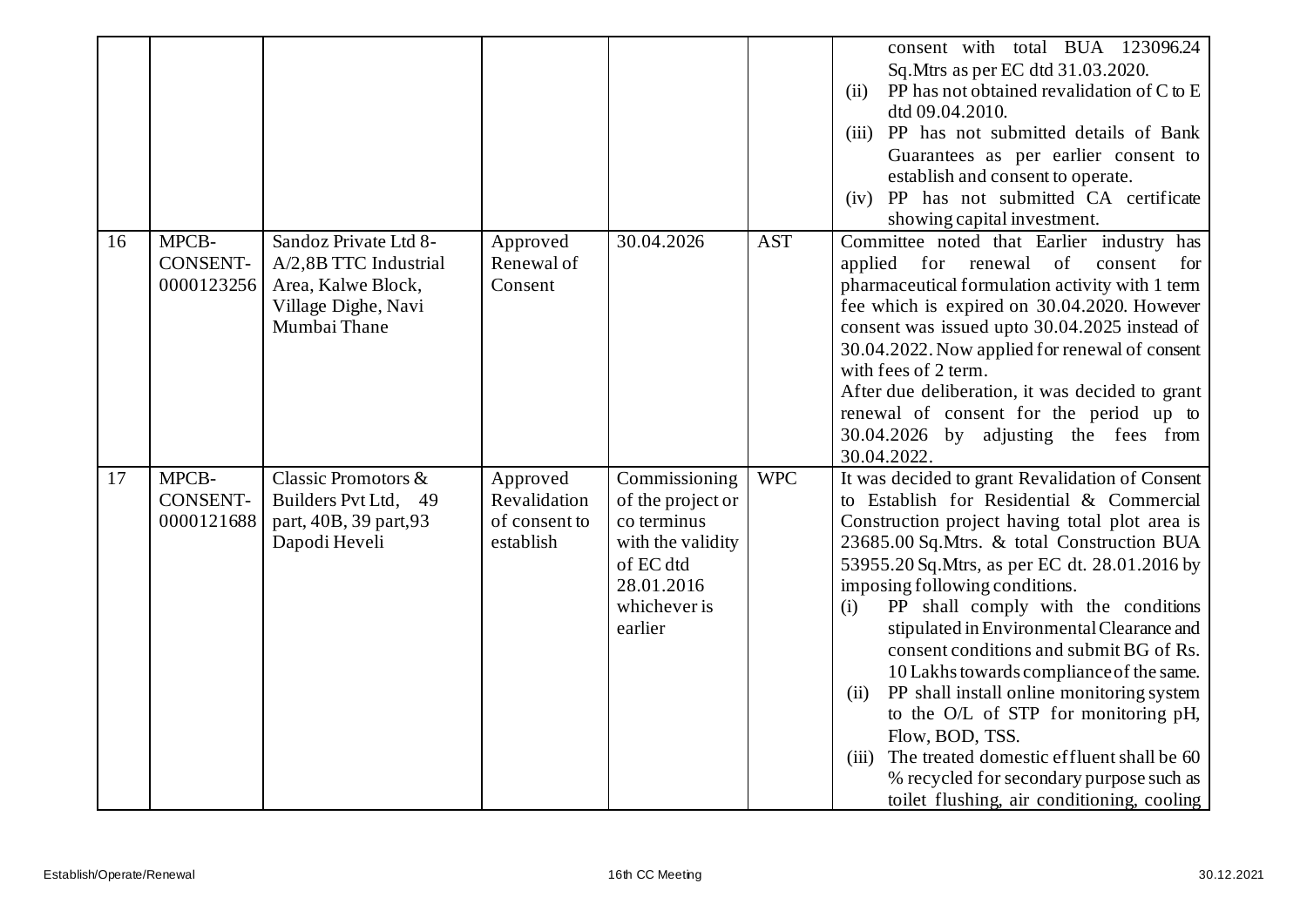|  |  |  | tower make up, firefighting etc. and               |
|--|--|--|----------------------------------------------------|
|  |  |  | reaming shall be utilized on land for              |
|  |  |  | gardening and connected to the sewerage            |
|  |  |  | system provided by local body.                     |
|  |  |  | Project Proponent shall provide Organic<br>(iv)    |
|  |  |  | waste digester with composting facility or         |
|  |  |  | Bio-gas digester with composting facility.         |
|  |  |  | Project Proponent shall make provision of<br>(v)   |
|  |  |  | charging port for Electric vehicles in at          |
|  |  |  | least 40% total available parking area             |
|  |  |  | (vi) PP shall comply with the provision of         |
|  |  |  | Construction & Demolition Waste                    |
|  |  |  | management Rules 2016.                             |
|  |  |  | (vii) Project Proponent shall take adequate        |
|  |  |  | measures to control noise and dust                 |
|  |  |  | emissions during construction phase                |
|  |  |  | (viii) project Proponent shall submit an affidavit |
|  |  |  | in Board's prescribed format within 15             |
|  |  |  | days regarding the compliance of                   |
|  |  |  | conditions of EC and C to E                        |
|  |  |  | PP shall submit Bank Guarantee of Rs<br>(ix)       |
|  |  |  | 12.50 Lakhs(0.1 % of total CI). The same           |
|  |  |  | shall be forfeited as PP has obtained              |
|  |  |  | revalidation of consent to establish after         |
|  |  |  | 30.05.2021, thus violated the consent              |
|  |  |  | conditions.                                        |
|  |  |  | PP shall submit Board Resolution in<br>(X)         |
|  |  |  | prescribed format as PP has obtained               |
|  |  |  | revalidation of consent to establish after         |
|  |  |  | 30.05.2021, thus violated the consent              |
|  |  |  | conditions. PP<br>shall submit Bank                |
|  |  |  | Guarantee of Rs 2.0 Lakhs towards                  |
|  |  |  | submission of Board Resolution within 15           |
|  |  |  | days.                                              |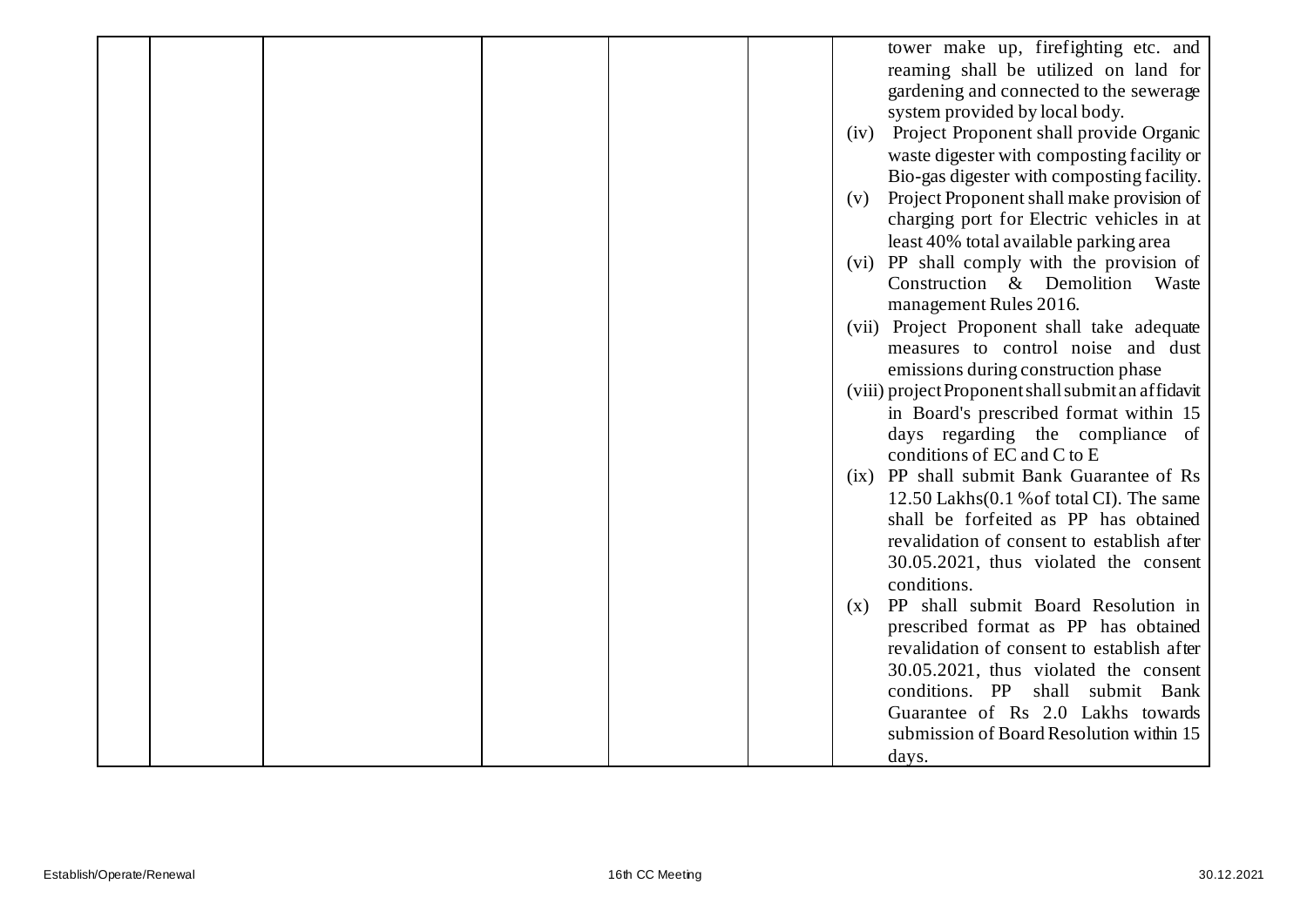| 18 | MPCB-<br><b>CONSENT-</b><br>0000105336 | M/s. D. S. DEVELOPERS<br>-- Plot bearing CTS No.<br>175/D (pt) at village Kirol,<br>Ghatkopar West, Mumbai<br>Ghatkopar                                                                             | Not approved<br>Renewal of<br>Consent | $\overline{\phantom{a}}$ | <b>WPC</b> | Committee noted that PP has applied for<br>revalidation of consent to establish for<br>construction project on Total Plot area-9849.30<br>and BUA-<br>32707.65<br>Sq.mts<br>Sq.mts.<br>as per EC dtd 25.03.2021 & obtained re-<br>validation on 05.08.2021 valid upto 23.03.2024.<br>It was decided to issue show cause notice for<br>refusal of consent for following non-                                                                                                                                                                                  |
|----|----------------------------------------|-----------------------------------------------------------------------------------------------------------------------------------------------------------------------------------------------------|---------------------------------------|--------------------------|------------|--------------------------------------------------------------------------------------------------------------------------------------------------------------------------------------------------------------------------------------------------------------------------------------------------------------------------------------------------------------------------------------------------------------------------------------------------------------------------------------------------------------------------------------------------------------|
|    |                                        |                                                                                                                                                                                                     |                                       |                          |            | compliances.<br>PP has not obtained revalidation of consent<br>(i)<br>to establish after 20.03.2019.<br>PP has not submitted details of Bank<br>(ii)<br>Guarantees as per earlier C to E.<br>(iii) PP has given occupancy of 40 flatw<br>without obtaining consent to operate.                                                                                                                                                                                                                                                                               |
| 19 | MPCB-<br><b>CONSENT-</b><br>0000121347 | M/S. YES BANK LTD<br>(Formerly known as M/s.<br>Reliance Infrastructure<br>Ltd.) F.P. NO 61 OF TPS<br>V,,SANTACRUZ<br>EAST, Mumbai Suburban<br>Santacruz (E) Mumbai-<br>400055. Santacruz<br>Mumbai | Not approved<br>Renewal of<br>Consent | $\mathbf{u}$             | <b>WPC</b> | Committee noted that PP has applied for renewal<br>of consent with change in name for IT park &<br>commercial Building on Total Plot area-15,448<br>Sq.mts and BUA-61,367 Sq.mts.<br>It was decided to issue Show Cause Notice or<br>refusal of consent for following non-compliance.<br>PP has not submitted ROC for change in<br>(i)<br>name.<br>PP has not submitted details of E waste<br>(ii)<br>disposal.<br>(iii) Not submitted B.G. as per earlier consent<br>condition.<br>(iv) SRO has reported that the STP was not in<br>operation during visit. |
| 20 | MPCB-<br><b>CONSENT-</b><br>0000123937 | Siyaram Silk Mills<br>Limited plot No.H-3/1 $&$<br>H-3/2, MIDC A Road<br><b>Tarapur Palghar</b>                                                                                                     | Not approved<br>Renewal of<br>Consent | $\overline{\phantom{a}}$ | <b>WPC</b> | Committee noted that Industry has applied for<br>renewal of Consent to operate for textile<br>processing 2600000 Mtrs/M.<br>The industry has obtained consent valid upto<br>31.1.2022 with CI of Rs 67.70 Cr. Now applied<br>CI of Rs 108.5671 Cr. Increase in CI by Rs                                                                                                                                                                                                                                                                                      |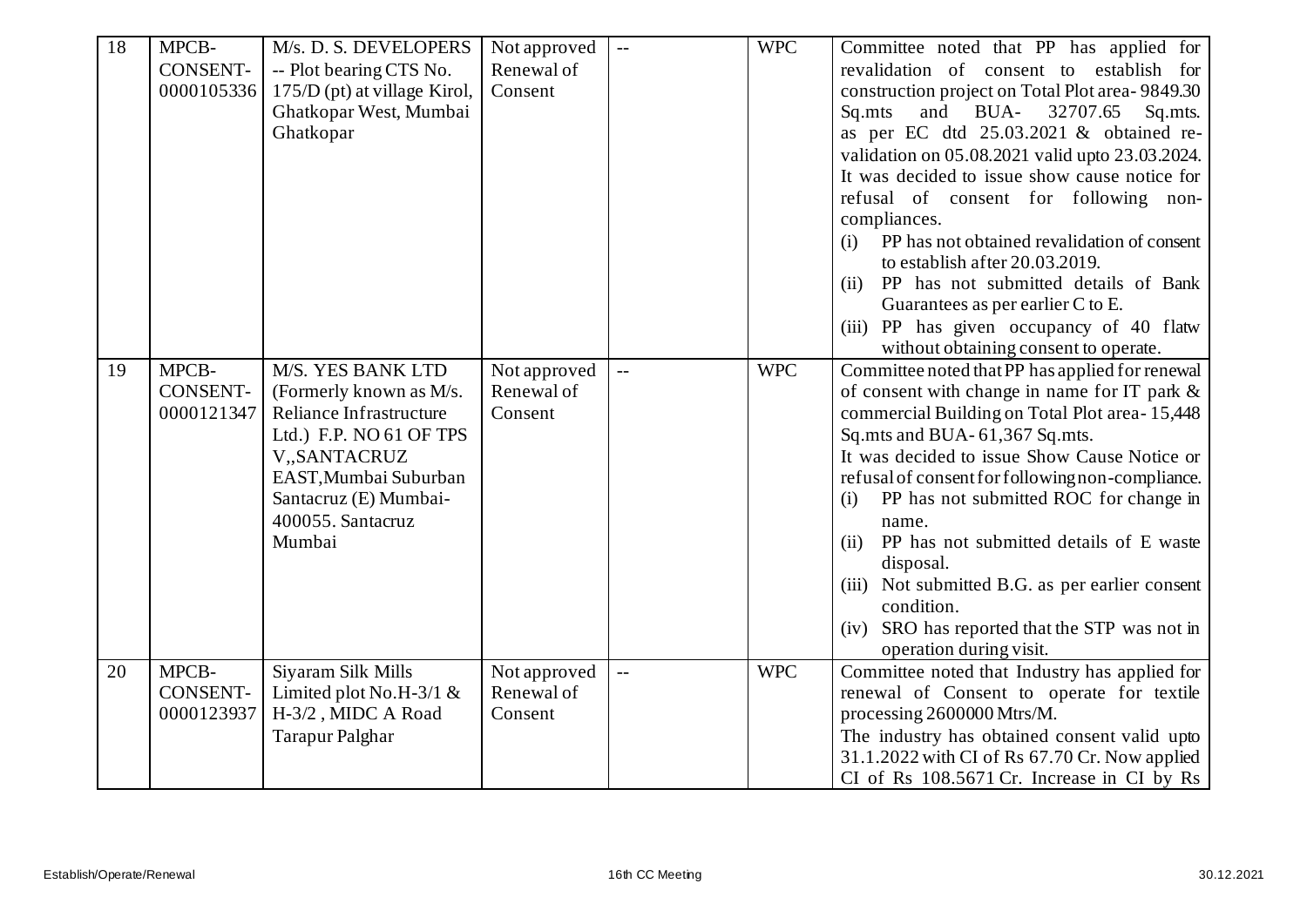|    |                 |                                       |               |                |            | 40.8623 Cr due to modification in plant and           |
|----|-----------------|---------------------------------------|---------------|----------------|------------|-------------------------------------------------------|
|    |                 |                                       |               |                |            | machinery, building.                                  |
|    |                 |                                       |               |                |            | After due deliberation, it was decided to call the    |
|    |                 |                                       |               |                |            | industry for personal hearing.                        |
| 21 | MPCB-           | Siyaram Silk Mills                    | Not approved  | $\perp$ .      | <b>WPC</b> | Committee noted that Industry has applied for         |
|    | <b>CONSENT-</b> | Limited G-1/1 MIDC                    | Renewal of    |                |            | renewal of Consent to operate for textile and         |
|    | 0000124448      | Tarapur Palghar                       | Consent       |                |            | yarn processing.                                      |
|    |                 |                                       |               |                |            | The industry has obtained consent valid upto          |
|    |                 |                                       |               |                |            | 31.12.2021 with CI of Rs 62.80 Cr. Now applied        |
|    |                 |                                       |               |                |            | CI of Rs 70.80 Cr.                                    |
|    |                 |                                       |               |                |            | After due deliberation, it was decided to call the    |
|    |                 |                                       |               |                |            | industry for personal hearing.                        |
| 22 | MPCB-           | M/s. Arihant Enterprises              | Not approved  | $\overline{a}$ | <b>WPC</b> | Committee noted that PP has applied for               |
|    | CONSENT-        | & Dimpy Infra Ventures                | Revalidation  |                |            | Revalidation of Consent to Establish for              |
|    | 0000123896      | Pvt Ltd, (ARIHANT                     | of consent to |                |            | Construction of Residential projects having total     |
|    |                 | CITY) PHASE -II Survey                | Establish     |                |            | plot area is 62150.00 sq.m and total Construction     |
|    |                 | No. 49/1 49/1, 49/2, 49/3             |               |                |            | BUA 137773.34 sq.m As per EC dt 21.02.2015            |
|    |                 | $(pt)$ , 50/1 $(pt)$                  |               |                |            | After due deliberation, it was decided to issue       |
|    |                 | $52/1$ (pt), $53/1$ (pt), $53/2$ (pt) |               |                |            | Show Cause Notice for refusal of consent for          |
|    |                 | <b>Bhadvad BHIVANDI</b>               |               |                |            | following non compliances.                            |
|    |                 |                                       |               |                |            | PP has not obtained Revalidated Consent<br>(i)        |
|    |                 |                                       |               |                |            | to Establish within validity period of                |
|    |                 |                                       |               |                |            | pervious granted C to E dt: $30/10/2014$ ,            |
|    |                 |                                       |               |                |            | which is valid up to: $30/10/2019$                    |
|    |                 |                                       |               |                |            | (ii) PP has not submitted Architect certificate       |
|    |                 |                                       |               |                |            | for completed construction work status $\&$           |
|    |                 |                                       |               |                |            | not submitted details of Part Consent to              |
|    |                 |                                       |               |                |            | operate details for completed construction            |
|    |                 |                                       |               |                |            | work status to MPC Board.                             |
|    |                 |                                       |               |                |            | (iii) PP has not submitted Bank Guarantee             |
|    |                 |                                       |               |                |            | submission details as per C to E granted by<br>Board. |
| 23 | MPCB-           | Nahars Engineerings India             | Approved      | 31/12/2025     | <b>APC</b> | It was decided to grant of Renewal of Consent         |
|    | <b>CONSENT-</b> | Pvt. Ltd E-95/2 MIDC                  | Renewal of    |                |            | to Operate with increase in CI for products of        |
|    | 0000123682      | Waluj Gangapur                        | Consent to    |                |            | of Windshield- 1910000<br>CED Coating                 |
|    |                 |                                       | Operate with  |                |            | CED Coating of Other<br>Sq.Feet/Month,                |
|    |                 |                                       |               |                |            |                                                       |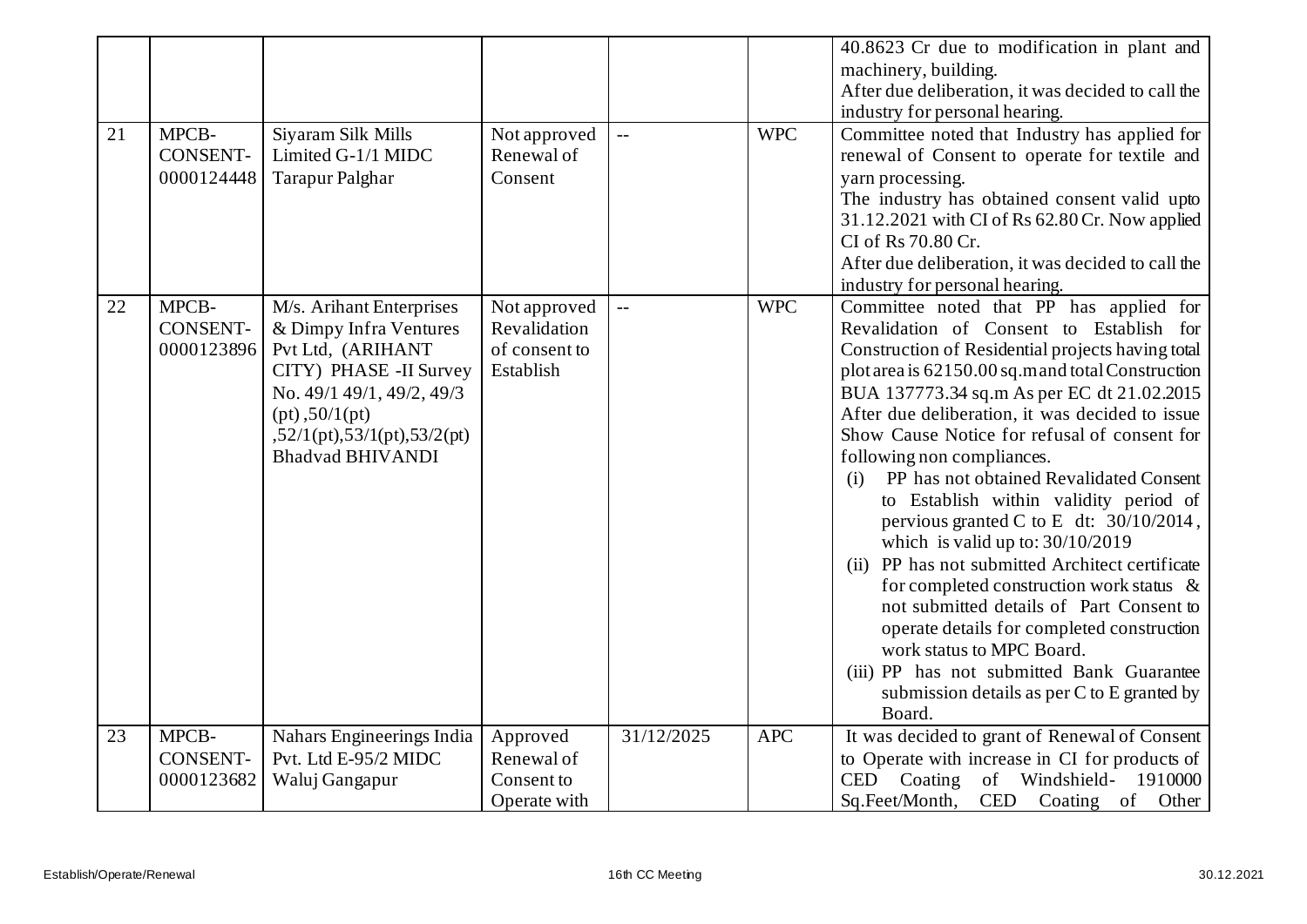|    |                 |                                 | increase in |            |            | Automobile Parts- 1620000 Sq.Feet/Month,          |
|----|-----------------|---------------------------------|-------------|------------|------------|---------------------------------------------------|
|    |                 |                                 | capital     |            |            | Powder Coating of Windshield- 1266990             |
|    |                 |                                 | investment. |            |            | SqFeet/Month, Powder Coating of other             |
|    |                 |                                 |             |            |            | Automobile Parts- 910000 SqFeet/Month,            |
|    |                 |                                 |             |            |            | Fabrication of Three Wheeler Bodies- 300000       |
|    |                 |                                 |             |            |            | Nos./year, Fabrication of Three Wheeler           |
|    |                 |                                 |             |            |            | Windshields- 600000 nos./year, Fabrication of     |
|    |                 |                                 |             |            |            | Three Wheeler Doors- 240000 nos./year (           |
|    |                 |                                 |             |            |            | phosphating with powder coating Activity) with    |
|    |                 |                                 |             |            |            | following conditions,                             |
|    |                 |                                 |             |            |            | (i) PP shall extend existing BG of Rs. 5.0 Lakh   |
|    |                 |                                 |             |            |            | submitted towards O & M of pollution              |
|    |                 |                                 |             |            |            | control systems.                                  |
|    |                 |                                 |             |            |            | (ii) PP shall recycle / reuse 50% treated         |
|    |                 |                                 |             |            |            | effluent in process & remaining 50% shall         |
|    |                 |                                 |             |            |            | be discharge to CETP.                             |
|    |                 |                                 |             |            |            | (iii) TPM standards shall be reduced from 150     |
|    |                 |                                 |             |            |            | mg/Nm3 to 50 mg/Nm3 as unit located in            |
|    |                 |                                 |             |            |            | CEPI area.                                        |
|    |                 |                                 |             |            |            | Consent is issued without prejudice to the order  |
|    |                 |                                 |             |            |            | passed or being passed by the Hon'ble NGT,        |
|    |                 |                                 |             |            |            | Principal Bench, New Delhi in O.A. 1038/2018.     |
| 24 | MPCB-           | <b>Aakash Value Reality Pvt</b> | Approved    | 31.10.2022 | <b>WPC</b> | It was decided to grant renewal of consent for    |
|    | <b>CONSENT-</b> | Ltd, CTS NO 185/1,              | Renewal of  |            |            | commercial Building construction project on       |
|    | 0000123850      | Goregaon(East), Mumbai          | Consent     |            |            | Total Plot area- 13405.80 Sq.mts and total        |
|    |                 |                                 |             |            |            | construction<br>BUA-<br>118624<br>Sq.mts.         |
|    |                 |                                 |             |            |            | as per ED dtd 22.01.2015 by imposing following    |
|    |                 |                                 |             |            |            | conditions.                                       |
|    |                 |                                 |             |            |            | PP shall comply with the conditions<br>(i)        |
|    |                 |                                 |             |            |            | stipulated in Environmental Clearance and         |
|    |                 |                                 |             |            |            | consent conditions and submit BG of Rs.           |
|    |                 |                                 |             |            |            | 10 Lakhs towards compliance of the same.          |
|    |                 |                                 |             |            |            | PP shall install online monitoring system<br>(ii) |
|    |                 |                                 |             |            |            | to the O/L of STP for monitoring pH,              |
|    |                 |                                 |             |            |            | Flow, BOD, TSS.                                   |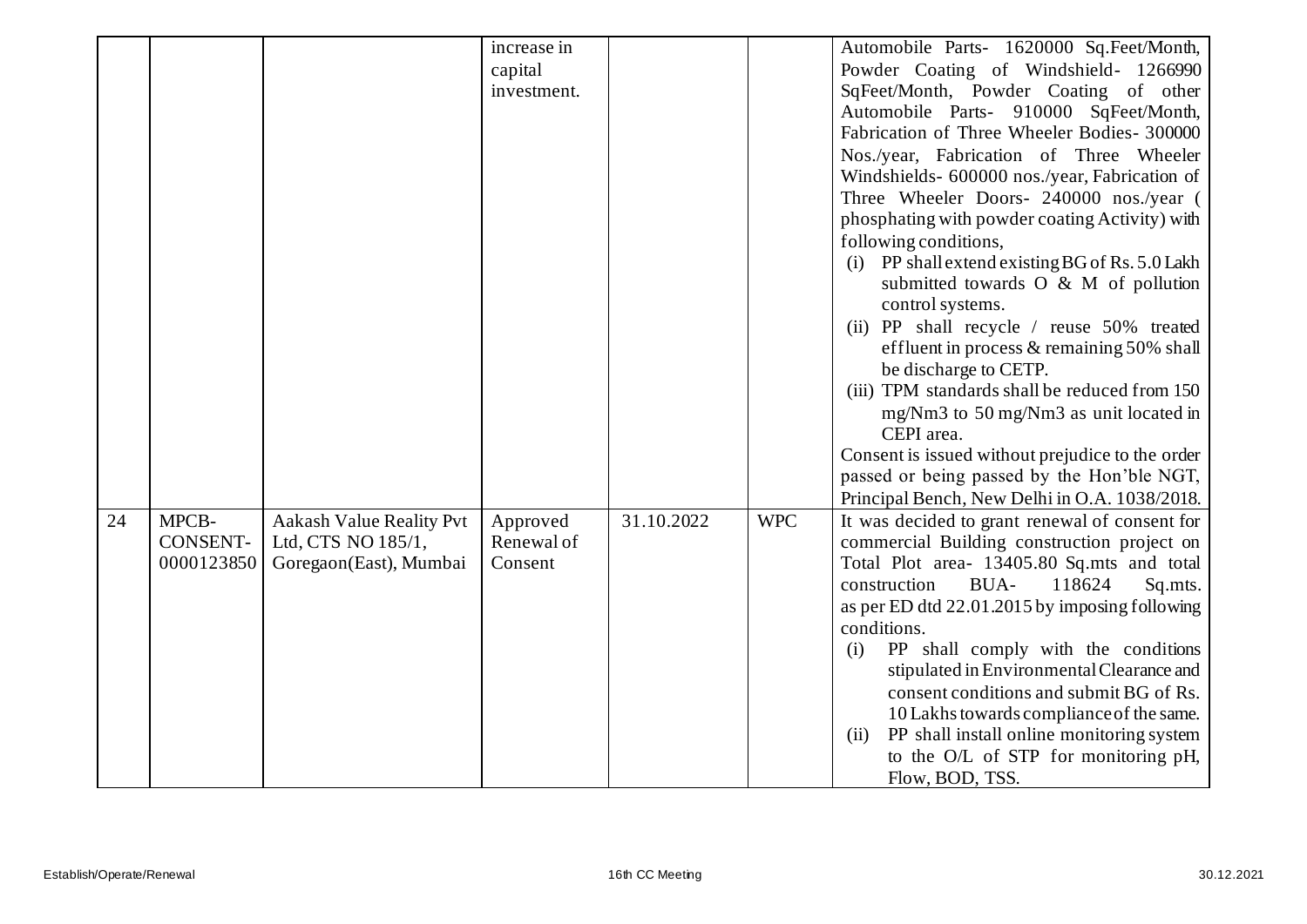|    |                                        |                                                                                                                      |                                       |                          |            | The treated domestic effluent shall be 60<br>(iii)<br>% recycled for secondary purpose such as<br>toilet flushing, air conditioning, cooling<br>tower make up, firefighting etc. and<br>reaming shall be utilized on land for<br>gardening and connected to the sewerage                                                                                                                                                                                                 |
|----|----------------------------------------|----------------------------------------------------------------------------------------------------------------------|---------------------------------------|--------------------------|------------|--------------------------------------------------------------------------------------------------------------------------------------------------------------------------------------------------------------------------------------------------------------------------------------------------------------------------------------------------------------------------------------------------------------------------------------------------------------------------|
|    |                                        |                                                                                                                      |                                       |                          |            | system provided by local body.<br>(iv) Project Proponent shall provide Organic<br>waste digester with composting facility or<br>Bio-gas digester with composting facility.                                                                                                                                                                                                                                                                                               |
|    |                                        |                                                                                                                      |                                       |                          |            | Project Proponent shall make provision of<br>(v)<br>charging port for Electric vehicles in at<br>least 40% total available parking area.                                                                                                                                                                                                                                                                                                                                 |
| 25 | MPCB-<br>CONSENT-<br>0000124083        | Godrej and Boyce Mfg.<br>Co. Ltd. (Lawkim Motors<br>Group) Gat no 431,<br>Shindewadi, Shindewadi,<br>Khandala        | Approved<br>Renewal of<br>consent     | 31/12/2023               | <b>APC</b> | It was decided to grant renewal of consent for the<br>mfg. of Special Purpose Electric Motors-250000<br>No's/M, Motor Components & Parts-105000<br>No's/M, Commercial and Industrial Motors-<br>75000 No's/M, Hermetic Compressors- 25000<br>No's/M with following conditions,<br>PP shall upgrade existing ETP for 100%<br>(i)<br>recycling treated effluent in process to<br>achieve ZLD within 03 months.<br>PP shall extend existing BG.<br>(ii)                     |
| 26 | MPCB-<br><b>CONSENT-</b><br>0000123954 | M/s Bobst India Pvt Ltd<br>Plot No 82,126-132 Plot<br>No 82,126-132 Village<br>Kasar Amboli Post<br>Ambadveth Mulshi | Not approved<br>Renewal of<br>consent | $\overline{\phantom{a}}$ | <b>APC</b> | It was decided to issue show cause notice for<br>refusal of consent to operate for following non-<br>compliances,<br>PP has not upgraded existing ETP & STP<br>(i)<br>to achieve consented Standards.<br>JVS sample of STP outlet dtd. 12/03/2021<br>(ii)<br>$& 08/09/2021$ exceeding parameter BOD,<br>COD and TDS.<br>JVS sample of ETP outlet dtd. 8/09/2021<br>(iii)<br>exceeding parameter BOD:110 mg/l,<br>COD:256 mg/l, TDS:4810 mg/l &<br>Chloride:1374.57 mg/l. |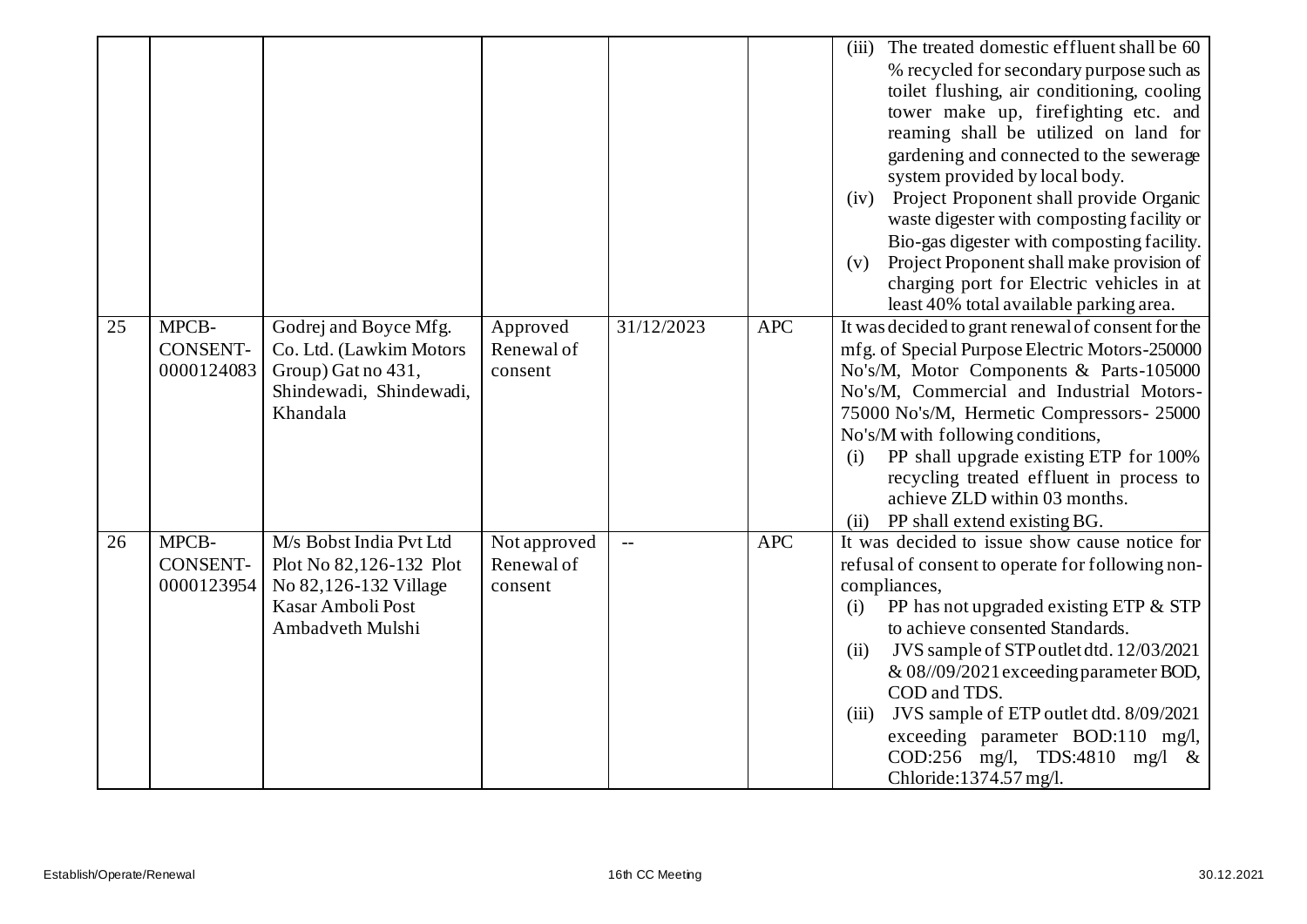|    |                                        |                                                                                                                                                                             |                                                                                                 |                         |            | As per SRO remarks PP has not submitted<br>(iv)<br>plan for ZLD<br>As per existing consent conditions PP has<br>(v)<br>not obtain CGWA NOC for utilization of<br>ground water for industrial purpose nor<br>submitted undertaking towards non use of<br>ground water.                                                                                                                                                                                                                                                                                                                                                                                                                                                              |
|----|----------------------------------------|-----------------------------------------------------------------------------------------------------------------------------------------------------------------------------|-------------------------------------------------------------------------------------------------|-------------------------|------------|------------------------------------------------------------------------------------------------------------------------------------------------------------------------------------------------------------------------------------------------------------------------------------------------------------------------------------------------------------------------------------------------------------------------------------------------------------------------------------------------------------------------------------------------------------------------------------------------------------------------------------------------------------------------------------------------------------------------------------|
|    |                                        |                                                                                                                                                                             |                                                                                                 |                         |            | (vi) PP has not submitted Board resolution in<br>format prescribed by Board.                                                                                                                                                                                                                                                                                                                                                                                                                                                                                                                                                                                                                                                       |
| 27 | MPCB-<br>CONSENT-<br>0000124994        | DY Power India Pvt. Ltd.<br>C-22/7 Chakan MIDC,<br>Phase-II, Village-<br>Bhamboli Khed                                                                                      | Not approved<br>Renewal of<br>consent                                                           |                         | <b>APC</b> | It was decided to issue show cause notice for<br>refusal of consent to operate for following non-<br>compliances<br>PP has not provided treatment facility for<br>(i)<br>RO reject.<br>PP has increased CI by Rs. 48.24 Cr i.e<br>(ii)<br>than<br>10%<br>clarification<br>more<br>not<br>submitted.<br>(iii) CHWTSDF membership expired on<br>27/07/2021. PP has not submitted valid<br>membership copy.<br>(iv) PP has not submitted BG as per earlier<br>consent conditions.<br>PP has decreased tread effluent generation<br>(v)<br>from 26.2 CMD to 24.85 CMD<br>clarification not submitted.<br>(vi) As per earlier consent only 1 boiler, Now<br>Pp has applied consent with additional 1<br>boiler, capacity not mentioned. |
| 28 | MPCB-<br><b>CONSENT-</b><br>0000121856 | SEVENSTAR HOSPITAL<br>A UNIT OF NAGPUR<br><b>INSTITUTE OF</b><br><b>SURGICAL SCIENCES</b><br><b>AND RESEARCH</b><br><b>CENTRE PVT</b><br>324/1, JAGNADE<br>SQUARE, NANDANWA | Not approved<br>Combined<br>Consent &<br><b>BMW</b><br>Authorization<br>, Consent to<br>Renewal | $\mathbb{L} \mathbb{L}$ | <b>PSO</b> | Committee noted that HCE has applied for<br>renewal of CCA with increase in beds from 105<br>to 150.<br>It was decided to issue Show Cause Notice for<br>refusal due to following non compliances.<br>HCE has not submitted CA certificate in<br>(i)<br>Board's format as Land cost not included.                                                                                                                                                                                                                                                                                                                                                                                                                                  |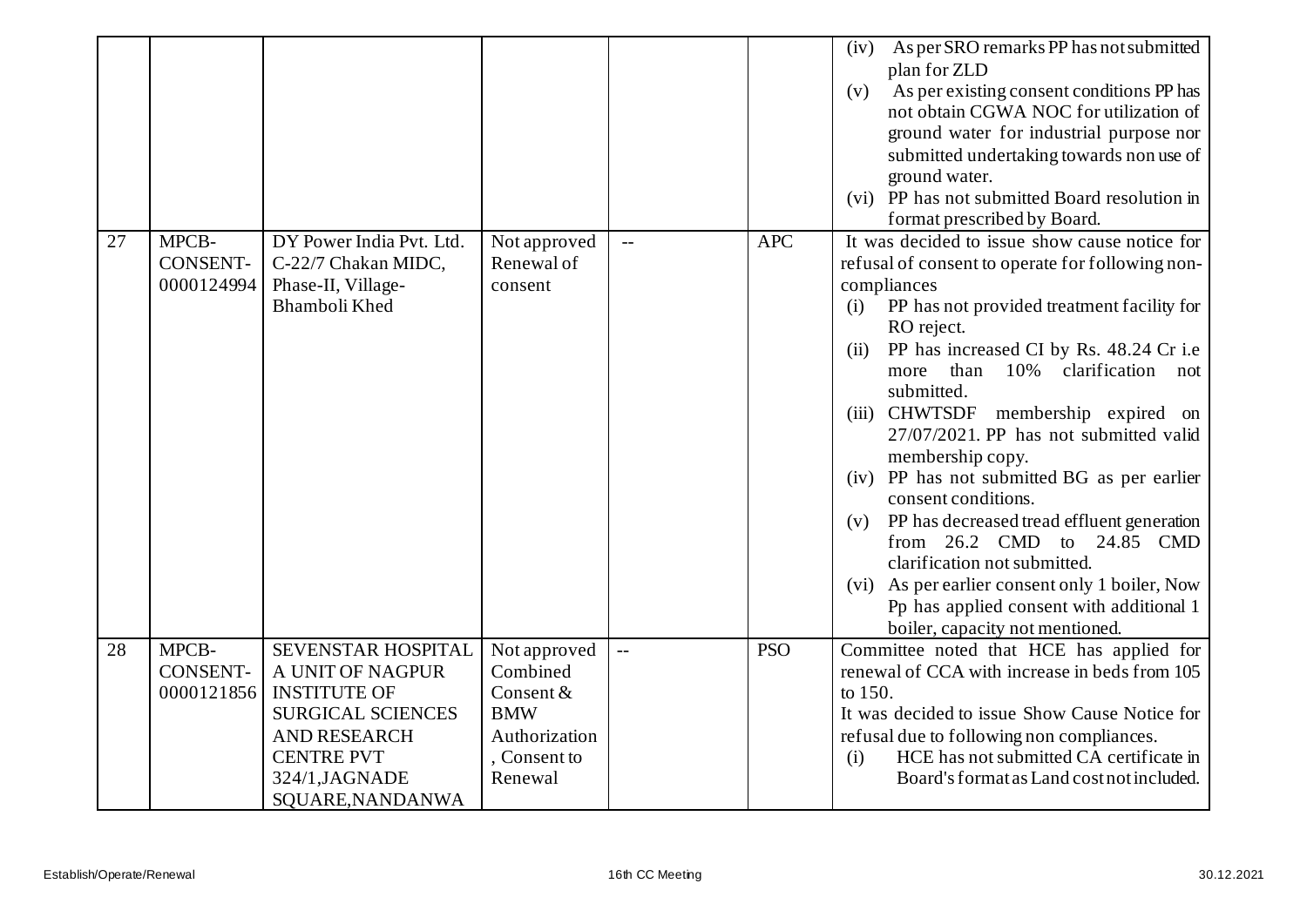|    |                        | N, GREAT NAG                                   |                       |            | HCE has not submitted CBMWTSDF                                                                   |
|----|------------------------|------------------------------------------------|-----------------------|------------|--------------------------------------------------------------------------------------------------|
|    |                        | <b>ROAD, NAGPUR</b>                            |                       |            | certificate for 150 beds                                                                         |
|    |                        | 440009, MH                                     |                       |            | (ii)<br>HCE has not submitted annual report for<br>the year 2020.                                |
|    |                        |                                                |                       |            | HCE has not submitted details for<br>(iii)<br>separate storage facility for BMW.                 |
|    |                        |                                                |                       |            | 5.HCE has not submitted details<br>(iv)<br>regarding Biomedical waste categories                 |
|    |                        |                                                |                       |            | and quantities as per colour coding.                                                             |
|    |                        |                                                |                       |            | HCE has not submitted details regarding<br>(v)<br>segregation of BMW and maintaining<br>records. |
|    |                        |                                                |                       |            | HCE has increased the no. of beds from<br>(vi)                                                   |
|    |                        |                                                |                       |            | 105 to 150 but there is no increase in                                                           |
|    |                        |                                                |                       |            | BUA. HCE<br>has<br>submitted<br>not                                                              |
|    |                        |                                                |                       |            | justification.                                                                                   |
|    |                        |                                                |                       |            | SRO shall submit compliance of BGs as per                                                        |
|    |                        |                                                |                       |            | previous CCA and JVS results.                                                                    |
| 29 | MPCB-                  | <b>MANAS AGRO</b>                              | Not approved          | <b>APC</b> | It was decided to issue show cause notice for                                                    |
|    | CONSENT-<br>0000115814 | <b>INDUSTRIES AND</b><br><b>INFRASTRUCTURE</b> | Renewal of<br>consent |            | refusal of consent to operate for following non-<br>compliances                                  |
|    |                        | LIMITED (UNIT-2) 161                           |                       |            | Ash found stored on open land without<br>(i)                                                     |
|    |                        | <b>GUT NO. 161, POST</b>                       |                       |            | dust suppression system.                                                                         |
|    |                        | KOLARI, TAHSIL                                 |                       |            | CAAQMS not installed.<br>(ii)                                                                    |
|    |                        | CHIMUR, DISTRICT                               |                       |            | Not submitted CGWA NOC.<br>(iii)                                                                 |
|    |                        | <b>CHANDRAPUR</b>                              |                       |            | Dust extraction system and Bag filters<br>(iv)                                                   |
|    |                        | <b>CHIMUR</b>                                  |                       |            | installed at coal crusher unit but same                                                          |
|    |                        |                                                |                       |            | appears in dilapidated condition.                                                                |
|    |                        |                                                |                       |            | No water sprinkling system along<br>(v)<br>internal road sides.                                  |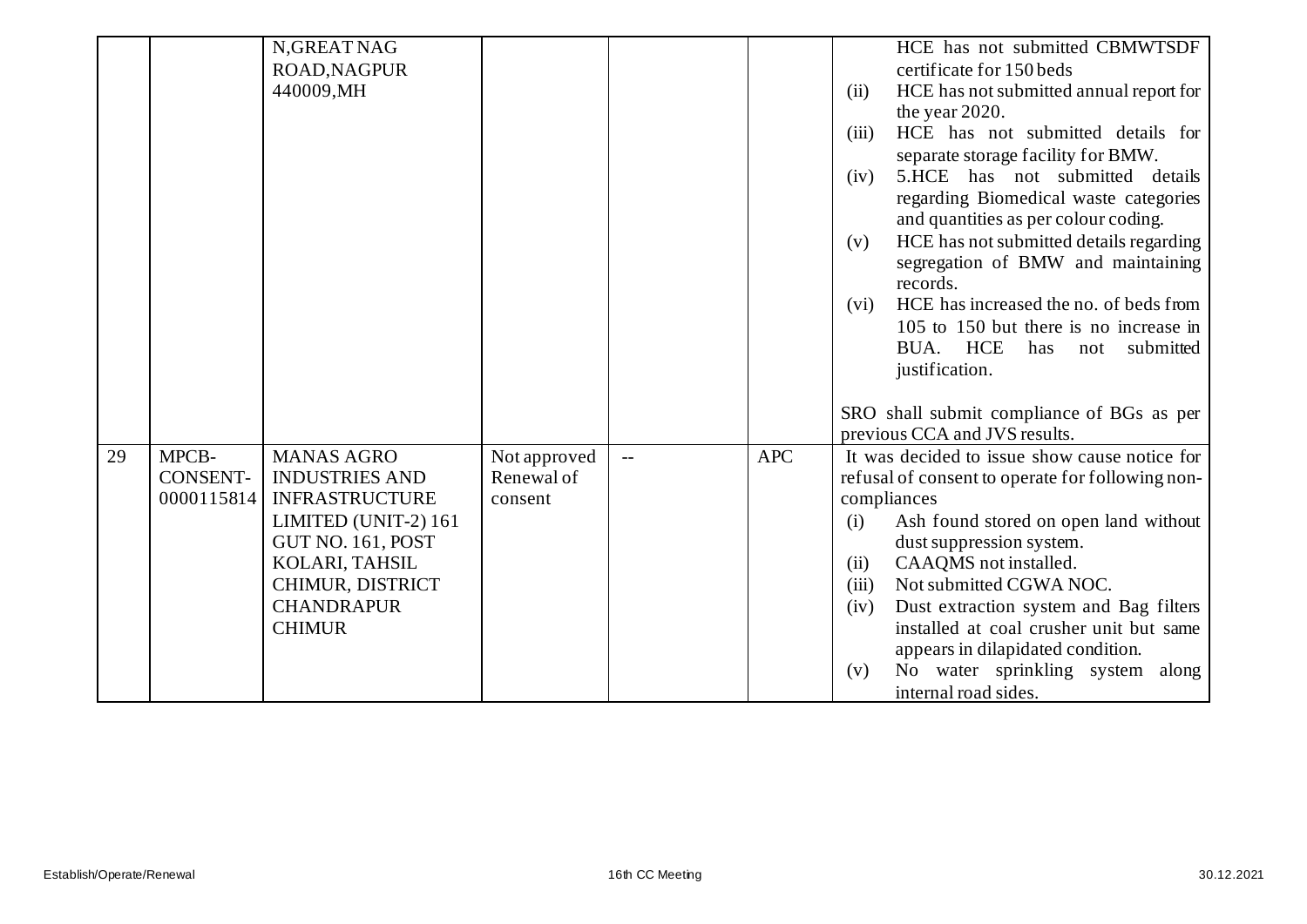## **Review Agenda**

| sr.no. | <b>Applicant Name &amp; Address</b>                                                                                                                                                                                                                | <b>Applied</b>                                            | <b>Review item for</b>                                                                                                                                                                              | <b>Review Details</b>                                                                                                                                                                                                                                                                                                                                                                                                                                                                                                                                                                                                                                                                                                                                                                                                                                                                                                                                                                                                                                                                                                                                                                                                                                                                                                                                                                                                                                                   |
|--------|----------------------------------------------------------------------------------------------------------------------------------------------------------------------------------------------------------------------------------------------------|-----------------------------------------------------------|-----------------------------------------------------------------------------------------------------------------------------------------------------------------------------------------------------|-------------------------------------------------------------------------------------------------------------------------------------------------------------------------------------------------------------------------------------------------------------------------------------------------------------------------------------------------------------------------------------------------------------------------------------------------------------------------------------------------------------------------------------------------------------------------------------------------------------------------------------------------------------------------------------------------------------------------------------------------------------------------------------------------------------------------------------------------------------------------------------------------------------------------------------------------------------------------------------------------------------------------------------------------------------------------------------------------------------------------------------------------------------------------------------------------------------------------------------------------------------------------------------------------------------------------------------------------------------------------------------------------------------------------------------------------------------------------|
| 1.     | M/s. Govind Milk and Milk<br>Products Pvt. Ltd<br>Survey number: - 93/1,93/2,94/1,<br>Ganeshsheri, Kolki Tal: Phaltan<br>Dist: Satara<br>MPCB-CONSENT-0000110043<br>Minutes of 4th Consent<br>committee meeting of the MPC<br>Board dt: 27/05/2021 | for<br>Application<br>Renewal of<br>Consent to<br>operate | Amendment in<br>Minutes $4th$ CC<br>meeting dt:<br>27/05/2021 for<br>Typographical error<br>in submission of<br>water budget details<br>in consent<br>application (<br>inadvertently<br>overstated) | Industry has applied for Renewal of Consent to Operate for Milk<br>Processing and Dairy unit with following water budget details as under<br>A) Water Consumption details :<br>Domestic water requirement :- 15.00 CMD<br>(i)<br>Industrial processing water requirement : 250 CMD<br>(ii)<br>Industrial Cooling water requirement :- 385 CMD<br>(iii)<br>Effluent generation details :<br>B)<br>Domestic effluent generation : 10 CMD<br>(i)<br>Industrial effluent generation : 251 CMD<br>(ii)<br>2. The application has been discussed and approved in to 4 <sup>th h</sup> CC meeting<br>dt: $27/05/2021$ & it was decided to grant Renewal of Consent to<br>Operate for milk processing dairy unit.<br>3. Industry vide letter dt: 03/01/2022 has submitted request that. Usage<br>of water consumption quantity has been inadvertently overstated in the<br>renewal of consent to operate application than earlier consent granted<br>vide dt: $07/07/2020$ . The actual consumption of water quantity is under<br>limit of approved quantity mentioned in existing consent granted and<br>requested to issue Renewal of Consent to Operate taking in to account<br>the quantity of water consumption approved under earlier Consent as<br>under:<br>A) Water Consumption details :<br>Domestic water requirement :- 10.50 CMD<br>(i)<br>Industrial processing water requirement : 600 CMD<br>(ii)<br>Industrial Cooling water requirement :- 50.00 CMD<br>(iii) |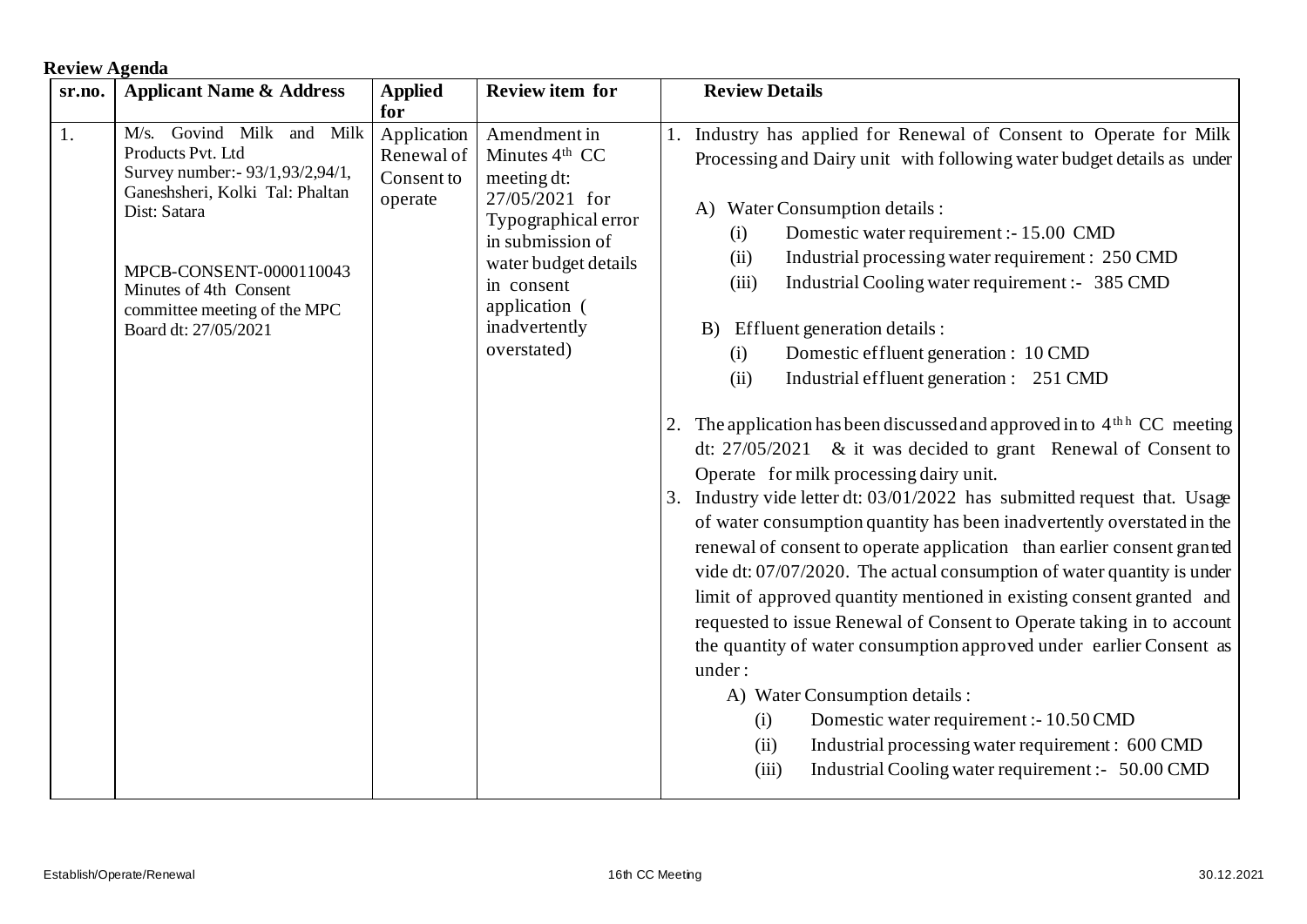|                                                                                                                                                                                                                                                                                                                         |  | B) Effluent generation details :<br>Domestic effluent generation : 8.50 CMD<br>(i)<br>Industrial effluent generation : 465.00 CMD<br>(ii)                                                                                                                                                                                                                                                                                                                                     |
|-------------------------------------------------------------------------------------------------------------------------------------------------------------------------------------------------------------------------------------------------------------------------------------------------------------------------|--|-------------------------------------------------------------------------------------------------------------------------------------------------------------------------------------------------------------------------------------------------------------------------------------------------------------------------------------------------------------------------------------------------------------------------------------------------------------------------------|
| 27/05/2021<br>consumption approved under earlier Consent as under:<br>A) Water Consumption details :<br>Domestic water requirement :- 10.50 CMD<br>(i)<br>(ii)<br>(iii)<br>Effluent generation details :<br>B)<br>Domestic effluent generation : 8.50 CMD<br>(i)<br>Industrial effluent generation : 465.00 CMD<br>(ii) |  | Therefore, committee reviewed the minutes of 4th CC meeting dtd;<br><b>Recommendations :-</b> it is proposed to grant Renewal of Consent to<br>Operate Milk Processing and Dairy unit up to Validity period -<br>30/04/2024 with modified /amended water budget details as per industry<br>request letter dt: 03/01/2022 taking in to account the quantity of water<br>Industrial processing water requirement : 600 CMD<br>Industrial Cooling water requirement :- 50.00 CMD |

**Table Agenda**

| Sr. | <b>Application</b> | <b>Industry Name &amp;</b>    | Decision on         | <b>Consent</b> | <b>Section</b> | <b>Remarks/Discussion</b>                                         |
|-----|--------------------|-------------------------------|---------------------|----------------|----------------|-------------------------------------------------------------------|
| No. | Unique             | <b>Address</b>                | grant of consent    | granted        |                |                                                                   |
|     | <b>Number</b>      |                               |                     | upto           |                |                                                                   |
|     | MPCB-              | M/s. Kalika Steel Alloys Pvt. | Not Approved        |                | JD (APC)       | Committee noted that the industry have not provided / installed   |
|     | <b>CONSENT-</b>    | Ltd. Plot No. C-7, 8 & C-9,   | Renewal of          |                |                | secondary fume extraction system till date after given sufficient |
|     | 0000115465         | Add. MIDC, Jalna              | Consent to Operate. |                |                | time.                                                             |
|     |                    |                               |                     |                |                | Hence it was decided to extend personal hearing to these          |
|     |                    |                               |                     |                |                | industries along with execution plan, time bound program for      |
|     |                    |                               |                     |                |                | provision of secondary fume extraction system.                    |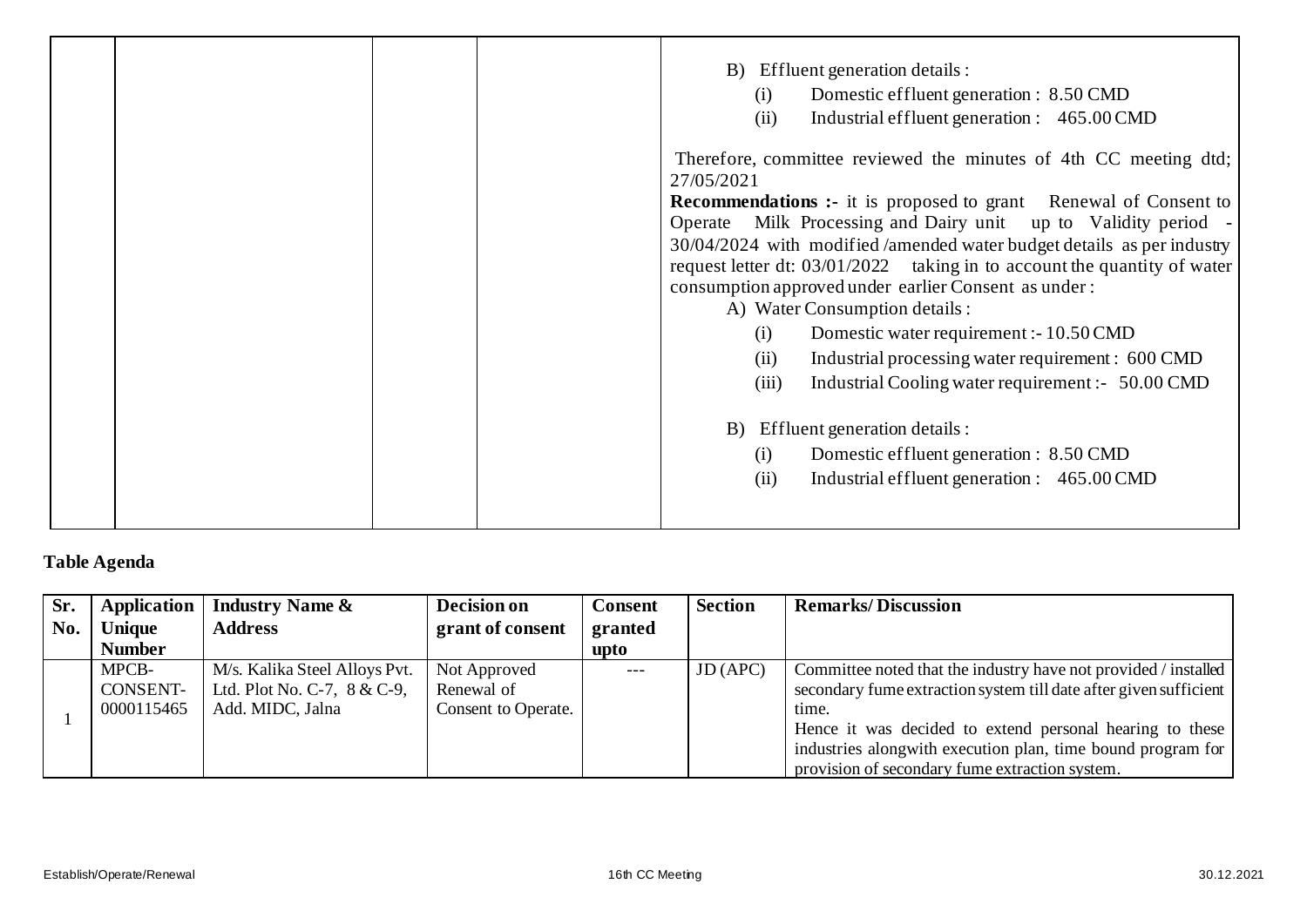| $\overline{2}$ | MPCB-<br><b>CONSENT-</b><br>0000116474 | M/s. SRJ Peety Steels Pvt.<br>Ltd.<br>Plot No. D-51/1 & D-51/2,<br>Addl., MIDC Jalna                                                      | Not Approved<br>Renewal of C to O<br>with enhanced<br>production capacity<br>by 5000 MT/A | $---$ | JD (APC)                     | Committee noted that the industry have not provided / installed<br>secondary fume extraction system till date after given sufficient<br>time.<br>Hence it was decided to extend personal hearing to these<br>industries alongwith execution plan, time bound program for<br>provision of secondary fume extraction system. |
|----------------|----------------------------------------|-------------------------------------------------------------------------------------------------------------------------------------------|-------------------------------------------------------------------------------------------|-------|------------------------------|----------------------------------------------------------------------------------------------------------------------------------------------------------------------------------------------------------------------------------------------------------------------------------------------------------------------------|
| 3              | MPCB-<br><b>CONSENT-</b><br>0000116312 | M/s. Matsyodari Steel &<br>Alloys Pvt. Ltd.<br>Plot No. D-31, D-32, Addl.,<br>MIDC Jalna                                                  | Not Approved<br>Renewal of<br>Consent to Operate.                                         |       | JD (APC)                     | Committee noted that the industry have not provided / installed<br>secondary fume extraction system till date after given sufficient<br>time.<br>Hence it was decided to extend personal hearing to these<br>industries alongwith execution plan, time bound program for<br>provision of secondary fume extraction system. |
| $\overline{4}$ | MPCB-<br><b>CONSENT-</b><br>0000116177 | M/s. Om Sairam Steels and<br>Alloys Pvt. Ltd.<br>Plot No-F 1,2,3,8,9,10 MIDC<br>Phase -II Jalna, Gut No-46,<br>63 Daregaon, Adjacent MIDC | Not Approved<br>Renewal of<br>Consent to Operate.                                         |       | $\overline{\text{JD (APC)}}$ | Committee noted that the industry have not provided / installed<br>secondary fume extraction system till date after given sufficient<br>time.<br>Hence it was decided to extend personal hearing to these<br>industries alongwith execution plan, time bound program for<br>provision of secondary fume extraction system. |
| 5              | MPCB-<br><b>CONSENT-</b><br>0000115677 | M/s. Gajkesari Steels &<br>Alloys Pvt. Ltd.<br>Plot No. F-18/19, Phase II,<br>Addl. MIDC, Jalna.                                          | Not Approved<br>Renewal of<br>Consent to Operate.                                         | $---$ | JD (APC)                     | Committee noted that the industry have not provided / installed<br>secondary fume extraction system till date after given sufficient<br>time.<br>Hence it was decided to extend personal hearing to these<br>industries alongwith execution plan, time bound program for<br>provision of secondary fume extraction system. |
| 6              | MPCB-<br><b>CONSENT-</b><br>0000116876 | M/s. Metarolls Ispat Pvt. Ltd.<br>Gut No. 48, Adjacent to<br>Addl. MIDC Phase II,<br>Daregaon, Jalna                                      | Not Approved<br>Renewal of<br>Consent to Operate.                                         |       | JD (APC)                     | Committee noted that the industry have not provided / installed<br>secondary fume extraction system till date after given sufficient<br>time.<br>Hence it was decided to extend personal hearing to these<br>industries alongwith execution plan, time bound program for<br>provision of secondary fume extraction system. |
| $\overline{7}$ | MPCB-<br><b>CONSENT-</b><br>0000116357 | M/s. Bhagyalaxmi Rolling<br>Mills Pvt. Ltd.<br>Gut No. 30, Village -<br>Daregaon, Tal. & Dist. Jalna.                                     | Not Approved<br>Renewal of<br>Consent to Operate.                                         |       | JD (APC)                     | Committee noted that the industry have not provided / installed<br>secondary fume extraction system till date after given sufficient<br>time.<br>Hence it was decided to extend personal hearing to these<br>industries alongwith execution plan, time bound program for<br>provision of secondary fume extraction system. |
| 8              | MPCB-<br><b>CONSENT-</b><br>0000116500 | M/s. Rathi Steel & Metal Pvt.<br>Ltd.                                                                                                     | Not Approved 1st<br><b>Consent to Operate</b><br>for expansion,                           |       | JD (APC)                     | Committee noted that the industry have not provided / installed<br>secondary fume extraction system till date after given sufficient<br>time.                                                                                                                                                                              |